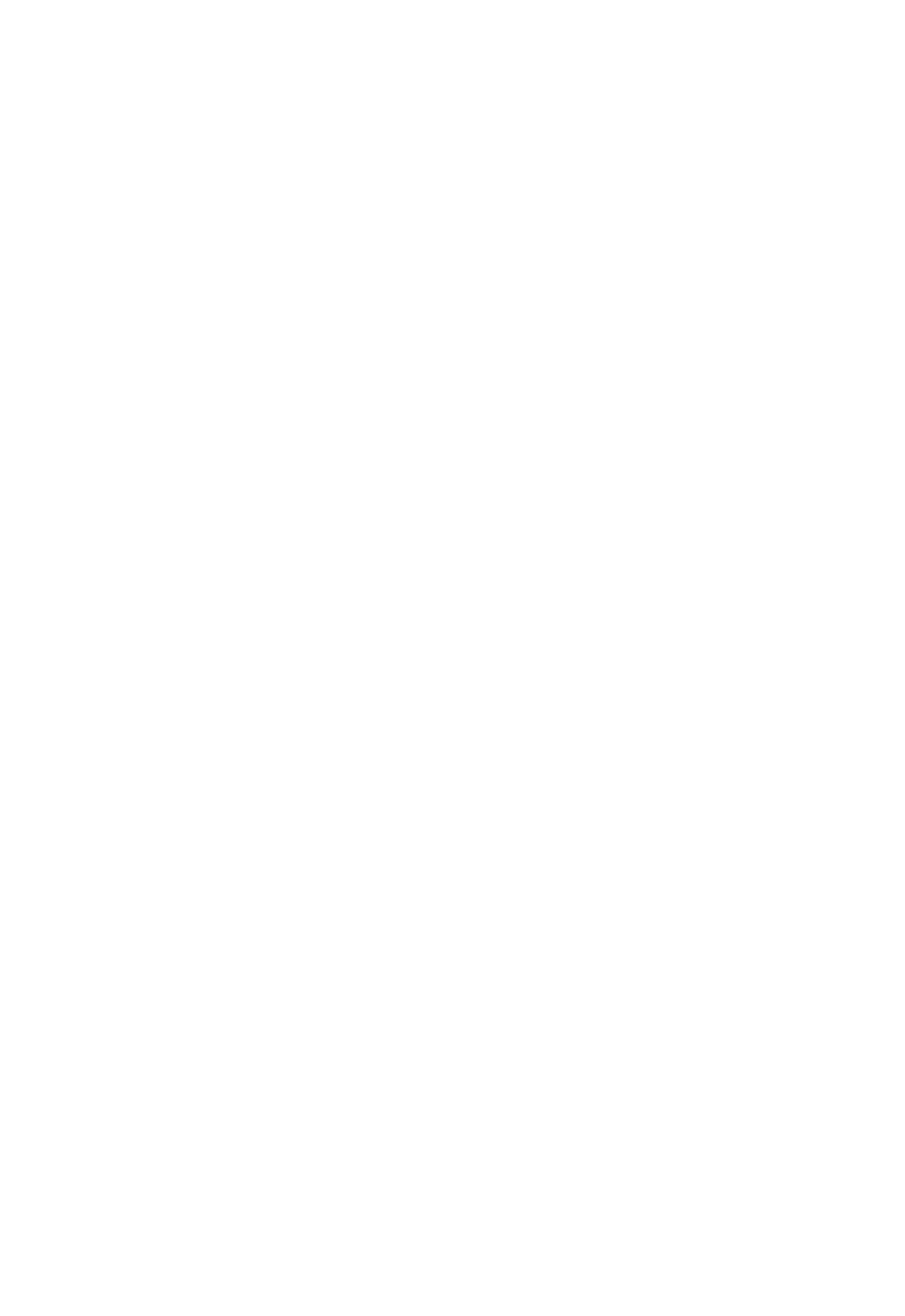# **Budget Document 2015**

Ministry for Finance 17<sup>th</sup> November, 2014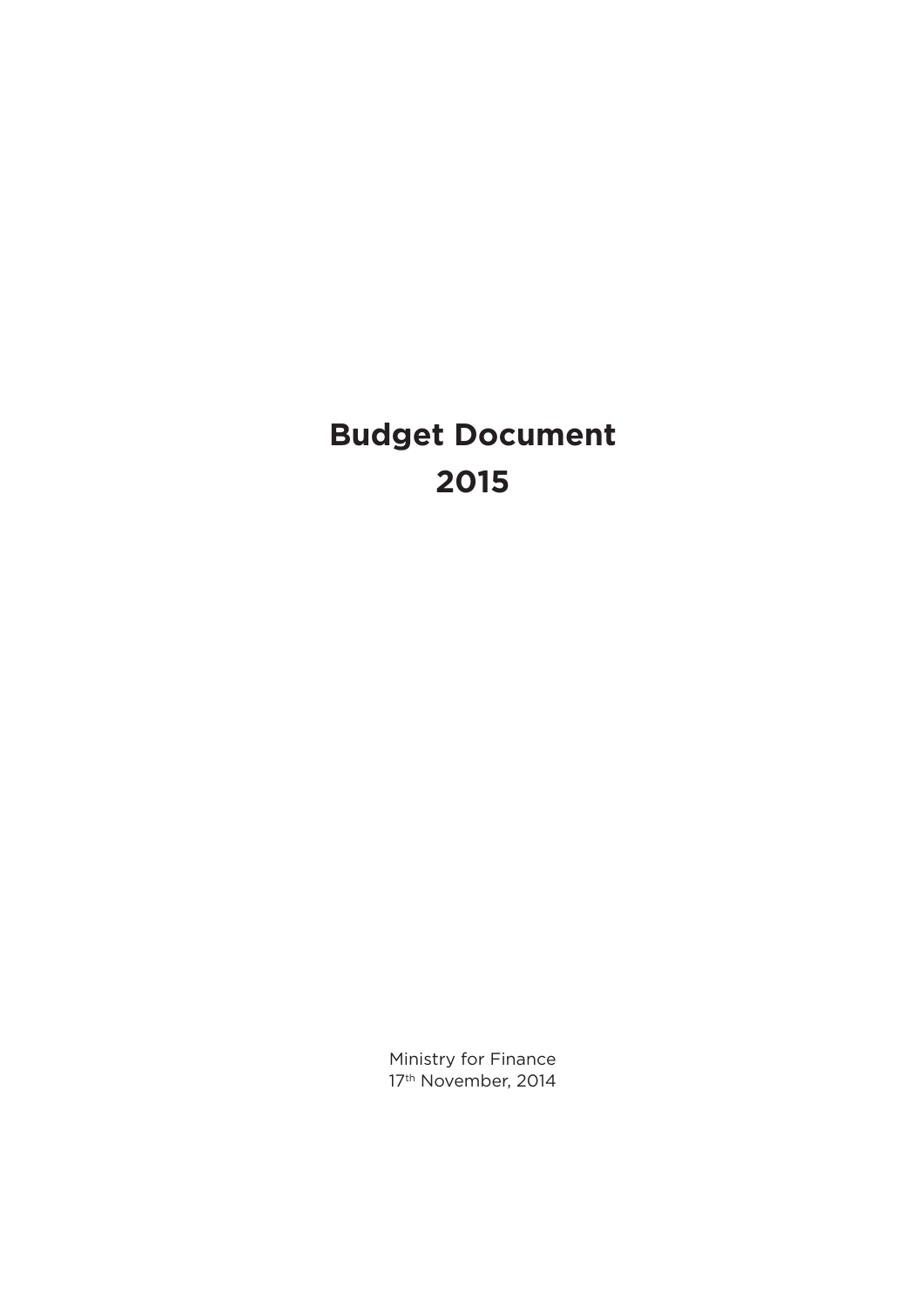CIP Data

Budget Document 2015 : Ministry for Finance, 2014.

64 p. 24 cm.

ISBN: 978-99932-94-92-4

The following symbols have been used throughout this document:

- . . . to indicate that data are not available;
- 0 to indicate that the figure is zero;
- to indicate that data are not applicable or cannot be determined;
- to indicate that the figure is negligible;

National Accounts estimates and other statistics which appear in this document are provisional and subject to revision. Figures may not add up due to rounding. This document is based on statistical information available up to October 2014.

> Printed at the Government Press Price: **€5.00**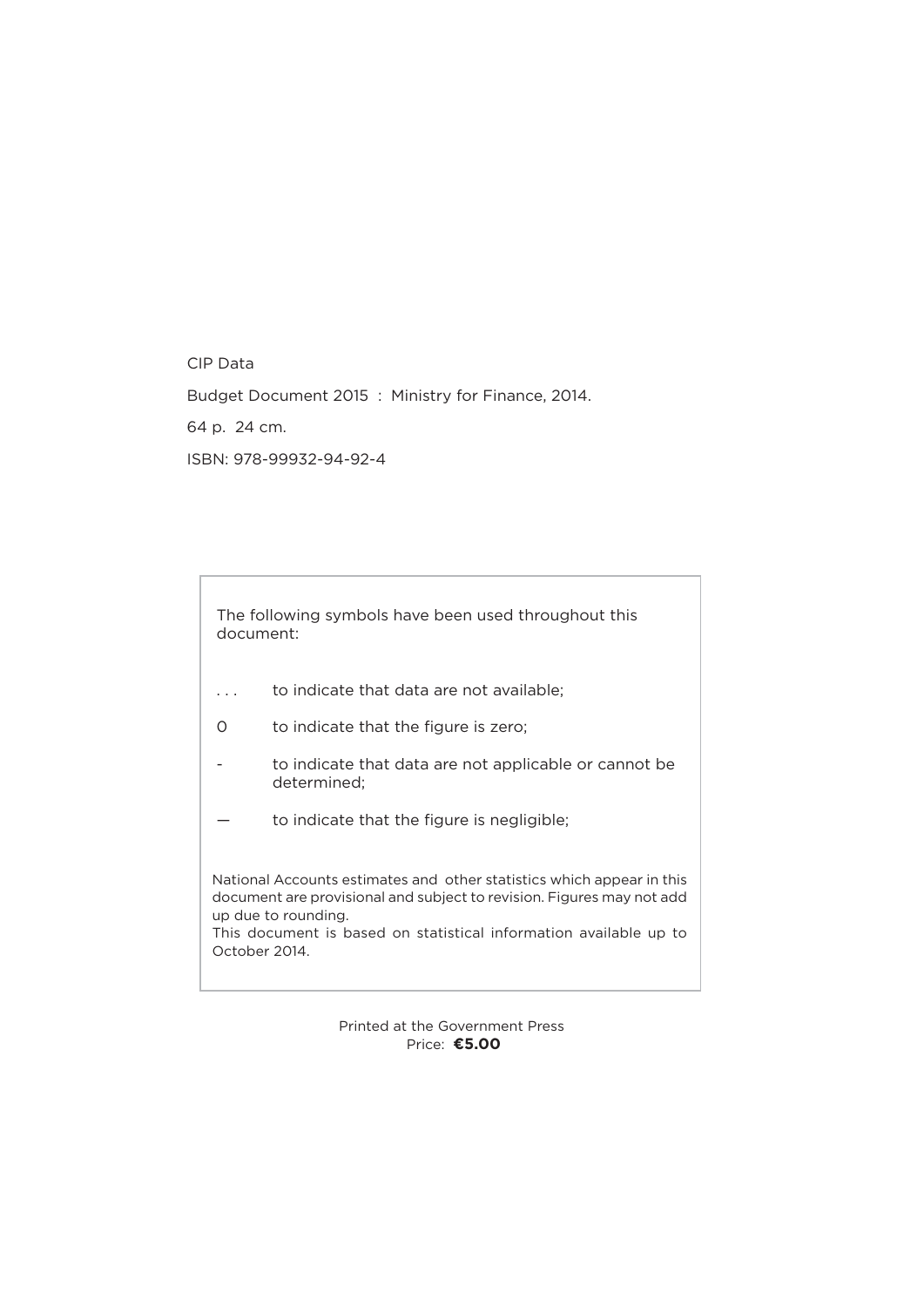#### **Contents**

| 4.0 Improving the Competitiveness of the Maltese Economy 30  |  |
|--------------------------------------------------------------|--|
|                                                              |  |
|                                                              |  |
|                                                              |  |
|                                                              |  |
|                                                              |  |
|                                                              |  |
| 11.0 Dealing with Tax Evasion and Improving Tax Efficiency61 |  |
|                                                              |  |

#### **Tables**

page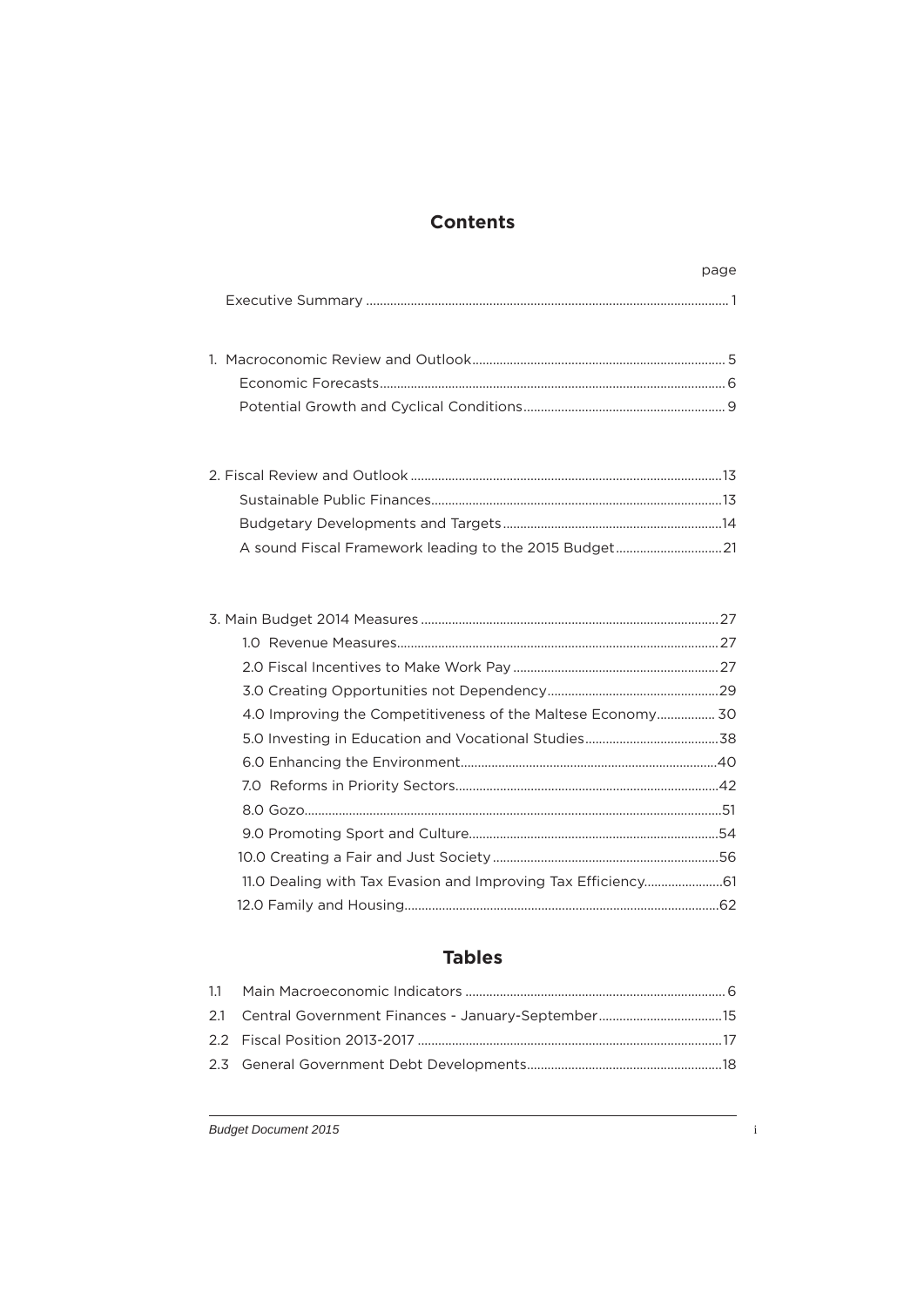|--|--|--|

#### **Chart**

| 1.1 Malta's Potential Output Growth and Output Gap Estimates 8 |
|----------------------------------------------------------------|
|                                                                |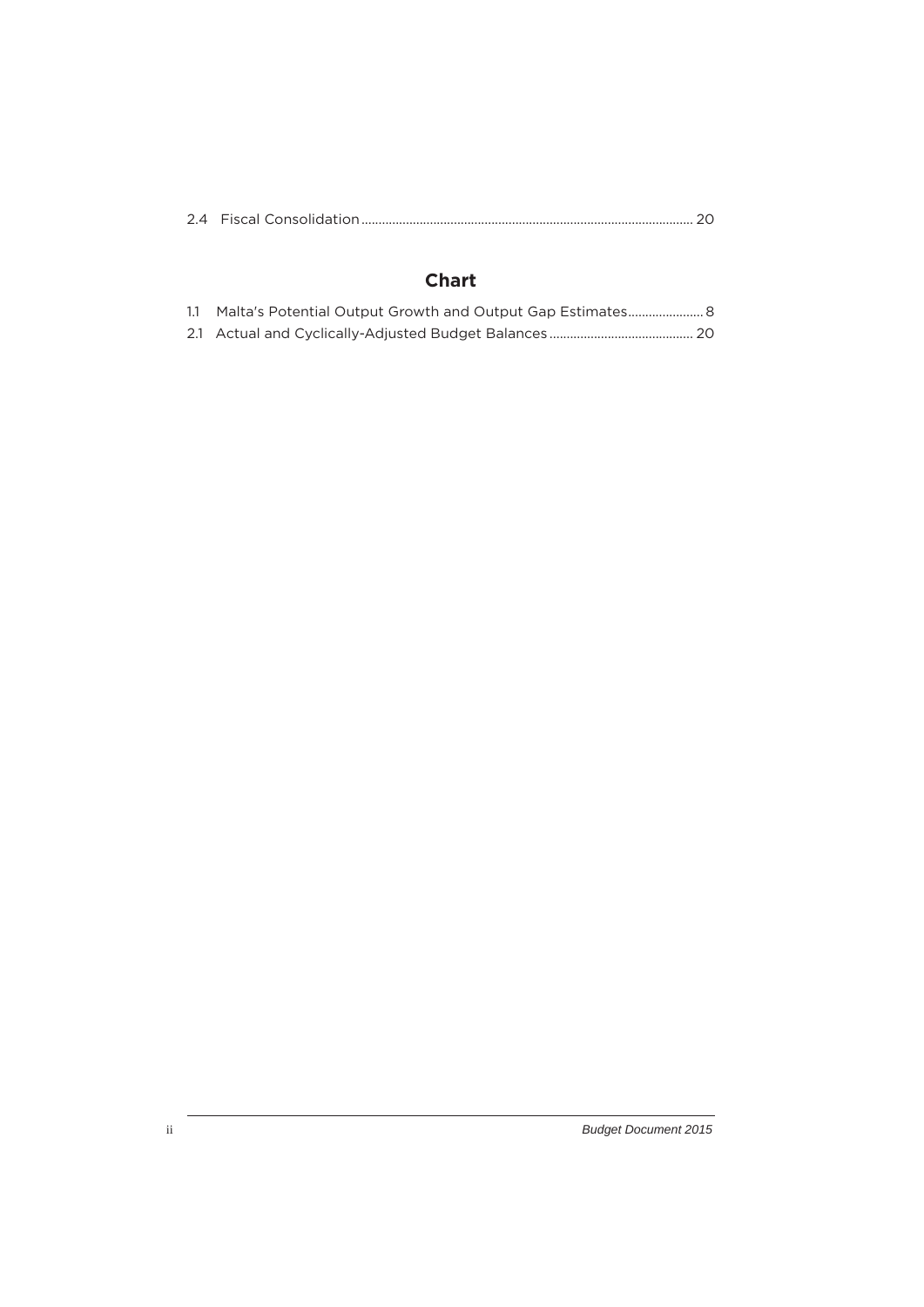# **Executive Summary**

Budget 2015 constitutes the first annual budget within the context of the independently endorsed National Medium-Term Fiscal Plan presented last April, and the recently enacted Fiscal Responsibility Act. It is also based on the Draft Budget Plan published in mid-October in line with the requirements of the Fiscal Responsibility Act.

Economic growth is projected to reach 3.0 per cent in 2014 and accelerate further to 3.5 per cent in 2015. The Maltese economy is expected to continue growing over the 2016-2017 period, rising by 3.4 per cent in 2016, and slowly converge to its potential and reach 2.9 per cent in 2017. Employment growth is expected to maintain a strong momentum and rise by an average of 2.0 per cent in 2014 and 2015. Inflation should remain relatively low during this year at an average of 0.7 per cent but is expected to increase moderately to 1.5 per cent in 2015.

After bringing the deficit down from 3.7 per cent in 2012 to 2.7 per cent of GDP in 2013. The Government is aiming to reach a deficit target of 2.1 per cent of GDP for this year, and to continue on this path of fiscal consolidation and further reduce the deficit to 1.7 per cent of GDP in 2015.

A number of structural reforms, particularly in the transport and energy sectors, are expected to exert a notable impact on public finances. On the other hand, a number of fiscal consolidation measures are envisaged in order to mitigate the impact of higher expenditure commitments. The fiscal targets in the 2015 Budget will also be supported by a range of structural economic policies as presented in this year's National Reform Programme. These include the implementation of a number of supply-side policies aimed at raising the country's potential growth whilst ensuring responsible environmental management and social cohesion.

Against this background, the Budget for 2015 is based on the strategy of making work pay. This will be achieved by ensuring that the social security system positively incentivises work effort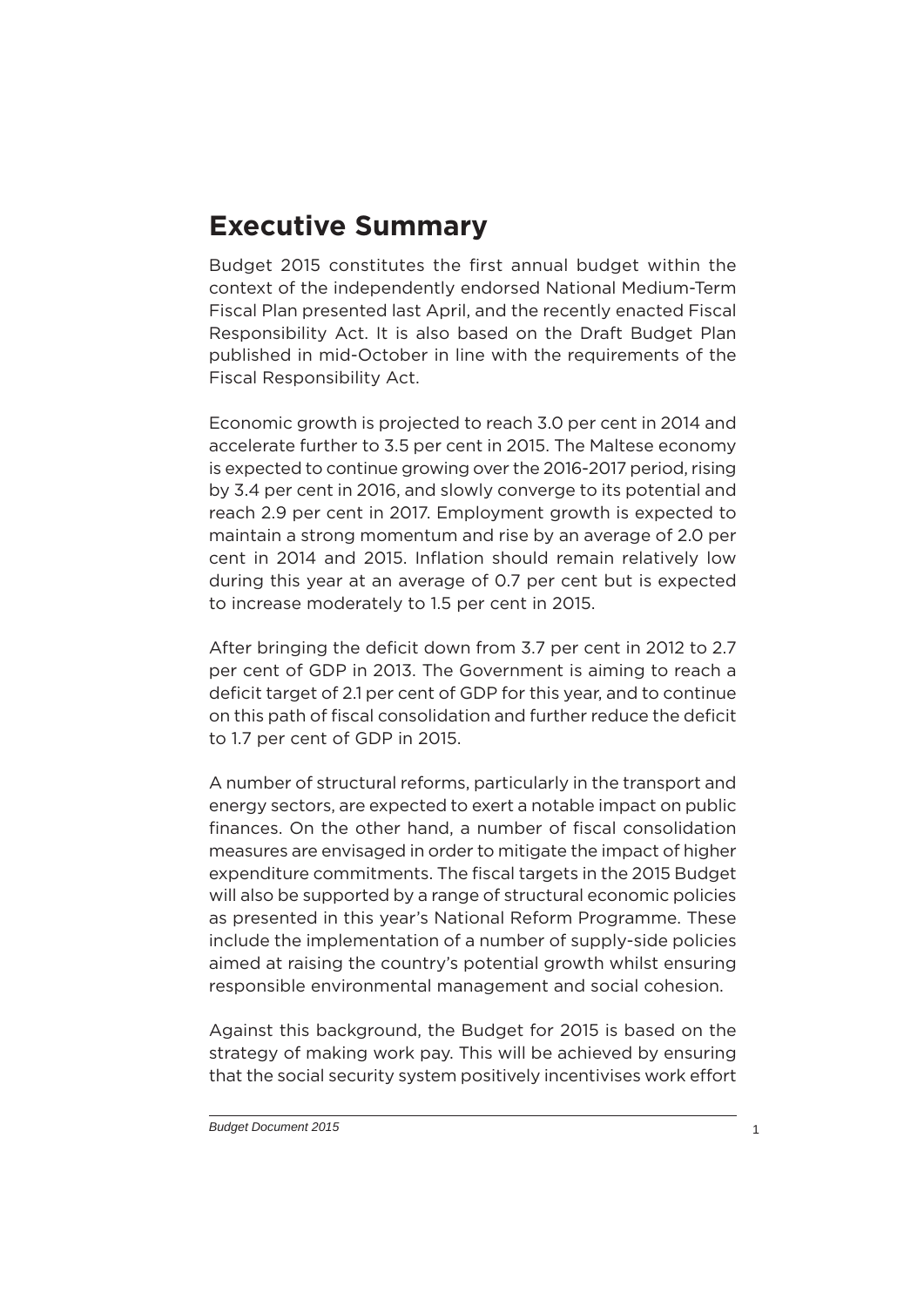and discourages dependency, while introducing measures to strengthen social cohesion and reduce poverty for families on low income. Strengthening the skill and educational levels of the workforce will also be given priority.

Furthermore, the Budget for 2015 aims to enhance the competitiveness of the Maltese economy through a number of public-private partnerships, reduction in utility tariffs and other incentives to encourage entrepreneurship.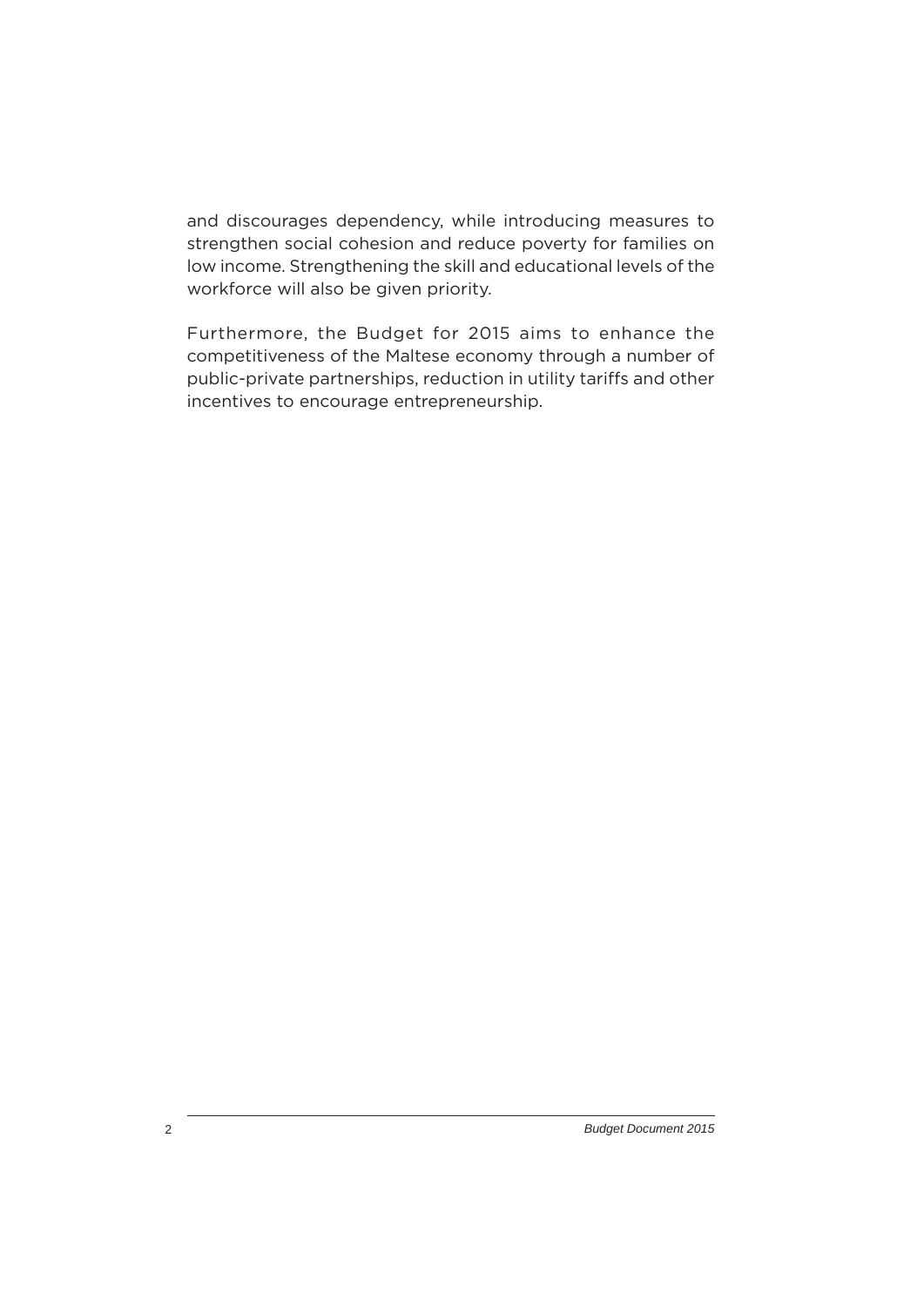**1. Macroeconomic Review and Outlook**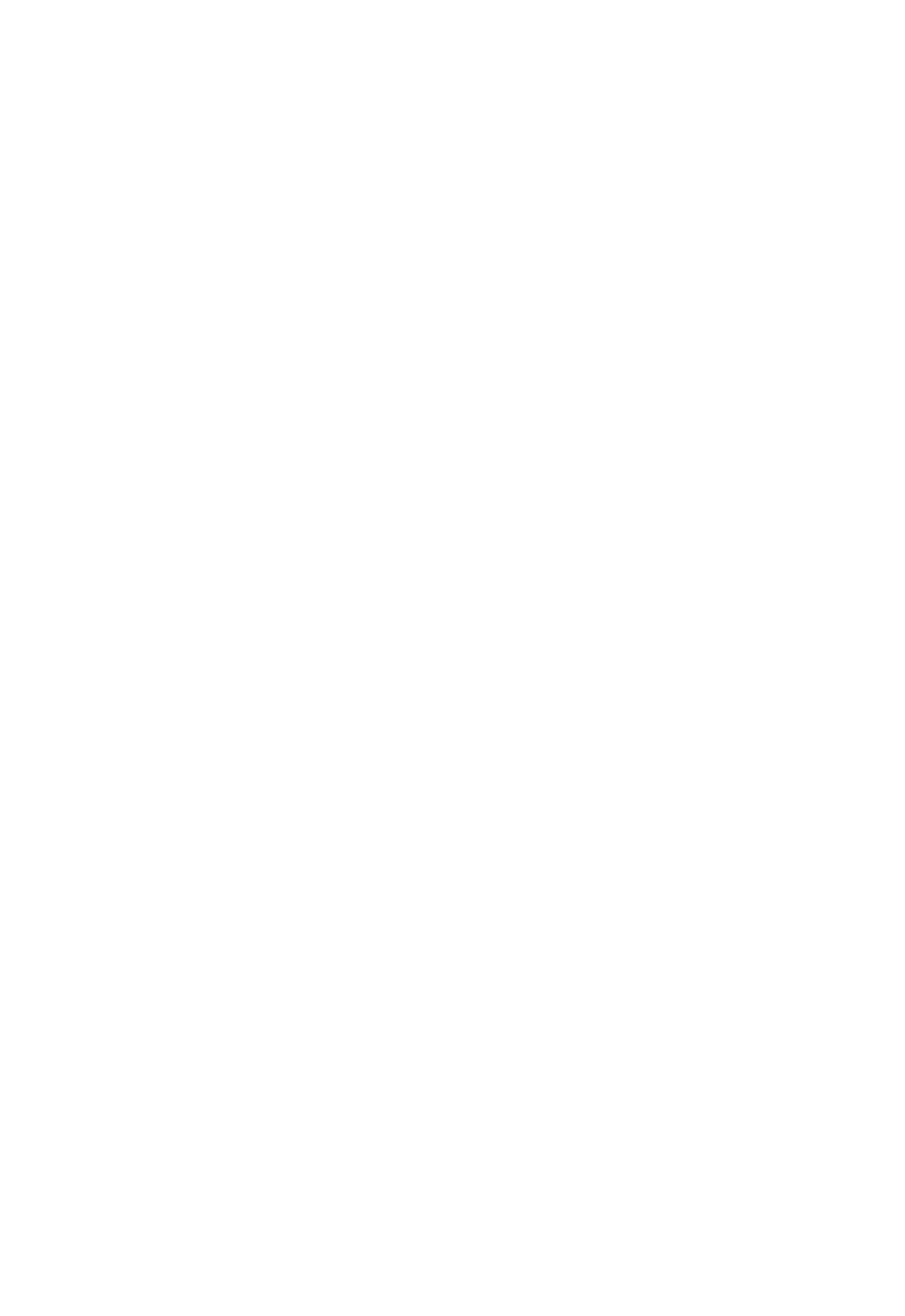# **1. Macroeconomic Review and Outlook**

Amidst the fragile economic performance of most countries in the Euro Area and the uneven economic performance observed in the rest of the world, the Maltese economy continued to grow by an average rate of 3.2 per cent in real terms in the first half of 2014. A sectoral analysis of the economy shows that growth in gross value added was rather broad based, with strong increases registered primarily in the service sectors , including the professional, scientific and technical activities, the administration and support services activities, and the information and communication activities.

During the same period, compensation of employees increased by 5.6 per cent (or €93.4 million) as growth in employee compensation was recorded in all sectors of the economy, with the exception of the agriculture, forestry and fishing sector. Gross operating surplus and mixed income increased moderately by €26.7 million or 1.7 per cent during the same period. Meanwhile, taxes on production and imports increased by an average rate of 11.9 per cent, while subsidies on production and imports increased by 19.3 per cent.

Labour market developments strengthened markedly during the first half of 2014, as gains in employment were coupled with a falling unemployment rate. The Labour Force Survey (LFS) recorded an employment rate of 61.6 per cent in the second quarter of 2014, a 1.0 percentage point increase when compared to the corresponding quarter in 2013. During the same quarter, the official harmonised unemployment rate stood at 5.9 per cent which is lower than the rate prevailing in 2013 and the rates recorded in the Euro Area (11.6 per cent) and the European Union (10.3 per cent).

In addition, the twelve month moving average HICP inflation rate, which during 2013 stood at 1.0 per cent, continued in its downward trajectory during the first half of this year and stood at 0.8 per cent in the latest report. The annual HICP inflation rate was marginally lower, standing at 0.6 per cent in September 2014.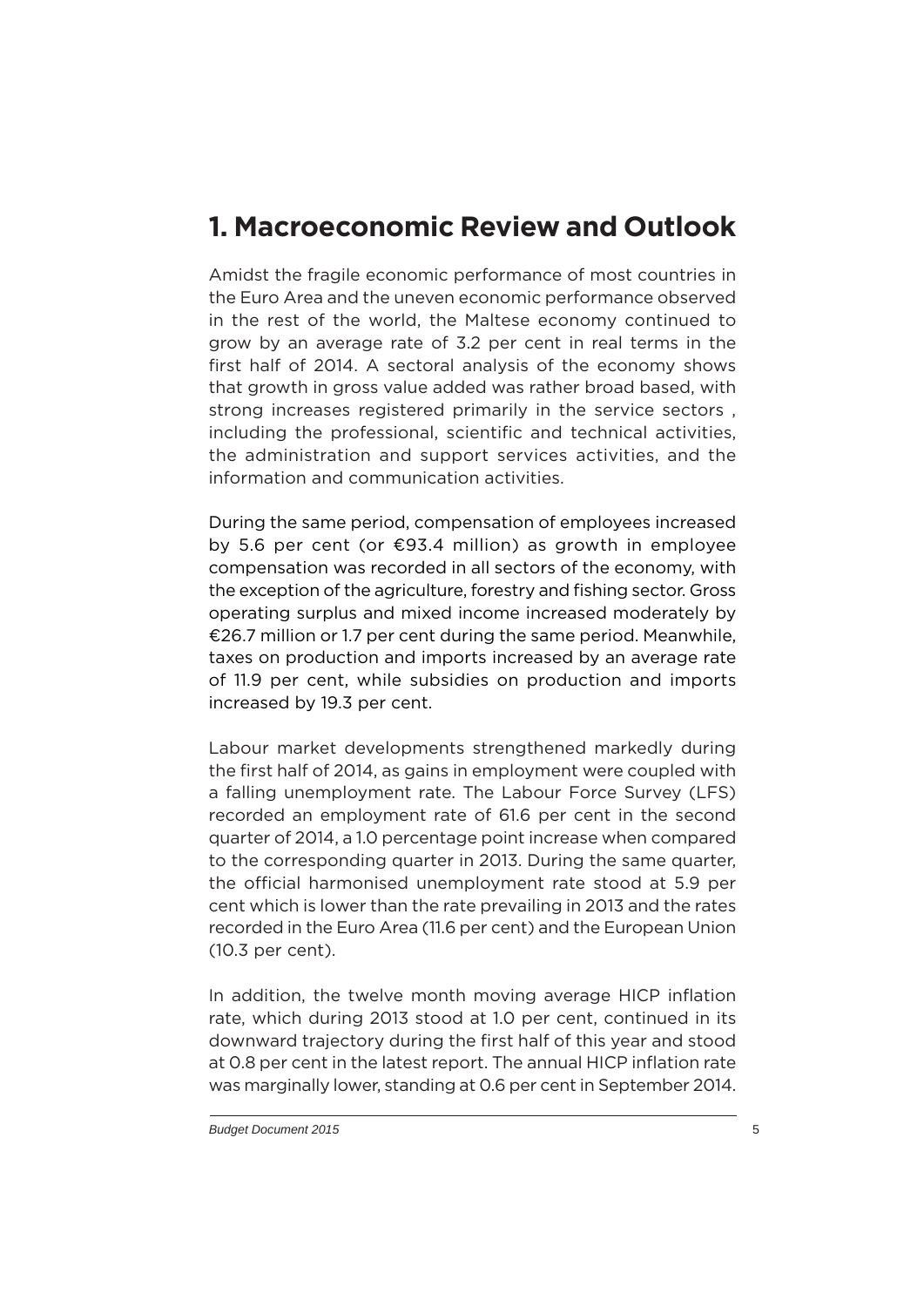#### **Economic Forecasts**

The Maltese economy is expected to retain the positive momentum in the second half of 2014. Overall growth in 2014 is expected to reach 3.0 per cent in real terms, and will continue to be supported primarily by positive developments in the domestic sector of the economy. Indeed, private consumption is expected to increase by 2.1 per cent in real terms, sustained by robust growth in employment and real disposable income, the latter driven by an appreciation in wages, lower energy prices, and lower income tax rates.

| Table 1.1                                                 |        |              |      |      |      |  |  |  |  |  |
|-----------------------------------------------------------|--------|--------------|------|------|------|--|--|--|--|--|
|                                                           | 2013   | $2014^{(1)}$ | 2015 | 2016 | 2017 |  |  |  |  |  |
| GDP growth at current market prices (%)                   | 4.6    | 5.1          | 4.8  | 4.8  | 4.7  |  |  |  |  |  |
| GDP growth at Chain Linked Volumes (2010) (%)             | 2.5    | 3.0          | 3.5  | 3.4  | 2.9  |  |  |  |  |  |
| <b>Expenditure Components of GDP</b>                      |        |              |      |      |      |  |  |  |  |  |
| at Chain Linked Volumes (2010) (% change)                 |        |              |      |      |      |  |  |  |  |  |
| Private final consumption expenditure <sup>(2)</sup>      | 1.7    | 2.1          | 2.1  | 2.1  | 1.4  |  |  |  |  |  |
| General government final consumption                      |        |              |      |      |      |  |  |  |  |  |
| expenditure                                               | 0.5    | 6.0          | 2.5  | 0.9  | 0.5  |  |  |  |  |  |
| Gross fixed capital formation                             | 2.2    | 14.3         | 4.8  | 6.1  | 5.1  |  |  |  |  |  |
| Exports of goods and services                             | $-1.6$ | 0.7          | 5.9  | 2.9  | 2.0  |  |  |  |  |  |
| Imports of goods and services                             | $-1.7$ | 1.9          | 5.5  | 2.5  | 1.5  |  |  |  |  |  |
| Contribution to real GDP growth                           |        |              |      |      |      |  |  |  |  |  |
| Final domestic demand                                     | 1.5    | 5.0          | 2.7  | 2.7  | 2.0  |  |  |  |  |  |
| Change in inventories and net acquisition<br>of valuables | N/A    | 0.0          | 0.0  | 0.0  | 0.0  |  |  |  |  |  |
| External balance of goods and services                    | $-0.0$ | $-2.0$       | 0.7  | 0.7  | 0.9  |  |  |  |  |  |
| HICP Inflation rate (%)                                   | 1.0    | 0.7          | 1.5  | 2.1  | 2.0  |  |  |  |  |  |
| Employment growth (%) (3)                                 | 3.0    | 2.1          | 1.9  | 1.5  | 1.4  |  |  |  |  |  |
| Harmonised Unemployment rate (%)                          | 6.4    | 6.0          | 5.9  | 5.7  | 5.7  |  |  |  |  |  |
| (1) Forecasts from 2014 onwards                           |        |              |      |      |      |  |  |  |  |  |
| (2) Includes NPISH final consumption expenditure          |        |              |      |      |      |  |  |  |  |  |
| (3) Headcount, LFS                                        |        |              |      |      |      |  |  |  |  |  |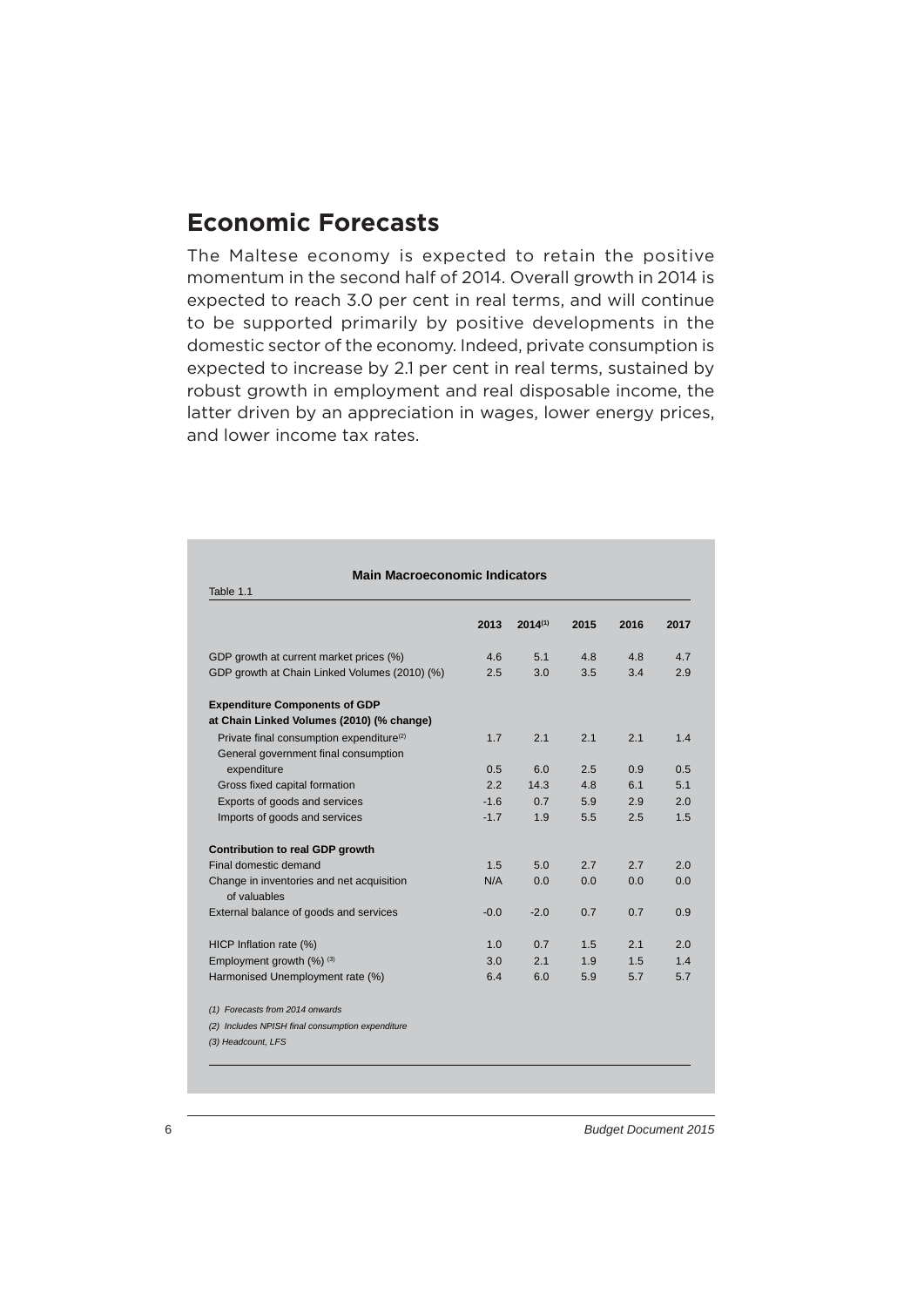Government expenditure is projected to rise by 6.0 per cent in 2014, reflecting increases in compensation of employees and intermediate consumption. Gross fixed capital formation is expected to remain strong over the second half of the year and increase by 14.3 per cent in 2014, largely on the back of a large-scale project in the energy sector, the absorption of EU funds and the recovery in construction activity.

Exports are expected to grow marginally by 0.7 per cent during 2014, reflecting the subdued external demand counter-balanced by a weaker exchange rate. The strong domestic demand, particularly investment, is expected to drive up imports by 1.9 per cent, resulting in a negative net trade contribution to growth.

During 2015, economic growth is set to accelerate, growing by 3.5 per cent in real terms, with domestic demand remaining the main driver. However, the negative trade gap forecasted for 2014 is expected to be reversed, with net exports contributing positively to economic growth. Domestic demand is expected to be supported by a positive performance in both private and public consumption expenditure and gross fixed capital formation. Positive external developments are expected to be primarily underpinned by favourable exchange rates developments, whilst the foreseen recovery in imports is largely reflecting strong domestic conditions. The macroeconomic forecasts for 2015 and beyond are based on a no policy change approach.

The Maltese economy is expected to continue growing over the 2016-2017 period, rising by 3.4 per cent in 2016, whilst growth is expected to slowly converge to its potential and reach 2.9 per cent in 2017. Domestic demand is expected to remain the main driver of growth; yet the external sector is also set to contribute positively towards economic growth in both years. Private consumption is expected to remain robust in 2016 and to grow less strongly in 2017, rising by 2.1 per cent and 1.4 per cent respectively. Public consumption is set to remain positive over the forecast period, albeit at subdued growth rates in line with the Government's fiscal consolidation targets, rising by 0.9 per cent in 2016 and by 0.5 per cent in 2017. Growth in gross fixed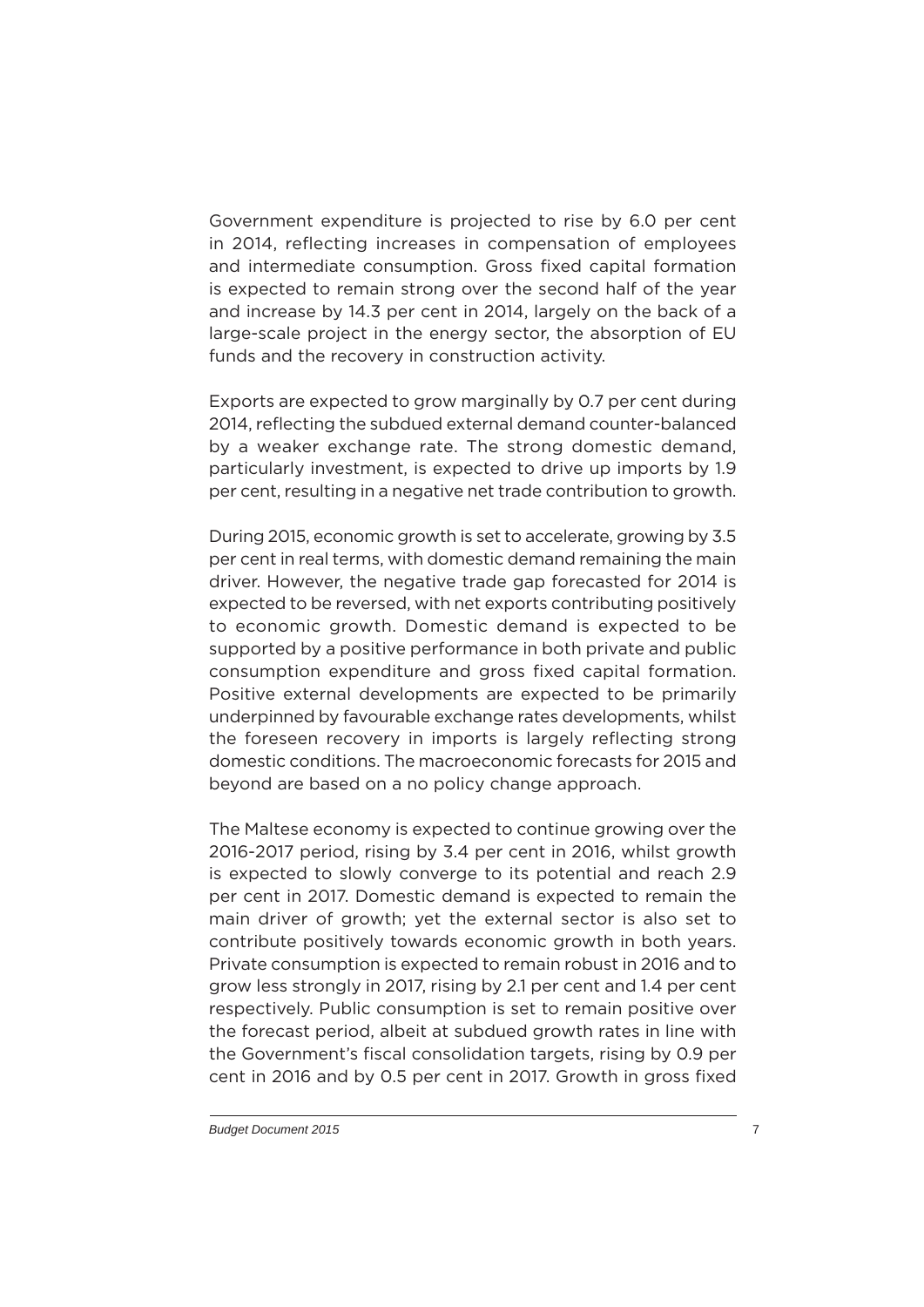capital formation is set to remain steady for the outer years of the forecast period, with expected rates of 6.1 per cent and 5.1 per cent in 2016 and 2017 respectively. In addition, the positive trade gap forecasted for 2015 is expected to persist during both years as net exports are forecast to increase by an average rate of 0.4 per cent and by 0.5 per cent in real terms respectively.

The positive developments in the Maltese economy are expected to be sustained by a strong and resilient labour market. Growth in employment is expected to remain robust as it is set to increase by 2.1 per cent and 1.9 per cent in 2014 and 2015 respectively and by an average of 1.5 per cent thereafter. Congruently, the harmonised unemployment rate is expected to continue declining from a forecasted rate of 6.0 per cent in 2014 to 5.7 per cent by 2017. This is well below the expected EU average rate and reflects efforts in ongoing active labour market policies. The HICP inflation rate is expected to average 0.7 per cent in 2014 and it is expected to remain broadly stable at around 2.0 per cent over the 2015-2017 period.

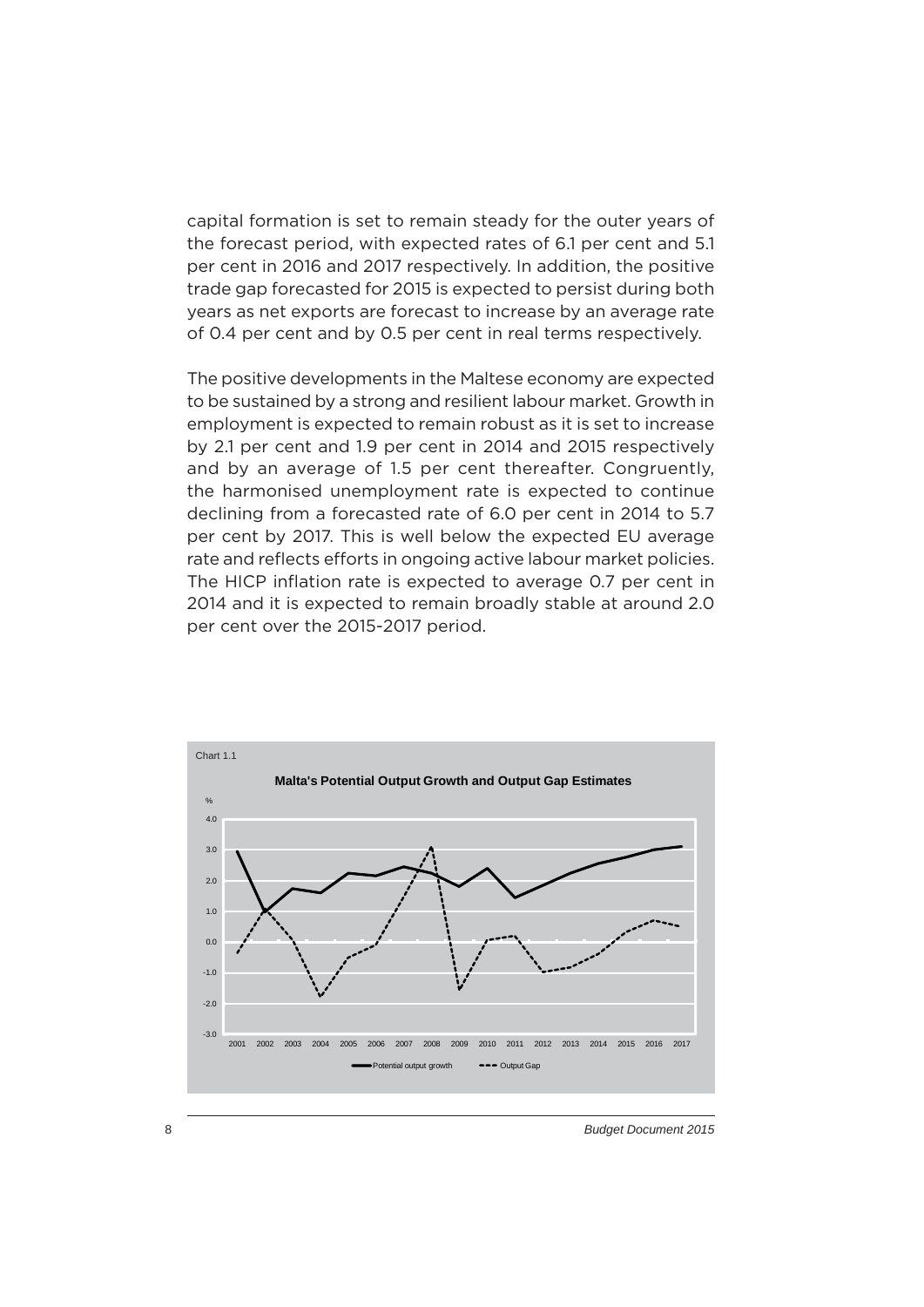# **Potential Growth and Cyclical Conditions**

The average potential output growth stood at 2.1 per cent during the period 2006 to 2013. Over the forecast period 2014 to 2017, potential output growth is expected to exhibit a gradual increase. In fact, average potential growth is expected to hover around the 2.9 per cent level, mainly underpinned by positive developments in the labour market through higher participation rates, improvements in investment and improvements in the total factor productivity.

The output gap is expected to remain negative in 2014. However, in 2015 the output gap is expected to turn positive and to remain so over the forecast horizon with the Maltese economy registering a rate of economic growth that is above potential over the 2015 and 2016 period, with growth reverting to potential in 2017.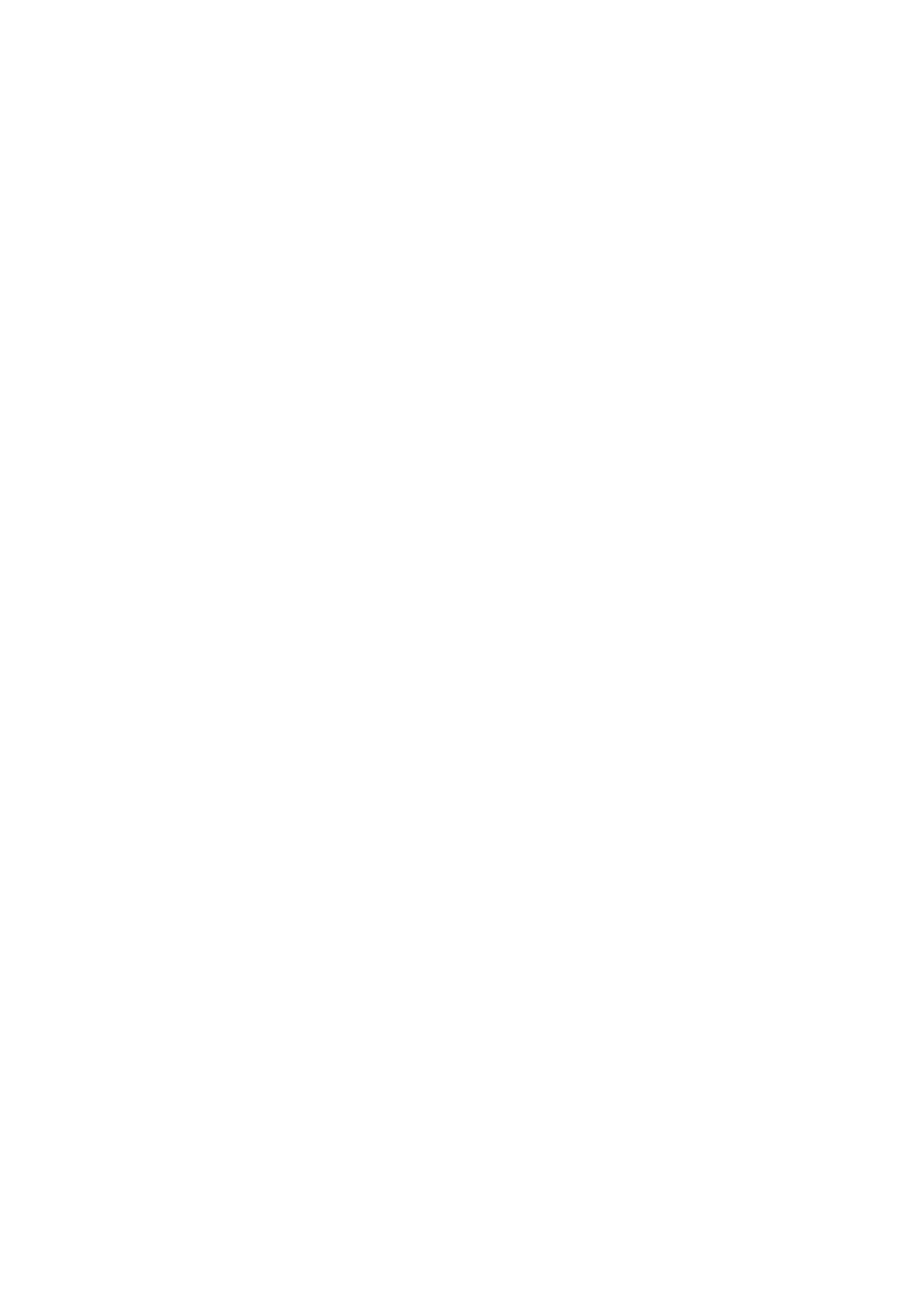**2. Fiscal Review and Outlook**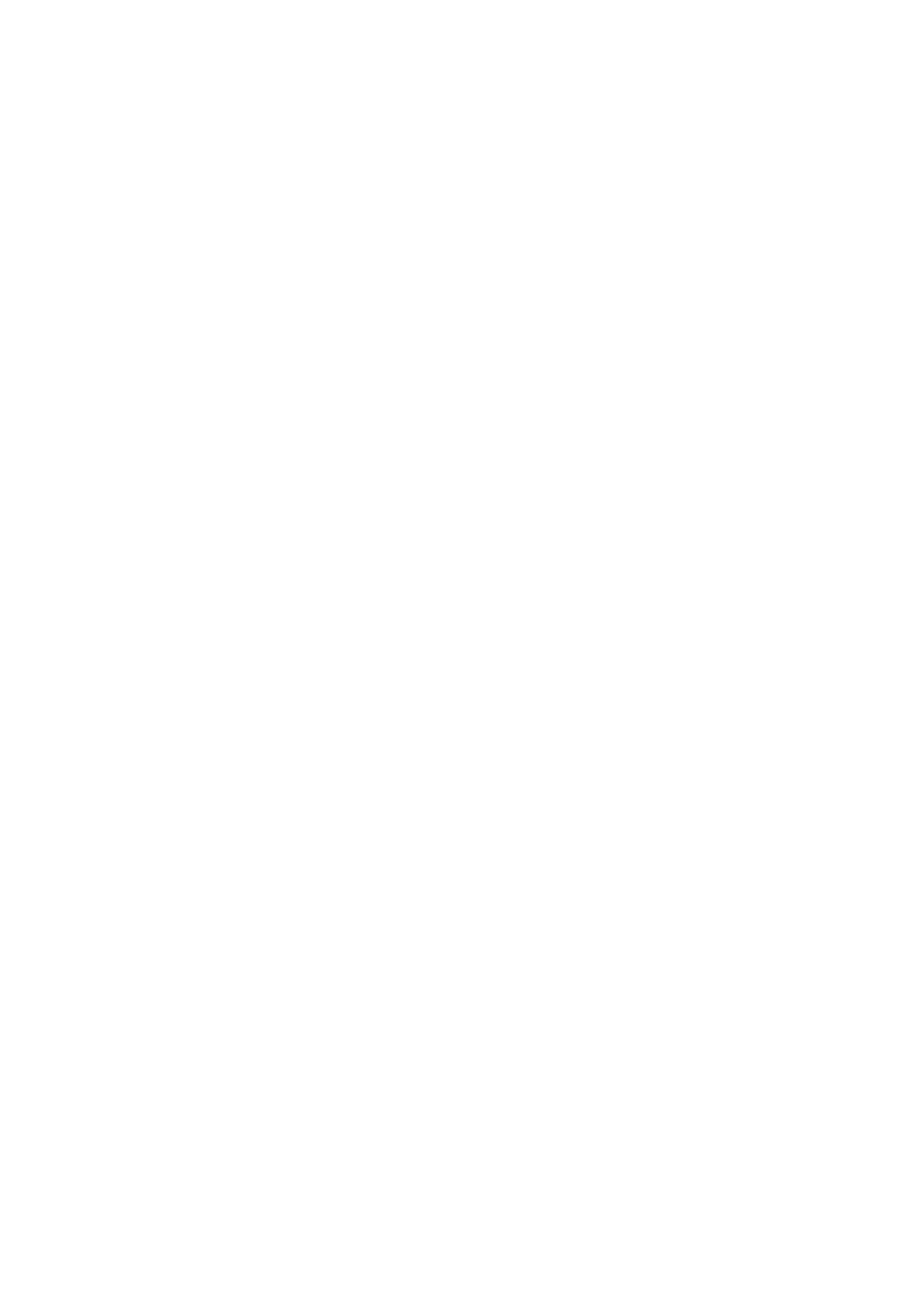# **2. Fiscal Review and Outlook**

The fiscal deficit in 2013 was brought down from 3.7 per cent in 2012 to 2.7 per cent of GDP, well beyond the headline target recommended by the European Council of 3.4 per cent. This is 0.3 percentage points below the 3.0 per cent deficit threshold. Despite the reduction in the deficit, a strong economic recovery, and the attainment of a primary surplus, the national debt ratio increased to 69.8 per cent of GDP on account of a debtincreasing stock-flow adjustment.

The Government is committed to continue on a path of fiscal consolidation and further reduce the deficit to 2.1 per cent of GDP this year, and to 1.6 per cent of GDP in 2015. This is expected to stabilise the increase in the debt ratio in 2014, which is then expected to embark on a downward trajectory reaching 69.0 per cent of GDP in 2015.

# **Sustainable Public Finances**

The sustainability of public finances is seen by the Government as a prerequisite for attracting investment and for supporting the Government's role in the economic, social, health and environmental dimensions. Apart from the fiscal consolidation measures detailed in Chapter 3 of this document, a process of fiscal reforms has been underway in order to enhance fiscal discipline whilst ensuring that fiscal policy is better synchronised with the economic cycle.

A number of reforms in the fiscal framework were legislated in August of this year. The Fiscal Responsibility Act has been enacted by Parliament on 8 August 2014, with the unanimous support of the Maltese Parliament. The Act delineates the main principles of fiscal responsibility and objectives of fiscal policy.

The Act establishes the fiscal rules which ensure that the main principles of fiscal responsibility are adhered to. The features of this law bind national fiscal authorities with numerical targets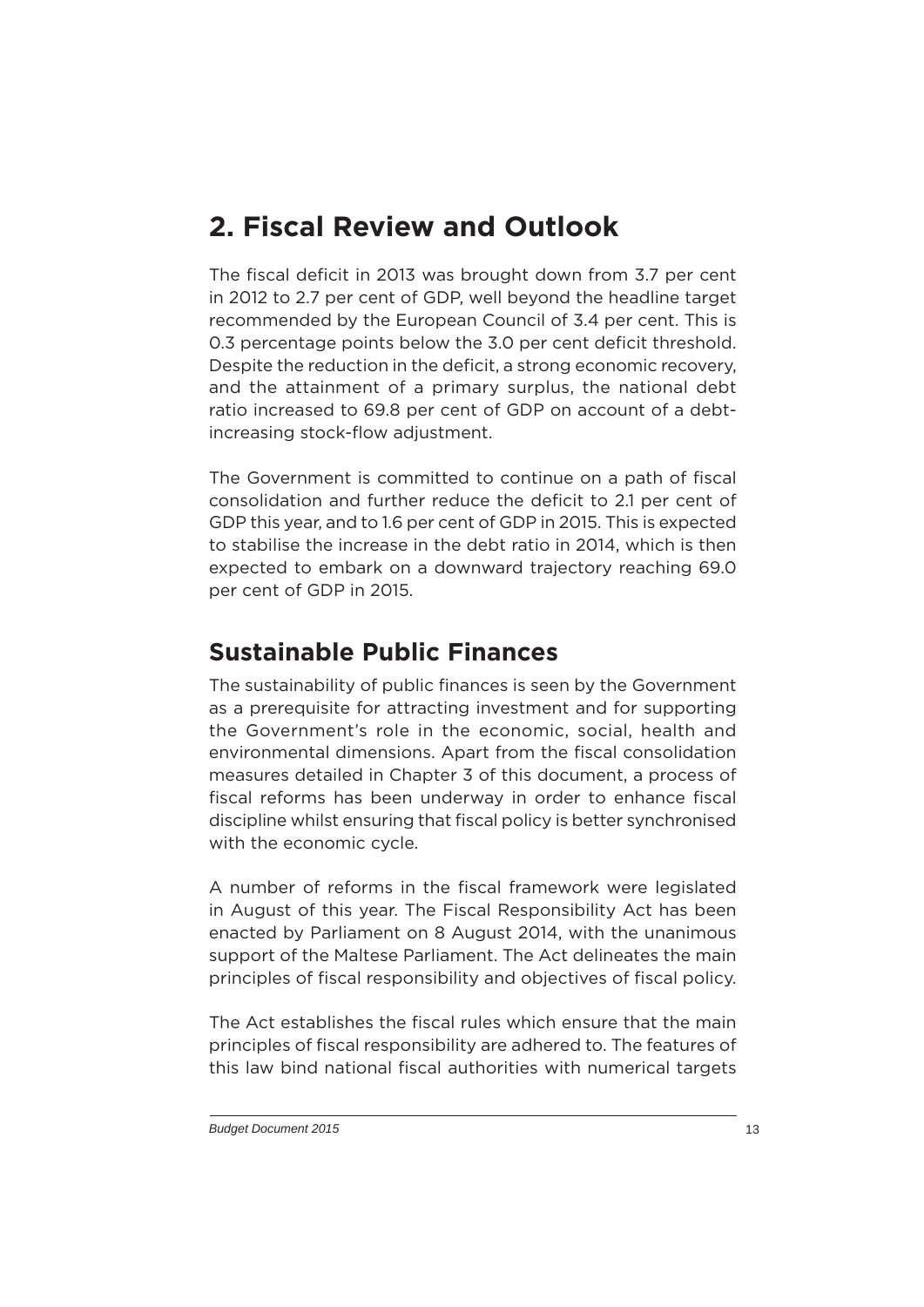to achieve a balanced structural budget or, in the absence of a balanced budget, to convergence towards a balanced structural budgetary position as Malta's Medium-Term Objective (MTO). Furthermore, the Act establishes the Fiscal Council as the main supervisory body of this Act, defines its composition, delineates its powers, and provides for its functional independence. In addition, the Act establishes the medium term budgetary framework and strengthens the budgetary process and the role of the Ministry for Finance.

# **Budgetary Developments and Targets**

Over recent months, the Government has upheld its commitment to reach a deficit target of 2.1 per cent of GDP by the end of this year, as stated in the Update of the Stability Programme of April 2014, and the Draft Budgetary Plan of October 2014.

As part of its ongoing effort to further strengthen its fiscal framework, the Ministry for Finance has been monitoring closely on a monthly basis revenue and expenditure outcomes on a consolidated basis with the aim of identifying variances with respect to its annual targets. This has enabled the Government to take the necessary decisions in a timely fashion. Furthermore, revenue departments evaluate trends in revenue collection on a daily basis in concomitance with a regular risk assessment.

Table 2.1 contains the outcome of January to September 2014 consolidated data for Government revenue and expenditure against budget estimates for the same period. The comparison shows that on the revenue side, actual Government revenue for the period January to September 2014 was €15.6 million lower than expected. This was mainly the result of lower than expected revenue from customs and excise duties amounting to €67.4 million, on account of accrued payments of excise duty on fuel by Enemalta which are owed to Government and are expected to materialise by the end of this year.

Direct tax revenue was €69.4 million more than forecasted as a result of higher than expected revenue from both income tax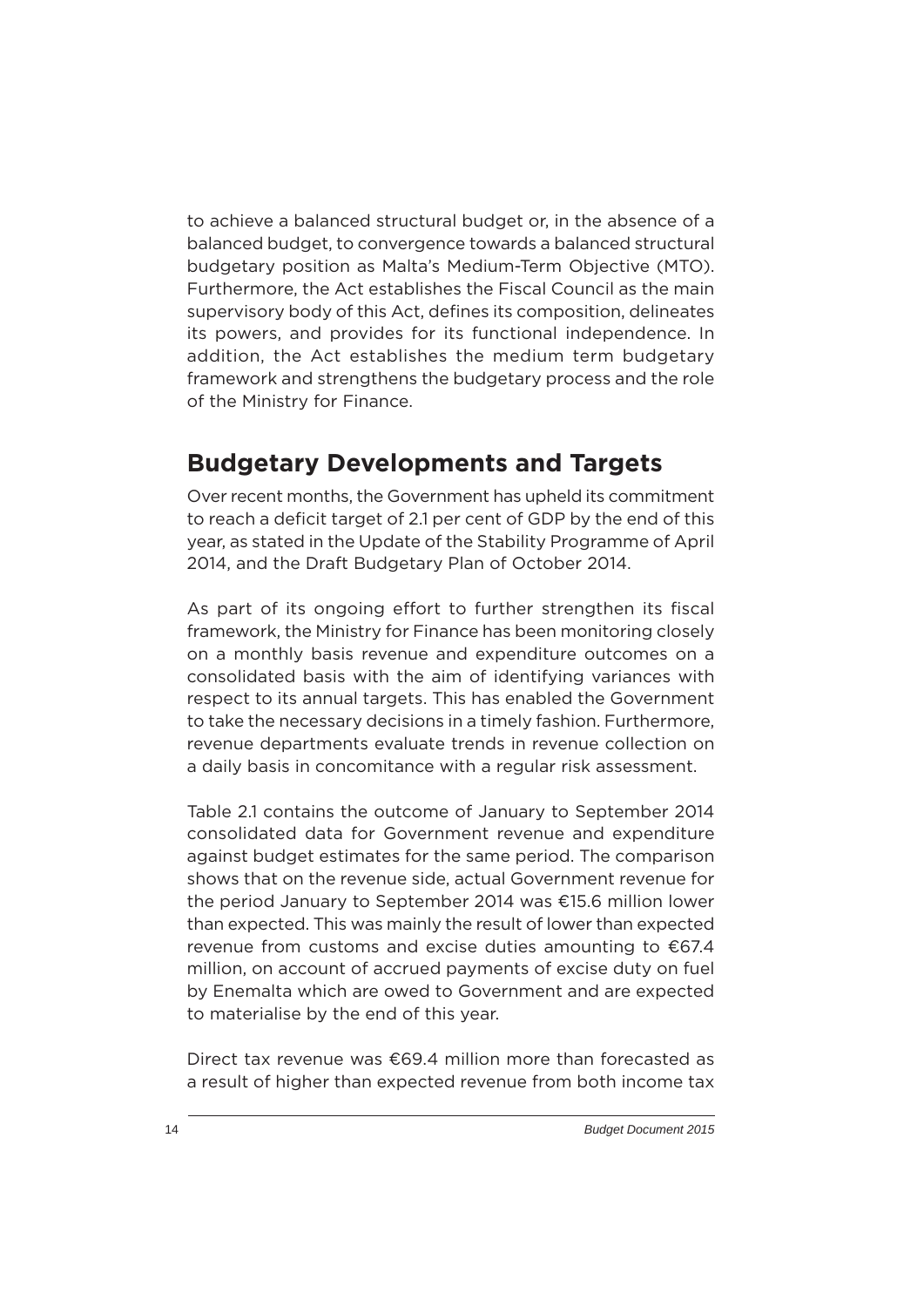#### **Central Government Finances**

(January-September)

|                          |                                                                                    | 2013       | 2014          | 2014       | 2014      |
|--------------------------|------------------------------------------------------------------------------------|------------|---------------|------------|-----------|
|                          |                                                                                    | Actual     | <b>Actual</b> | Forecast   | Variance  |
|                          | <b>Recurrent Revenue</b>                                                           | 2,056,245  | 2,227,318     | 2,242,954  | $-15,636$ |
| <b>Tax Revenue</b>       |                                                                                    | 1,831,532  | 1,950,242     | 1,953,047  | $-2,804$  |
|                          | <b>Indirect Tax Revenue</b>                                                        | 706,339    | 741,765       | 814,010    | $-72,244$ |
|                          | <b>Customs and Excise Duties</b>                                                   | 141,578    | 111,822       | 179,238    | $-67,415$ |
|                          | Licenses, Taxes, and Fines                                                         | 160,744    | 175,911       | 190,238    | $-14,327$ |
|                          | Value Added Tax                                                                    | 404,017    | 454,031       | 444,533    | 9,498     |
|                          | <b>Direct Tax Revenue</b>                                                          | 1,125,193  | 1,208,477     | 1,139,037  | 69,440    |
|                          | Income Tax                                                                         | 683,236    | 728,948       | 674,930    | 54,018    |
|                          | <b>Social Security</b>                                                             | 441,957    | 479,529       | 464,107    | 15,422    |
|                          | <b>Non-Tax Revenue</b>                                                             | 224,713    | 277,076       | 289,907    | $-12,831$ |
|                          | Fees of Office                                                                     | 24,959     | 29,923        | 44,302     | $-14,380$ |
|                          | <b>Reimbursements</b>                                                              | 17.108     | 17,748        | 17,717     |           |
|                          | <b>Public Corporations</b>                                                         | $\Omega$   | $\Omega$      | 539        | $-539$    |
|                          | Central Bank of Malta*                                                             | 42,000     | 44,000        | 44.000     |           |
| Rents*                   |                                                                                    | 18,981     | 22,614        | 22,614     |           |
|                          | Dividends on Investments*                                                          | 10,914     | 5,118         | 5,118      |           |
|                          | Repayment of Interest on Loans                                                     | 1,408      | 1,120         | 604        | 516       |
|                          | Grants**                                                                           | 93.751     | 135,592       | 135,592    |           |
|                          | Miscellaneous                                                                      | 15,593     | 20,962        | 19,422     | 1,540     |
| <b>Total Expenditure</b> |                                                                                    | 2,493,100  | 2,683,254     | 2,624,835  | 58,419    |
|                          | <b>Recurrent Expenditure</b>                                                       | 2,070,966  | 2,232,043     | 2,173,624  | 58,419    |
|                          | <b>Personal Emoluments</b>                                                         | 449,133    | 485,907       | 462,649    | 23,258    |
|                          | Operations and Maintenance                                                         | 90,708     | 94,991        | 99,499     | $-4,508$  |
|                          | Programmes and Initiatives                                                         | 1,200,630  | 1,282,904     | 1,255,900  | 27,004    |
|                          | <b>Contributions to Government Entities</b>                                        | 165,036    | 196,236       | 183,571    | 12,666    |
|                          | <b>Interest Payments*</b>                                                          | 165,460    | 172,005       | 172,005    |           |
|                          | <b>Capital Expenditure**</b>                                                       | 256,674    | 279,206       | 279,206    |           |
|                          | <b>Central Government Balance</b>                                                  | $-436,855$ | $-455,935$    | $-381,881$ | $-74,054$ |
|                          | * Values not taken into account since values are expected to be met at end-of-year |            |               |            |           |

*Source: National Statistics Offi ce & Economic Policy Department, Ministry for Finance*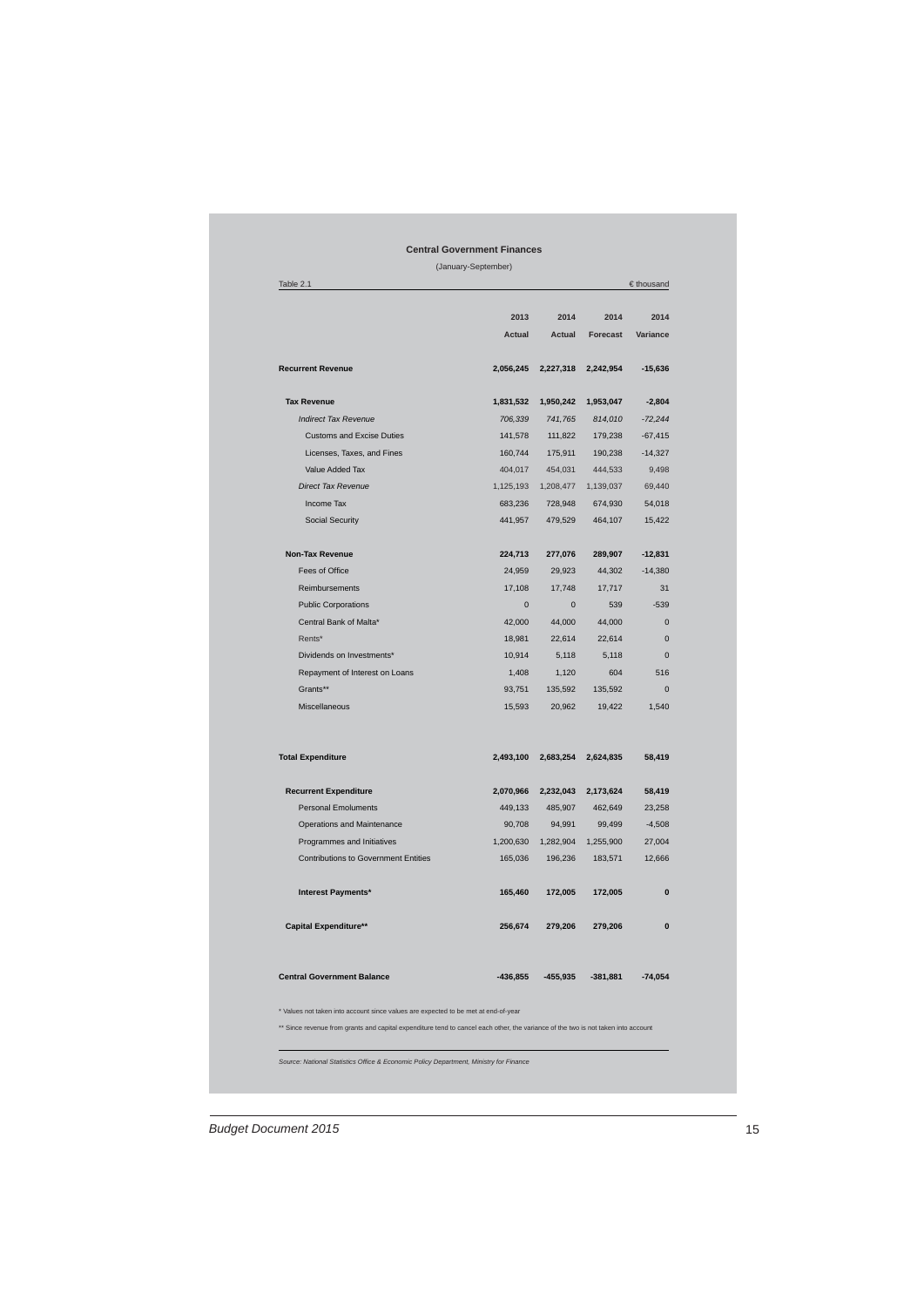and social security contributions. Indeed, income tax revenue was €54.0 million higher than projected while social security contributions were €15.4 million above the baseline. This overall positive performace in direct tax revenue reflected the impact of higher than forecasted economic and employment growth.

With regards to indirect tax revenue, lower than projected revenue of €72.2 million resulted from lower than estimated revenues from customs and excise duties and licenses, taxes and fines. In contrast, revenue from VAT was €9.5 million higher than projected, reflecting the robust growth in consumption throughout the period under review.

Non-tax revenue was €12.8 million lower than forecasted, mainly attributed to the under-performance in revenue from fees of office but this is expected to be reversed towards the end of this year. This negative variance more than offset the marginally higher than expected revenue from miscellaneous receipts of €1.5 million.

On the expenditure side, the comparative analysis shows that actual Government expenditure for the period January to September 2014 was €58.4 million higher than projected mainly stemming from higher than projected expenditure in programmes and initiatives (€27.0 million), personal emoluments  $(\text{\textsterling}23.3 \text{ million})$  and contributions to government entities ( $\text{\textsterling}12.7$ ) million). On the other hand, expenditure on operations and maintenance was €4.5 million lower than projected.

As a result, for the period January to September 2014, the central Government negative balance was €74.1 million higher than the budgetary estimates. However, when accounting for the negative variance in customs and excise which is related to the payment of Enemalta arrears expected by the end of the year, the shortfall between revenue and expenditure for this period was €6.7 million. Considering a consolidated planning total of €2.7 billion, this negative variance in the consolidated balance suggests that the Government is on track in reaching the deficit target for this year. Nevertheless, the Government will continue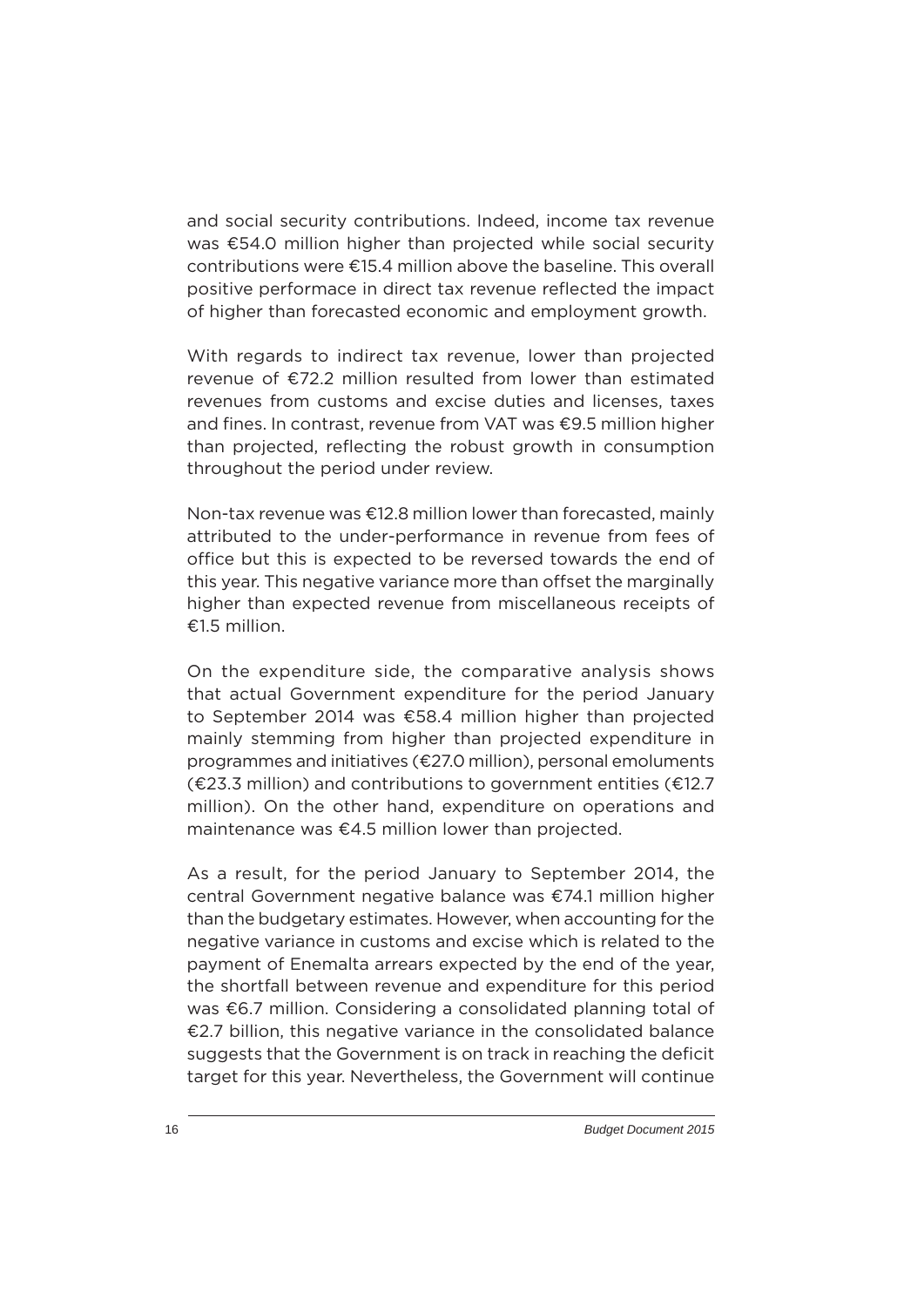controlling and monitoring monthly revenue and expenditure figures to ensure that the fiscal targets continue to be attained.

#### **Expenditure and Revenue Targets for 2015-2017**

During 2015, the general Government deficit is projected to decline by a further 0.5 percentage points of GDP from 2.1 per cent to 1.6 per cent. This reduction in the deficit-to-GDP ratio will materialise as a result of the Government's commitment to fiscal consolidation, including the restraints on discretionary expenditure and increases in expenditure efficiency. Table 2.2 includes the general Government budgetary targets for the period 2014 to 2017, together with the budgetary developments

| Table 2.2                                   |                  |            |                         | Fiscal Position 2013 - 2017 |                           |            |                           |            |                           |            |
|---------------------------------------------|------------------|------------|-------------------------|-----------------------------|---------------------------|------------|---------------------------|------------|---------------------------|------------|
|                                             | 2013             |            | 2014                    |                             | 2015                      |            | 2016                      |            | 2017                      |            |
|                                             | Actual<br>€'000  |            | <b>Revised</b><br>€'000 |                             | <b>Estimates</b><br>€'000 |            | <b>Estimates</b><br>€'000 |            | <b>Estimates</b><br>€'000 |            |
| <b>Consolidated Fund</b>                    |                  |            |                         |                             |                           |            |                           |            |                           |            |
| <b>Tax Revenue</b>                          | 2.602.507        |            | 2.962.733               |                             | 3.063.650                 |            | 3.179.950                 |            | 3.317.723                 |            |
| Non-Tax Revenue                             | 389,597          |            | 397,206                 |                             | 491,399                   |            | 410,240                   |            | 395,271                   |            |
| <b>Total Revenue</b>                        |                  | 2,992,104  |                         | 3,359,939                   |                           | 3,555,049  |                           | 3,590,190  |                           | 3,712,994  |
| <b>Recurrent Expenditure</b>                |                  | 2.632.649  |                         | 2.821.833                   |                           | 2.949.674  |                           | 3.073.005  |                           | 3,155,058  |
| Capital Expenditure                         |                  | 354,685    |                         | 382.356                     |                           | 513.765    |                           | 411.010    |                           | 397,761    |
| Primary Balance                             | 4.770            |            | 155,750                 |                             | 91.610                    |            | 106,175                   |            | 160.175                   |            |
| <b>Interest Payments</b>                    |                  | 227,905    |                         | 231,224                     |                           | 240,220    |                           | 246,000    |                           | 252,000    |
| Recurrent Surplus / (Deficit)               | 131.550          |            | 306,882                 |                             | 365.155                   |            | 271.185                   |            | 305.936                   |            |
| <b>Consolidated Fund (Deficit)</b>          |                  | (223, 135) |                         | (75, 474)                   |                           | (148, 610) |                           | (139, 825) |                           | (91, 825)  |
| Financing                                   |                  |            |                         |                             |                           |            |                           |            |                           |            |
| <b>Direct Loan Repayments</b>               | (370.283)        |            | (361.661)               |                             | (349.377)                 |            | (474, 489)                |            | (372.926)                 |            |
| Contributions to Sinking Funds - Local      | (4.059)          |            | (3,261)                 |                             | (3, 261)                  |            | (3, 261)                  |            | (3,261)                   |            |
| Contributions to Sinking Funds - Foreign    | (6, 465)         |            | (6, 465)                |                             | (6, 465)                  |            | (6, 465)                  |            | (4,665)                   |            |
| Contributions to Special MGS Sinking Fund   |                  |            | (50,000)                |                             | (50,000)                  |            | (50,000)                  |            | (50,000)                  |            |
| <b>Equity Acquisition</b>                   | (66, 534)        |            | (28, 855)               |                             | (44, 159)                 |            | (12, 100)                 |            | (100)                     |            |
| Loan Facility to the Hellenic Republic      |                  |            |                         |                             |                           |            |                           |            |                           |            |
| Loan Facility to Air Malta plc              |                  |            |                         |                             |                           |            |                           |            |                           |            |
| EFSF / ESM Credit Line Facility             | $\boldsymbol{0}$ |            | (4,500)                 |                             | (4,500)                   |            | (4,500)                   |            | (4,500)                   |            |
| Repayment of Loans to Government            | 30               |            | $\overline{z}$          |                             | 40.002                    |            | 12.002                    |            | $\overline{z}$            |            |
| Sinking Funds of Converted Loans            | 28,380           |            |                         |                             |                           |            |                           |            |                           |            |
| Sale of Non-Financial Assets                | [1,500]          |            | 2,000                   |                             |                           |            |                           |            |                           |            |
| Sale of Assets                              |                  |            |                         |                             |                           |            |                           |            |                           |            |
|                                             |                  | (418, 931) |                         | (452, 740)                  |                           | (417, 760) |                           | (538, 813) |                           | (435, 450) |
| <b>Public Sector Borrowing Requirement</b>  |                  | (642,066)  |                         | (528, 214)                  |                           | (566, 370) |                           | (678, 638) |                           | (527, 275) |
| Foreign Loans                               |                  |            |                         |                             |                           |            |                           |            |                           |            |
| Consolidated Fund balance as on 1 January   | (80, 123)        |            | (95, 105)               |                             | 25.522                    |            | (40, 848)                 |            | (169, 486)                |            |
| Local Loans                                 | 627,084          |            | 648,841                 |                             | 500,000                   |            | 550,000                   |            | 600,000                   |            |
|                                             |                  | 546,961    |                         | 553,736                     |                           | 525,522    |                           | 509,152    |                           | 430,514    |
| Consolidated Fund balance as on 31 December |                  | (95, 105)  |                         | 25,522                      |                           | (40, 848)  |                           | (169, 486) |                           | (96, 761)  |
| <b>Consolidated Fund (Deficit)</b>          |                  | (223, 135) |                         | (75, 474)                   |                           | (148, 610) |                           | (139, 825) |                           | (91, 825)  |
| <b>General Government Adjustments</b>       |                  | 21,180     |                         | (91, 526)                   |                           | 18,610     |                           | 52,825     |                           | 52,825     |
| <b>General Government (Deficit)</b>         |                  | (201.955)  |                         | (167,000)                   |                           | (130,000)  |                           | (87,000)   |                           | (39,000)   |
| <b>Gross Domestic Product</b>               | 7,510,067        |            | 7,894,929               |                             | 8,275,899                 |            | 8,669,205                 |            | 9,079,172                 |            |
| <b>General Government (Deficit)</b>         |                  |            |                         |                             |                           |            |                           |            |                           |            |
| as a % of Gross Domestic Product            | $-2.7%$          |            | $-2.1%$                 |                             | $-1.6%$                   |            | $-1.0%$                   |            | $-0.4%$                   |            |

**Budget Document 2015** 17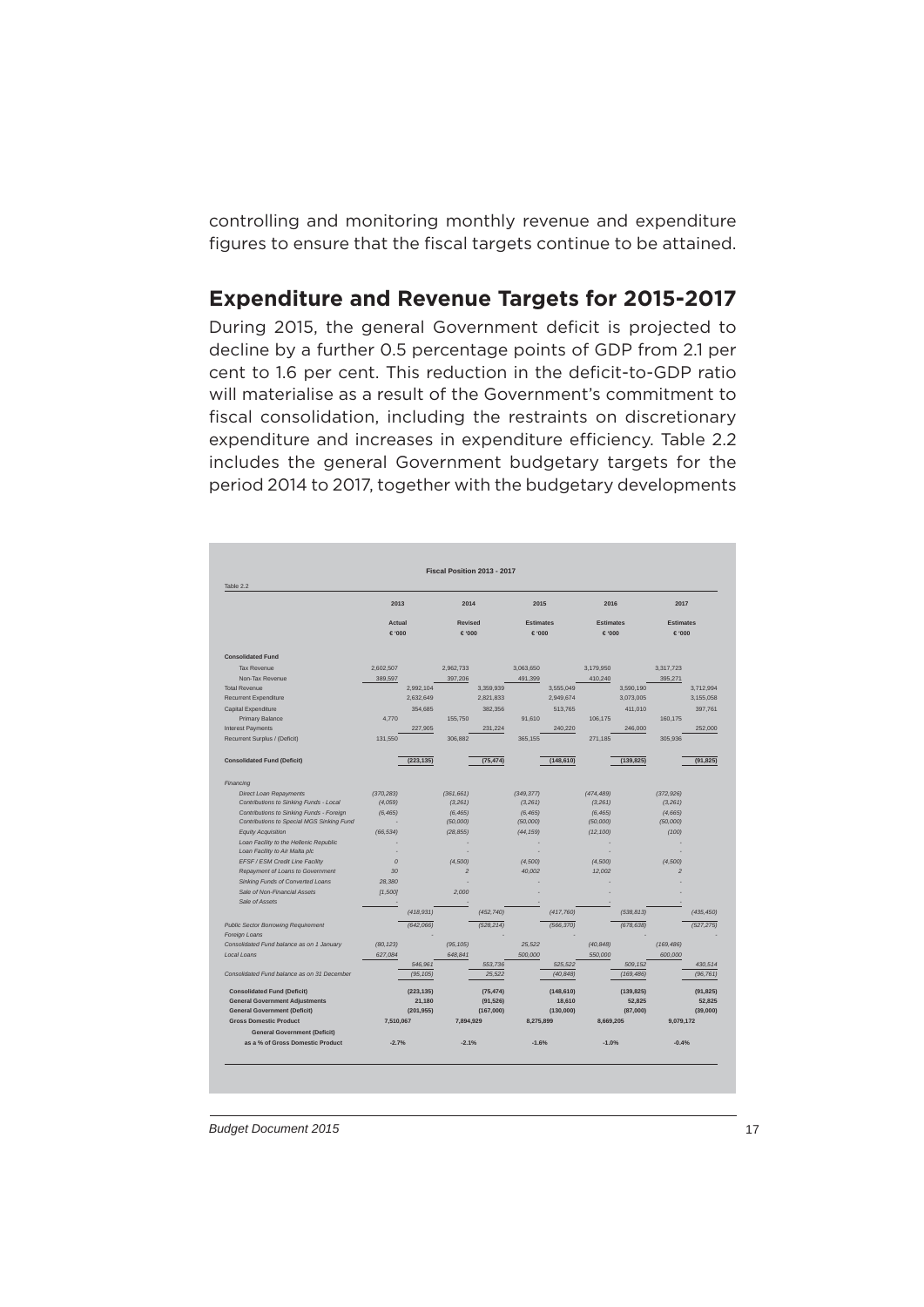for 2013.

#### **Debt Levels: Developments and Targets**

The goal of achieving sustainable public finances hinges not only on addressing the imbalance in public finances, but also on reducing the debt-to-GDP ratio at a satisfactory pace. During 2014, the debt-to-GDP ratio is expected to increase to 70.1 per cent from a level of 69.8 per cent registered in 2013. In 2014,

| Table 2.3                                                                                                       |                                                                                                                                                         |        |        | per cent of GDP |        |
|-----------------------------------------------------------------------------------------------------------------|---------------------------------------------------------------------------------------------------------------------------------------------------------|--------|--------|-----------------|--------|
|                                                                                                                 | 2013                                                                                                                                                    | 2014   | 2015   | 2016            | 2017   |
| Gross debt                                                                                                      | 69.8                                                                                                                                                    | 70.1   | 69.0   | 67.0            | 62.7   |
| Change in gross debt                                                                                            | 1.9                                                                                                                                                     | 0.3    | $-1.1$ | $-2.0$          | $-4.2$ |
| Contribution to change in gross debt                                                                            |                                                                                                                                                         |        |        |                 |        |
| <b>Primary Balance</b>                                                                                          | $-0.3$                                                                                                                                                  | $-0.8$ | $-1.3$ | $-2.0$          | $-2.4$ |
| Snowball Effect                                                                                                 | $-0.1$                                                                                                                                                  | $-0.6$ | $-0.5$ | $-0.3$          | $-0.3$ |
| <b>Interest Expenditure</b>                                                                                     | 2.9                                                                                                                                                     | 2.8    | 2.8    | 2.8             | 2.8    |
| Real GDP growth                                                                                                 | $-1.7$                                                                                                                                                  | $-1.0$ | $-1.3$ | $-2.0$          | $-1.5$ |
| <b>Inflation Effect</b>                                                                                         | $-1.3$                                                                                                                                                  | $-2.4$ | $-2.0$ | $-1.1$          | $-1.5$ |
| Stock-flow adjustment                                                                                           | 2.2                                                                                                                                                     | 1.7    | 0.6    | 0.3             | $-1.5$ |
| Implicit interest rate on debt                                                                                  | 4.5                                                                                                                                                     | 4.2    | 4.1    | 4.2             | 4.3    |
| <sup>(1)</sup> Developments in the debt- to-GDP ratio depend on:                                                | $\frac{D_t}{Y_t} - \frac{D_{t-1}}{Y_{t-1}} = \frac{PD_t}{Y_t} + \left(\frac{D_{t-1}}{Y_{t-1}} \cdot \frac{i_t - y_t}{1 + y_t}\right) + \frac{SFA}{Y_t}$ |        |        |                 |        |
| where t denotes a time subscript, D, PD Y and SFA are the government debt, primary deficit, nominal GDP and the |                                                                                                                                                         |        |        |                 |        |
| stock-flow adjustment respectively, and i and y represent the average cost of debt and nominal GDP growth.      |                                                                                                                                                         |        |        |                 |        |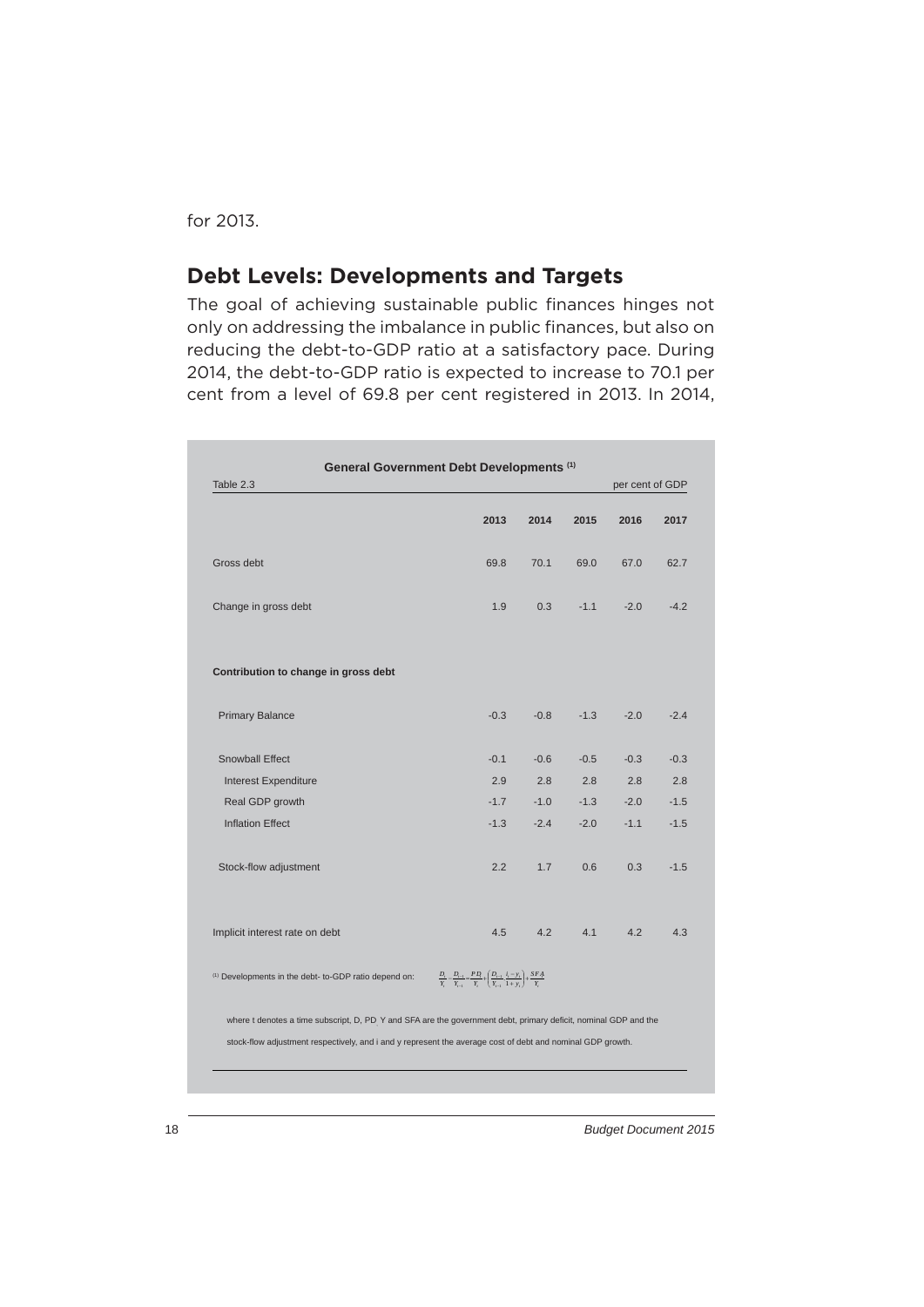the debt-to-GDP ratio is expected to increase on the back of a stock flow adjustment of 1.7 percentage points.

Indeed, in 2015, the debt-to-GDP ratio is expected to fall by 1.1 percentage points of GDP mainly on account of a positive primary surplus. The 'snowball effect' is also expected to contribute significantly to the reduction of the debt ratio in 2015, attributed to a debt decreasing effect exerted by real economic growth and inflationary pressures which more than offset the effect exerted by interest payments. The other factors contributing to changes in the debt-to-GDP ratio are captured by the estimated stock flow adjustment, which is estimated at 0.6 percentage points for 2015.

In the outer years of the forecast horizon, the debt-to-GDP ratio is expected to decrease to a level of 62.7 per cent by 2017. This decline is largely attributable to a considerable improvement in the primary balance, which is expected to contribute to a reduction of 2.0 and 2.4 percentage points in the debt-to-GDP during 2016 and 2017, respectively. Debt dynamics are portrayed in Table 2.3.

#### **Structural Budgetary Conditions and the Medium-Term Objective**

In 2014, a fiscal consolidation effort of 0.6 percentage points is supported by a structural effort of 0.3 percentage points of GDP, which target is expected to be achieved on the back of a strong performance in economic activity. It is to be noted that over the last two years, Malta has undertaken an average structural effort of 0.6 percentage points of GDP with the effort being frontloaded in 2013. Chart 2.1 depicts the actual and cyclicallyadjusted budget balances over the period 2013-2017.

In 2015, the structural effort is projected to be 0.2 percentage points. It is however pertinent to note the higher equity injection in Air Malta in 2015 equivalent to 0.34 per cent of GDP. This equity injection partly offsets the fiscal consolidation measures undertaken in 2015 and thus weakens the estimated structural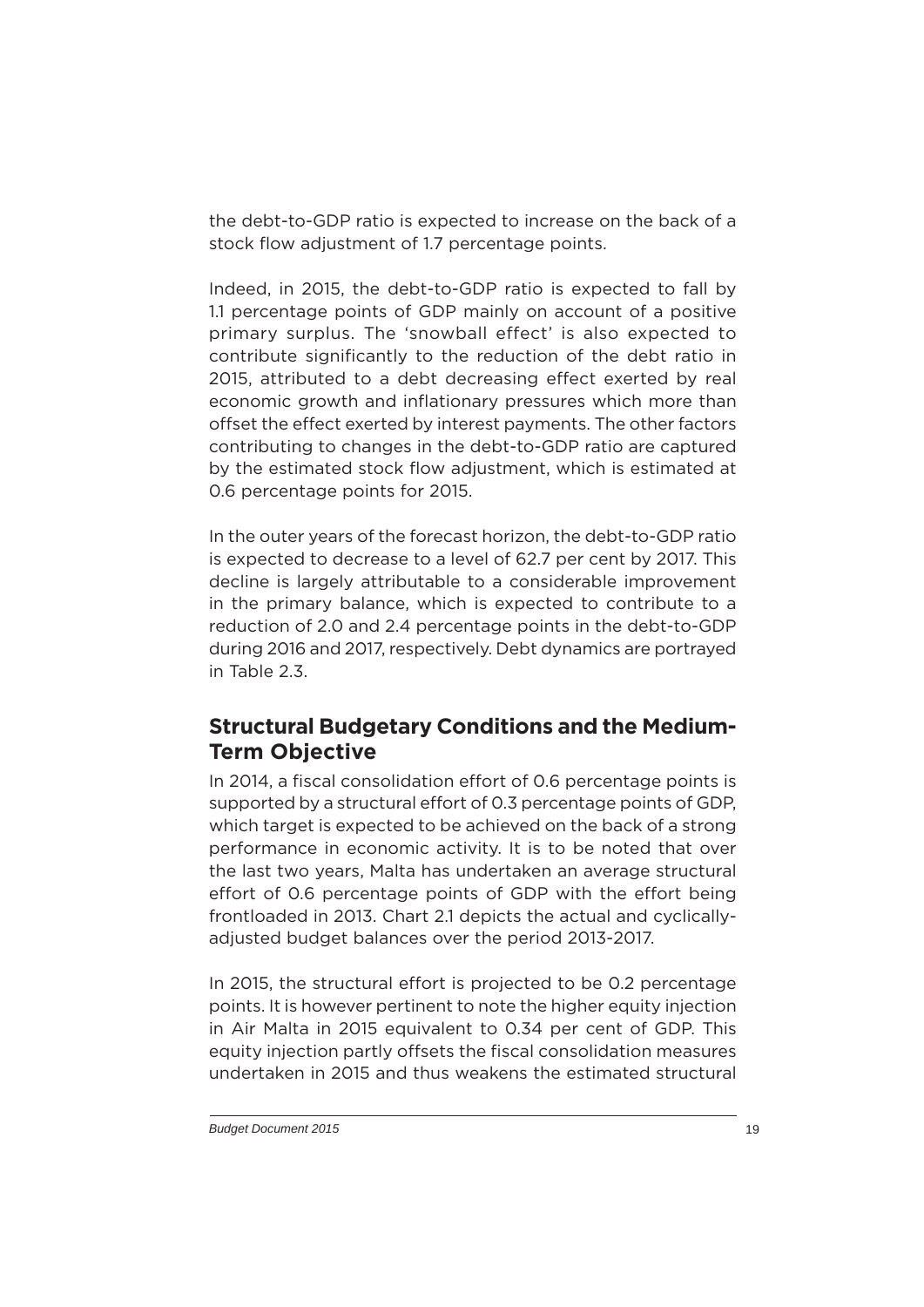

| Table 2.4<br>per cent of GDP                            |        |        |        |        |        |  |  |  |
|---------------------------------------------------------|--------|--------|--------|--------|--------|--|--|--|
|                                                         | 2013   | 2014   | 2015   | 2016   | 2017   |  |  |  |
| <b>General Government Balance</b>                       | $-2.7$ | $-2.1$ | $-1.6$ | $-0.9$ | $-0.4$ |  |  |  |
| One-off and other temporary measures(1)                 | 0.1    | 0.2    | 0.2    | 0.1    | 0.1    |  |  |  |
| General Government Balance net                          |        |        |        |        |        |  |  |  |
| of One-offs                                             | $-2.8$ | $-2.3$ | $-1.8$ | $-1.0$ | $-0.5$ |  |  |  |
| <b>Output Gap Estimates</b>                             | $-0.8$ | $-0.4$ | 0.3    | 0.7    | 0.4    |  |  |  |
| Cyclically-Adjusted Budget Balance                      | $-2.3$ | $-1.9$ | $-1.7$ | $-1.2$ | $-0.6$ |  |  |  |
| <b>Structural Balance</b>                               | $-2.4$ | $-2.1$ | $-1.9$ | $-1.3$ | $-0.7$ |  |  |  |
| <b>Structural Adjustment</b>                            | 1.0    | 0.3    | 0.2    | 0.6    | 0.6    |  |  |  |
| (1) A plus sign means deficit-reducing one-off measures |        |        |        |        |        |  |  |  |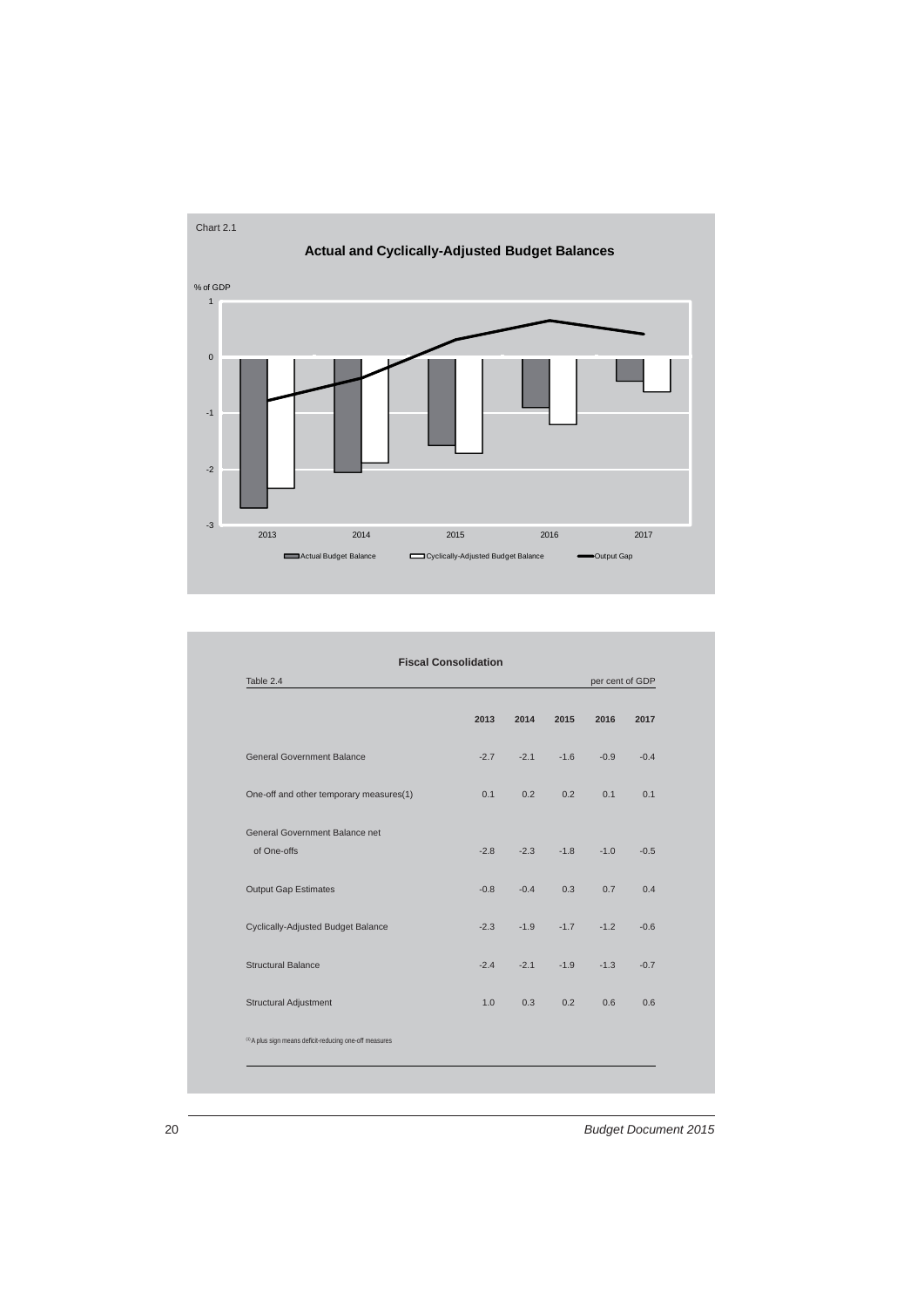effort. Nevertheless, it is worth highlighting that by its very nature, the expansionary budgetary impact of this injection is temporary and cannot be repeated in 2016. Furthermore, as shown in Table 2.4, the structural effort improves in the outer years of the forecast horizon.

# **A sound Fiscal Framework leading to the 2015 Budget**

#### **Expenditure Ceilings and the Medium-Term Budget Framework**

The budgetary targets upon which the 2014 Budget was built upon rested on the back of a rolling three-year medium-term budgetary framework for expenditure commitments. This was first established in last year's Budget, with the Financial Estimates for 2014 as presented to Parliament determining for the first time detailed recurrent and capital spending targets for the 2014 to 2016 period. In addition, a three-year forecast of the level of revenues by classification of the main categories of revenues was also submitted to Parliament in the Financial Estimates.

The top-down approach envisaged in the establishment of spending ceilings was complemented by the Comprehensive Spending Review which is being conducted at each line Ministry level, to serve as a platform for medium-term public finance forecasts.

#### **A Comprehensive Spending Review**

The Comprehensive Spending Review (CSR) is part of the Government's medium-term framework. The CSR methodology of zero budgets, line-by-line analysis, and connecting outputs to expenditure inputs have been introduced within all spending ministries in 2014. Since then, leadership of the CSR methodology has been the responsibility of the Ministry for Finance.

The CSR should ensure that spending is under continuous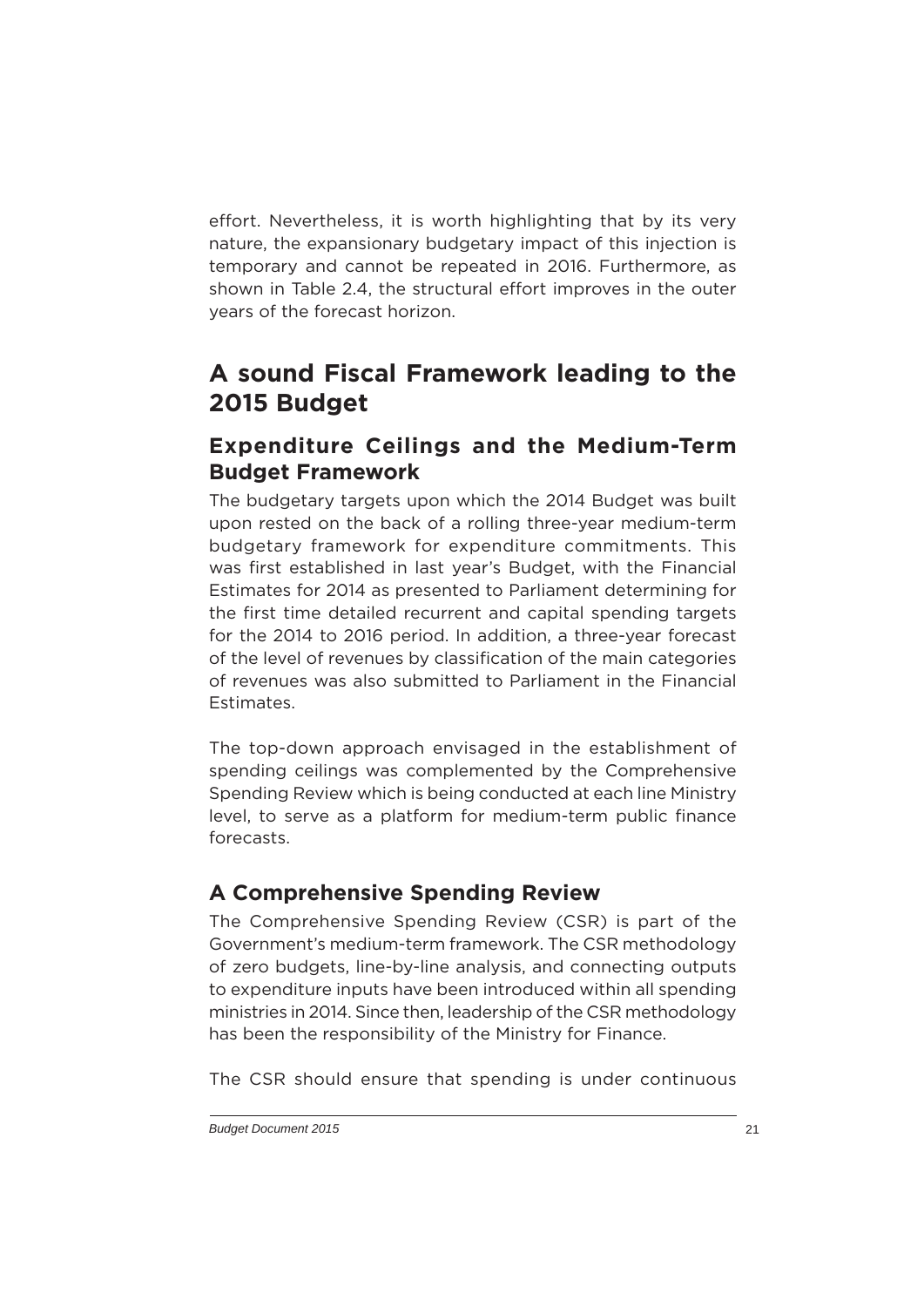scrutiny and reflects changing priorities and changing needs. In 2014, the CSR focused on programmes and initiatives in all Ministries so that by the end of 2014, the Ministry for Finance will have line-by-line expenditure inputs and also outputs for the respective line items. Under such an approach, the Government is moving towards a unit cost approach in the analysis of lines of expenditure, whereby Ministries will be able to improve their decisions in re-prioritising between line items.

An in-depth CSR was also established at the Ministry for the Family and Social Solidarity (MFSS). In terms of expenditure, the MFSS is the largest Ministry with a total spending of €1.1 billion in 2013, of which €814.5 million were related to social security benefits. The CSR within the MFSS involved a series of hearings with various stakeholders and eventually culminated in a report which was submitted to the Ministry for Finance. The reforms in the social security system which will be announced in this Budget reflect the outcomes of this in-depth CSR analysis.

In 2015, the CSR will be introducing the concept of establishing an output for a line of expenditure. Therefore, all lines of spending under Programmes and Initiatives will have a corresponding output pertaining to that line of expenditure. The output will reflect the result of a benchmarking exercise whereby each line item will be assessed in terms of its contribution in promoting the public interest and the well-being for Malta. It is important to note that the CSR is an evolving exercise, and therefore outputs will improve each year.

#### **A National Medium-Term Fiscal Plan**

The three-year budgetary framework presented in the 2014 Budget was the basis for the completion of the Stability Programme submitted to the European Council and the Commission at the end of April 2014. Revenue targets were updated with the latest macroeconomic projections carried out by the Economic Policy Department within the Ministry for Finance. The macroeconomic projections underpinning the 2014 Update of the Stability Programme were submitted for the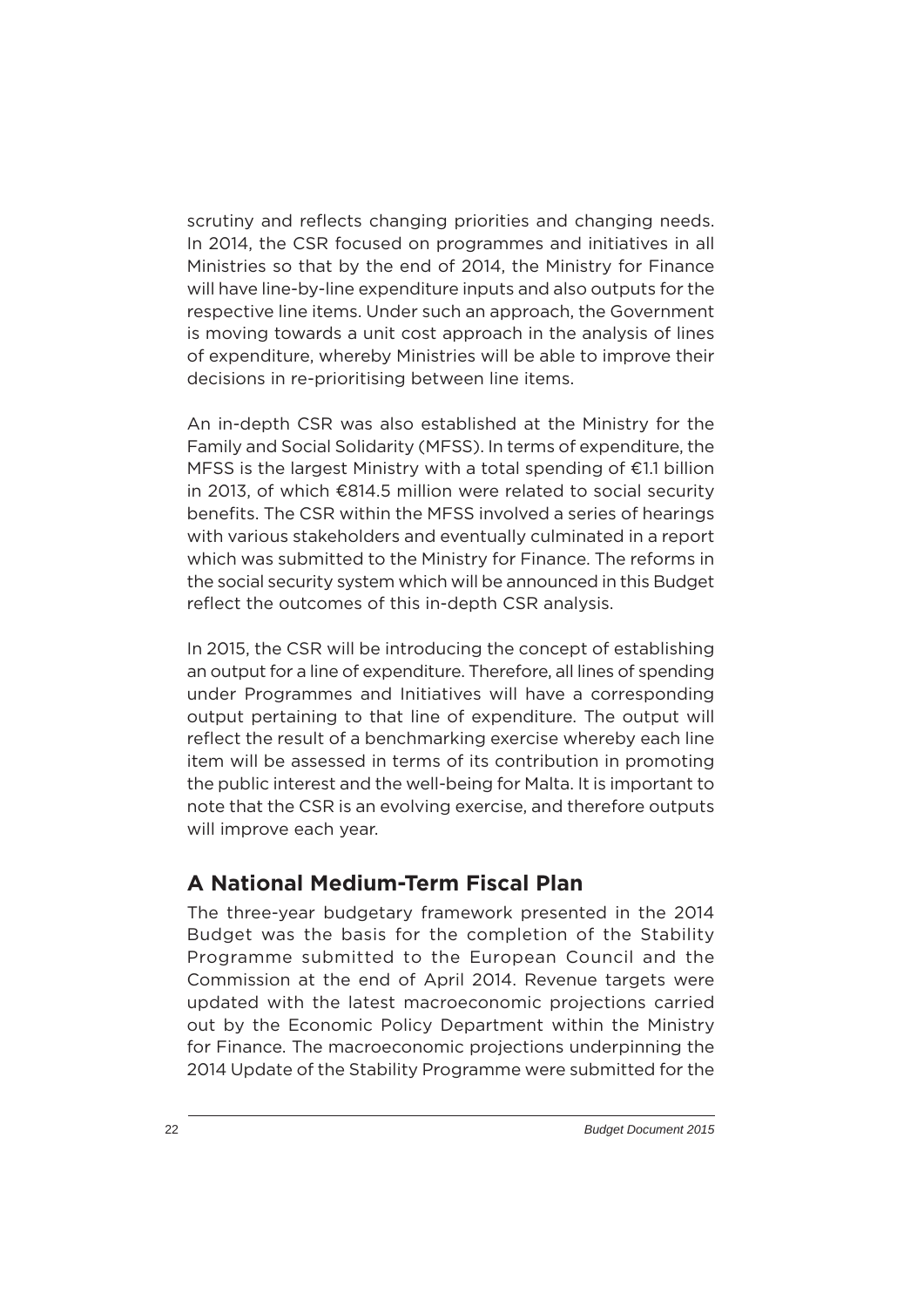scrutiny of the National Audit Office (NAO).

The Stability Programme was also, for the first time, submitted to the NAO for scrutiny in line with Article 13 of Regulation (EU) No. 473/2013 on common provisions for monitoring and assessing draft budgetary plans and ensuring the correction of excessive deficit of the Member States in the Euro Area. In this context, the 2014 Stability Programme represented a higher degree of commitment than earlier Programmes presented by Malta. The endorsement of the Stability Programme by an independent body elevated it to the status of Malta's National Medium-Term Fiscal Plan, which ultimately forms the basis of this year's Budget.

#### **The October 2014 Draft Budgetary Plan for 2015**

In accordance with the requirements of Article 16 of the Fiscal Responsibility Act and the aforementioned Regulation (EU) No. 473/2013, Malta published its Draft Budgetary Plan for 2015 on 15<sup>th</sup> October 2014. The assumptions and the macroeconomic and fiscal projections underpinning the Draft Budgetary Plan were updated to reflect the latest macroeconomic and fiscal outcomes.

In the absence of the establishment of a Fiscal Council, the macroeconomic and fiscal projections underpinning the Draft Budgetary Plan for 2015 were submitted for the scrutiny of the NAO. The NAO Report was published in September 2014.

Government has taken note of the NAO Report and will be considering the recommendations presented in the same report whilst monitoring closely the risk factors identified.

#### **Updates of the 3-year Medium-Term Fiscal Plan to the 2015 Budget**

The 2015 budgetary targets are built upon the rolling threeyear medium-term budgetary framework for expenditure commitments and revenue targets, together with a spending total target in compliance with the operative fiscal rules.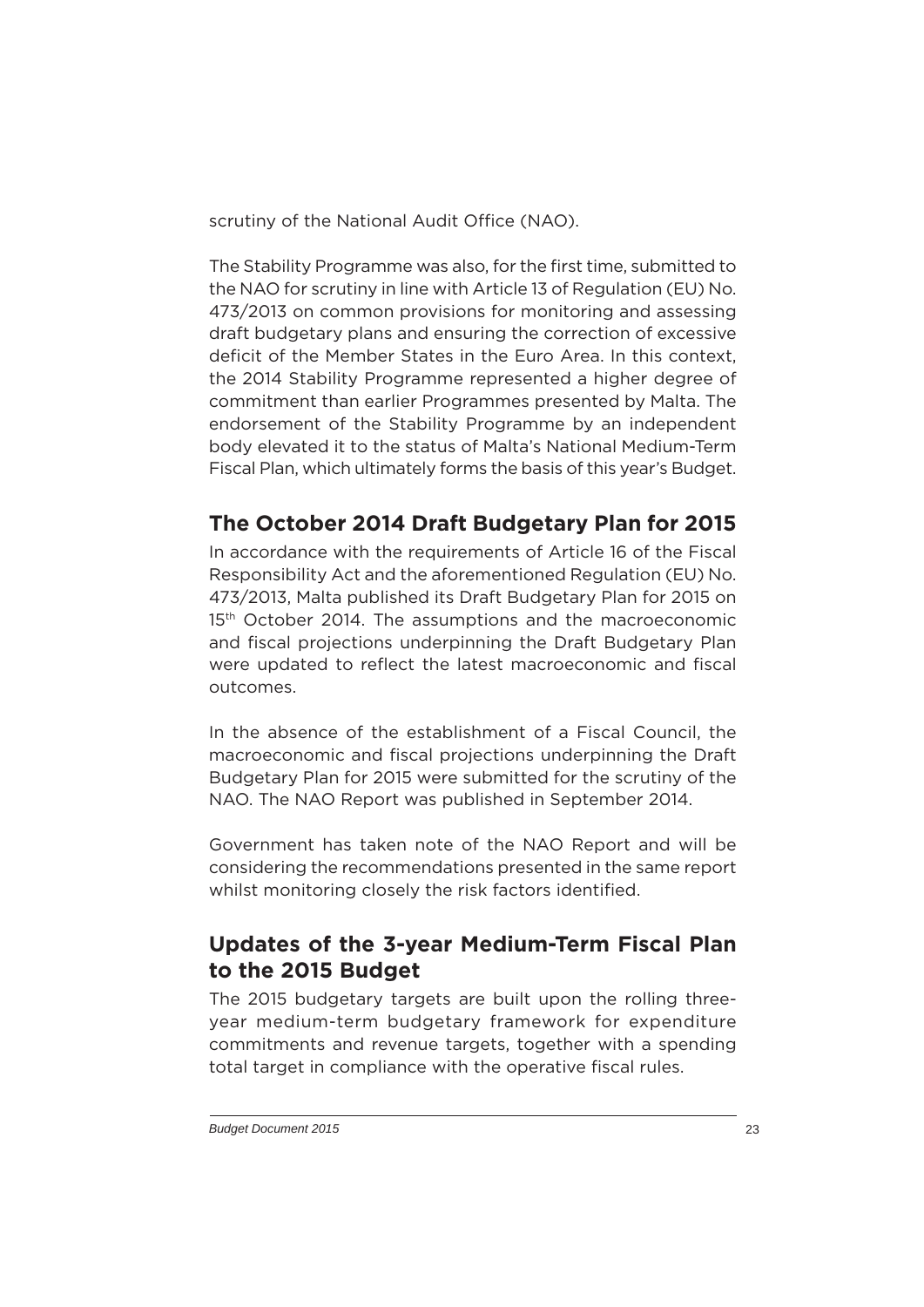While the general Government targets for the 2015 Budget reflect those which were presented in the 2014 Budget and the National Medium-Term Fiscal Plan published in April 2014, the macroeconomic and fiscal projections were revised to reflect the new information and data available together with new expenditure commitments. Accordingly, further discretionary measures are being announced in this Budget to ensure that Government keeps its commitment to achieving the budgetary targets.

Moreover in 2015, in accordance with Article 31 of the Fiscal Responsibility Act, a contingency reserve fund of €8.3 million will be phased in to ensure that unforeseen expenditure or revenue slippages do not jeopardise the compliance with the fiscal rules.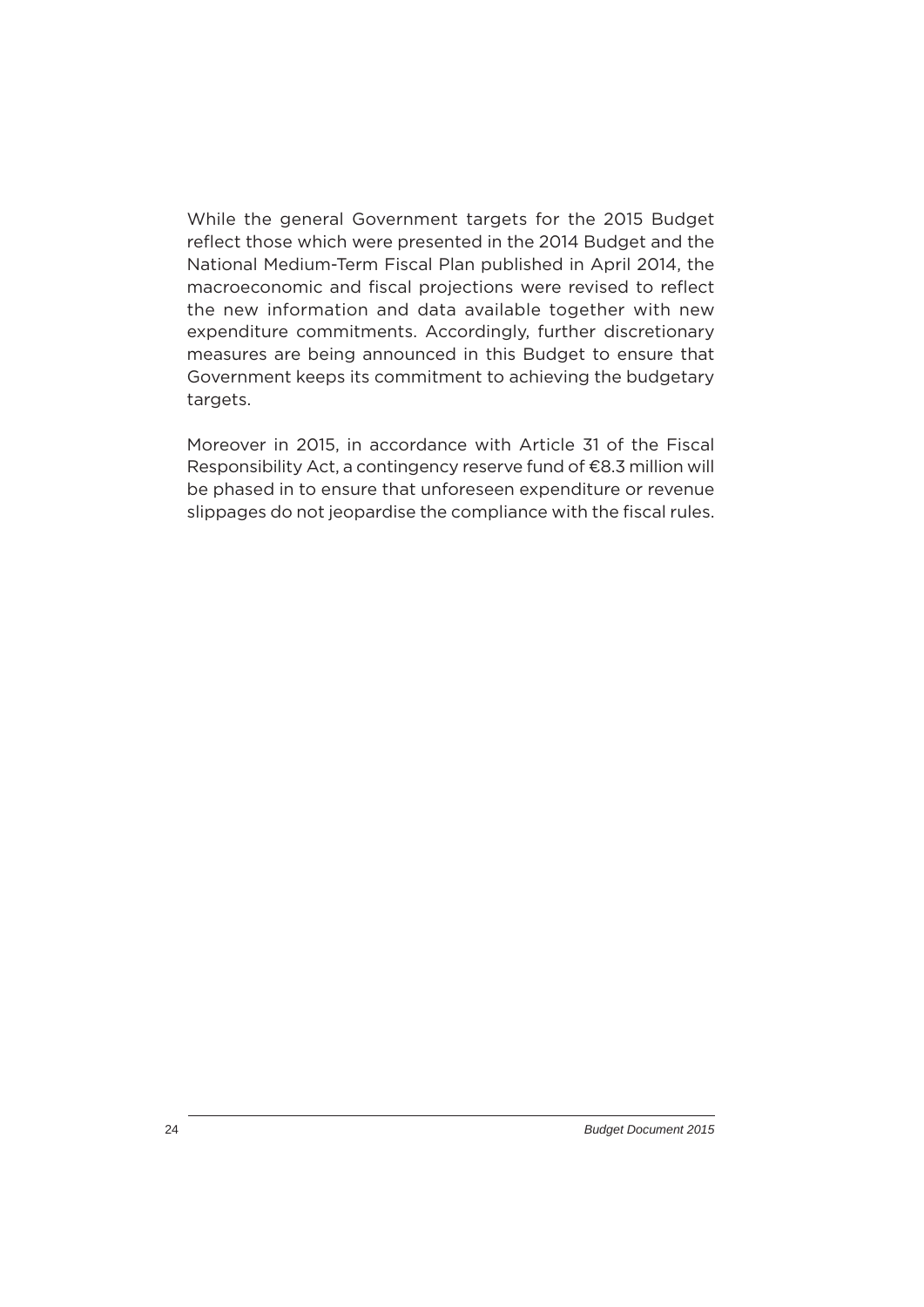**3. Main Budget 2015 Measures**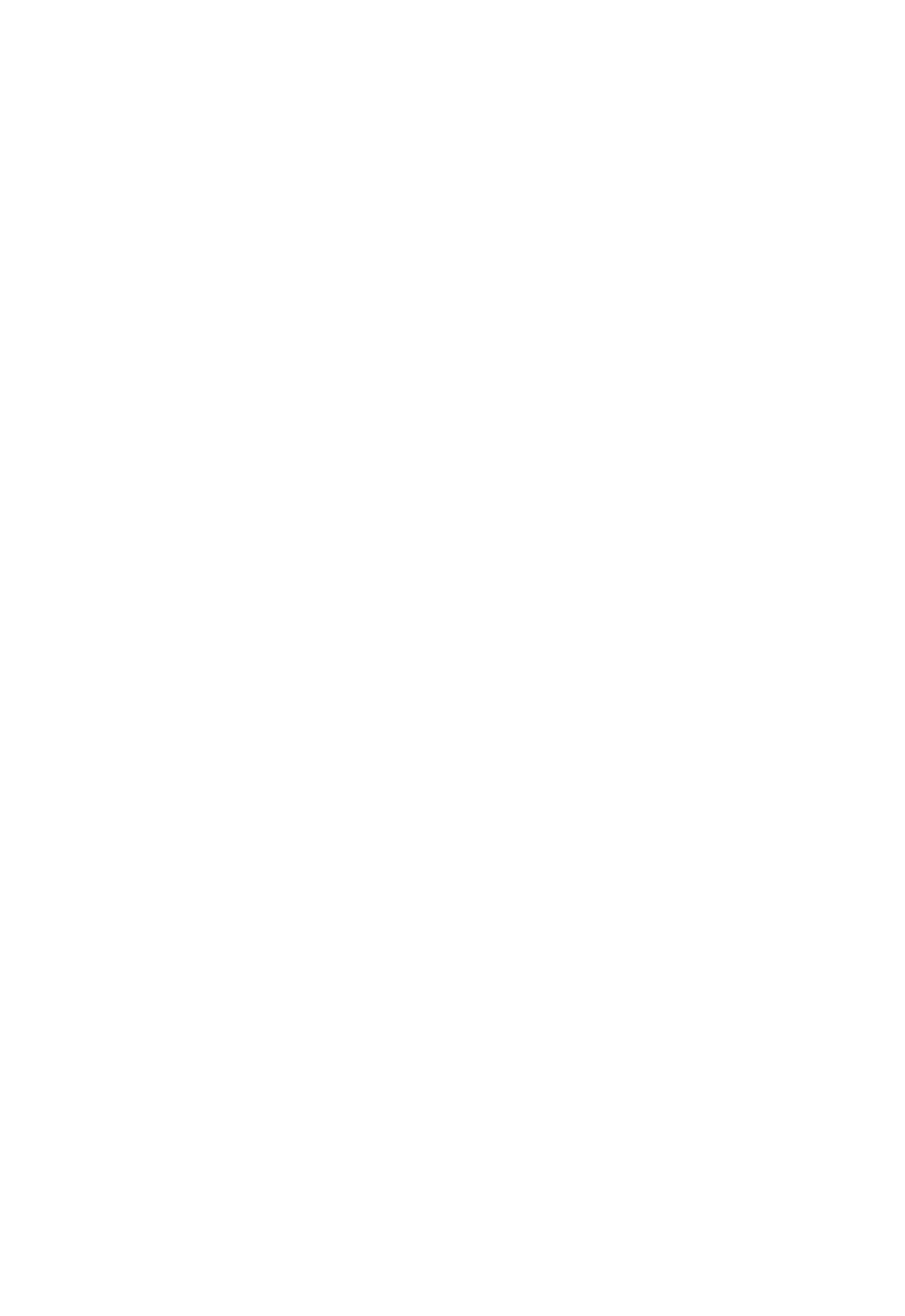# **3. Main Budget 2015 Measures**

# **1.0 Revenue Measures**

#### **Revision in Excise Taxes**

The rate of excise tax on cigarettes and tobacco, fuel and cement will be revised upwards, however the price of fuel will still decrease due to better negotiations by Enemed on behalf of the Government. There will also be a revision of excise tax on mobile phone lines and an excise tax on wine. The Government will replace the eco-contribution on tyres, ammunition and petroleum oils with excise tax.

#### **Revision in Stamp Duties**

Stamp duty on insurance documents and services will be revised. No changes will be made to stamp duties on life insurance policies.

#### **Revision in Licences**

Licences on cars that pollute by more than 100g/km of Co2 will be reviewed, while those with Co2 emission rates by not more than 100g/km and registered after 2009 will not be affected. There will also be a revision in licences of swimming pools.

#### **Revision in Fees of Office**

There will be marginal upward revisions in fees of office charged by Government departments.

# **2.0 Fiscal Incentives to Make Work Pay**

# **Reduction in Income Tax**

The rate of personal income tax of 29.0 per cent applicable to those who earn sixty thousand Euro or less will be reduced to 25.0 per cent. This will apply to every computation: single, married and parental. Income from dividends received by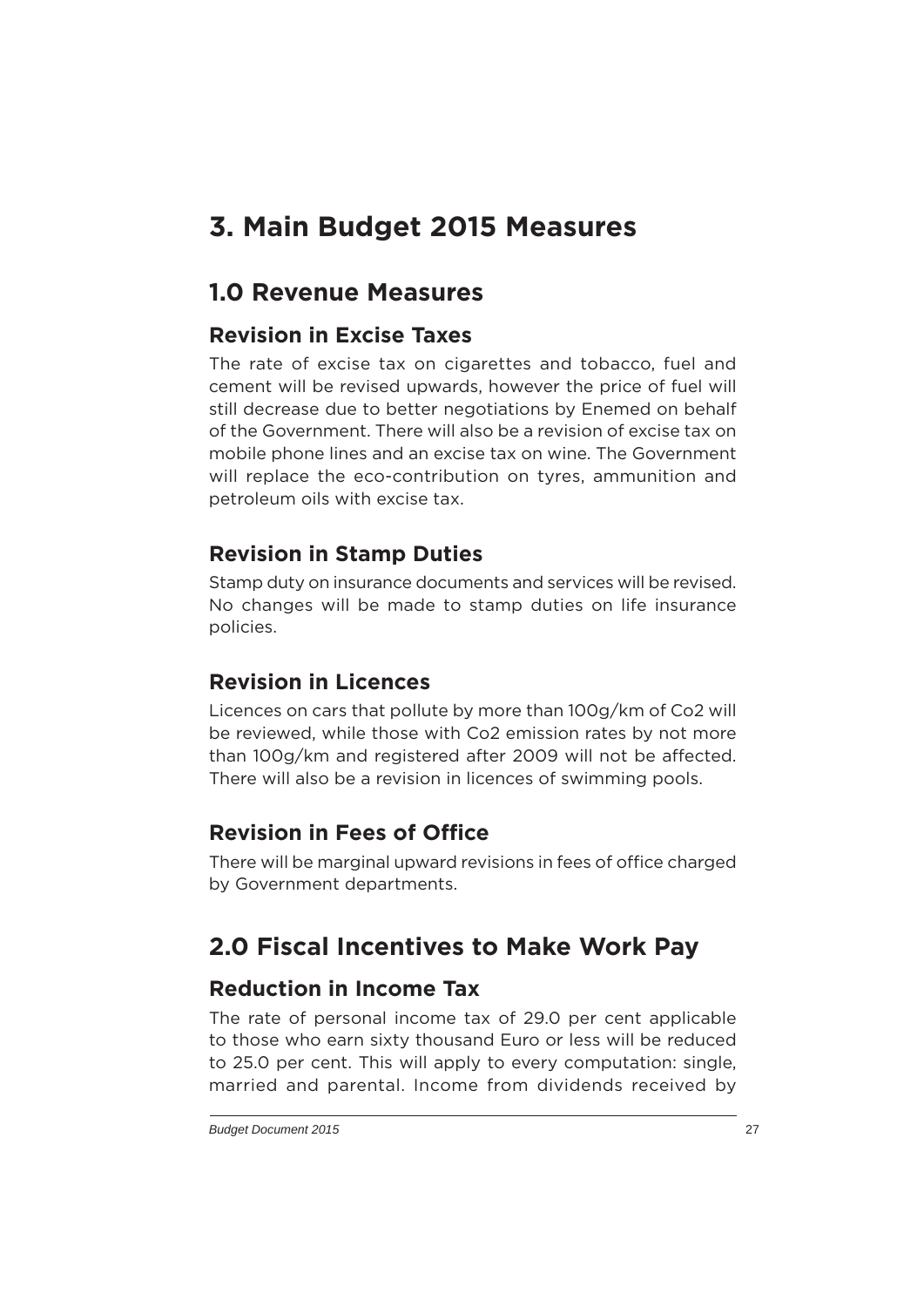individuals will remain taxable at the same rate.

#### **Cost of Living Adjustment**

The Cost of Living Adjustment (COLA) as calculated by the established mechanism agreed between the Social Partners resulted in compensation of €0.58. Furthermore, for the coming year, the full amount of COLA will be granted to pensioners.

#### **One-Time Additional Bonus**

Against a backdrop of low inflation, the COLA for 2015 amounted to €0.58 per week. The Government, conscious of its social obligation towards certain categories of households, will give a one-time additional annual bonus of €35 to all persons in receipt of social security benefits, all low income earners, and all those income tax payers working full-time not benefitting from the 2015 income tax reductions. It will also be given on a pro-rata basis to students and part-time workers.

#### **Relief from Income Tax on Minimum Wage and for Pensioners**

This Government is committed not to tax minimum wage earners. Thus, the present tax ceiling will be raised to take COLA into consideration. Furthermore, pensioners whose pension does not exceed the minimum wage will also be exempted from paying income tax.

#### **In-Work Benefit**

The Government will continue strengthening the concept that of 'making work pay' by introducing an *in-work benefit scheme*. This benefit will be paid to those low-to-medium income families where both spouses are in employment and have dependent children up to 23 years of age. This benefit will also apply to single parents in employment.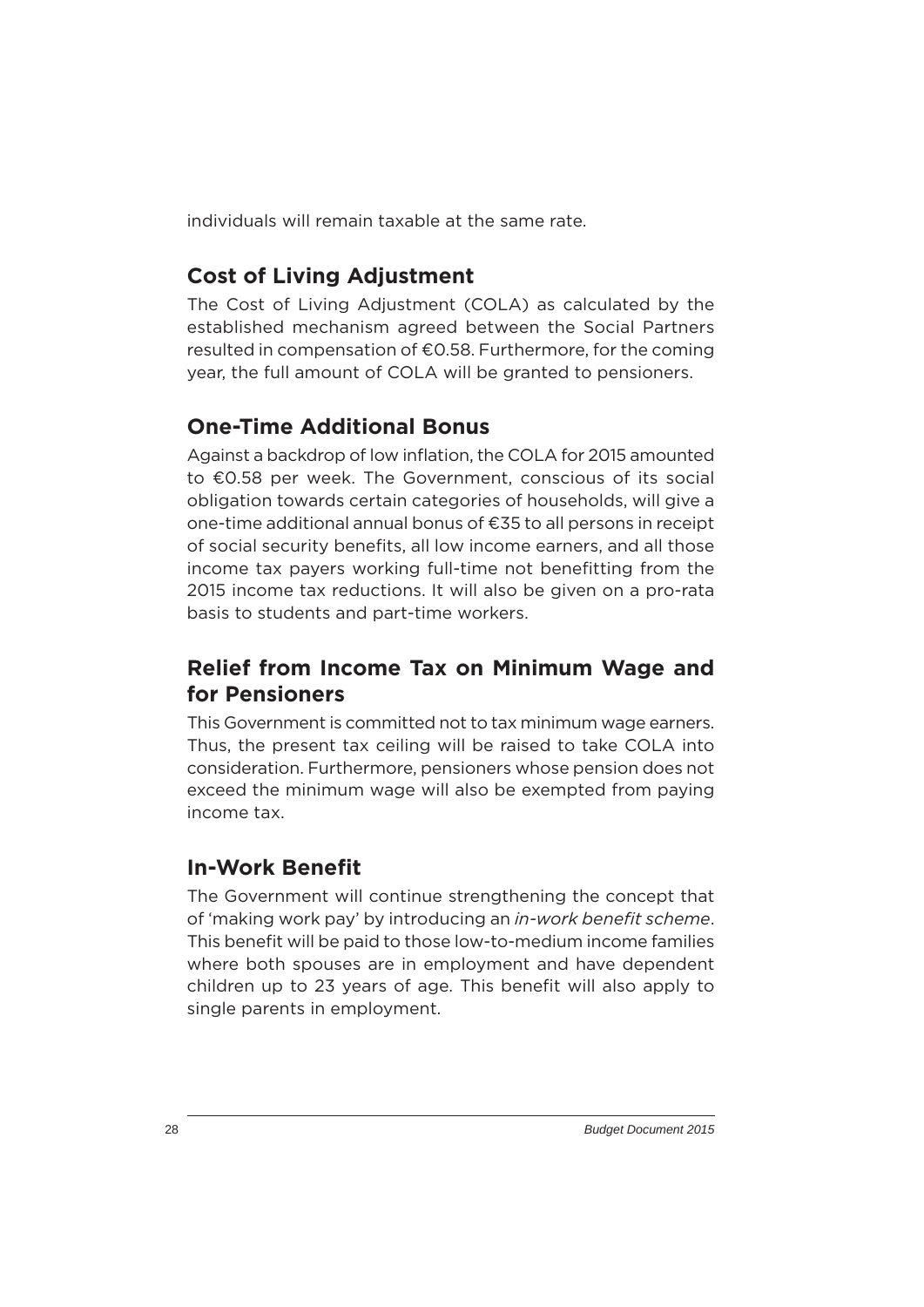### **Extension of Free Childcare Service**

The introduction of free childcare centres succeeded in improving the work-family balance, leading to an increase in female participation in the labour force. Given the success of this initiative, the Government is committed to maintain and expand this service.

# **3.0 Creating Opportunities not Dependency**

#### **Benefits for Single Parents - Tapering**

Single parents on social assistance can at present retain their benefits if they are earning less than  $£56.94$  a week. This is leading to some abuse and also precarious employment. Therefore, as from the  $1<sup>st</sup>$  January 2015, this clause will be replaced with tapering of benefits. Single parents who become employed will retain 65.0 per cent of social assistance for the first year, 45.0 per cent for the second year and 25.0 per cent on the third year. Their employers will also benefit from 25.0 per cent of the benefit for the first three years. This means that single parents will be able to substantially improve their income if they enter employment.

#### **Youth Guarantee**

This Government remains committed to ensure that all young people between 16 and 23 years of age enter employment, education, or training. The Youth Guarantee, funded through the European Social Fund, will be strengthened. New claimants for social assistance benefits, under the age of 23, will be placed on Youth Guarantee. Existing claimants, under the age of 23 years, will be given a time window of four months to enter Youth Guarantee. Single parents will be exempted until their youngest child is one year old. For 2015, 700 Traineeships and 200 Work Trials will be financed.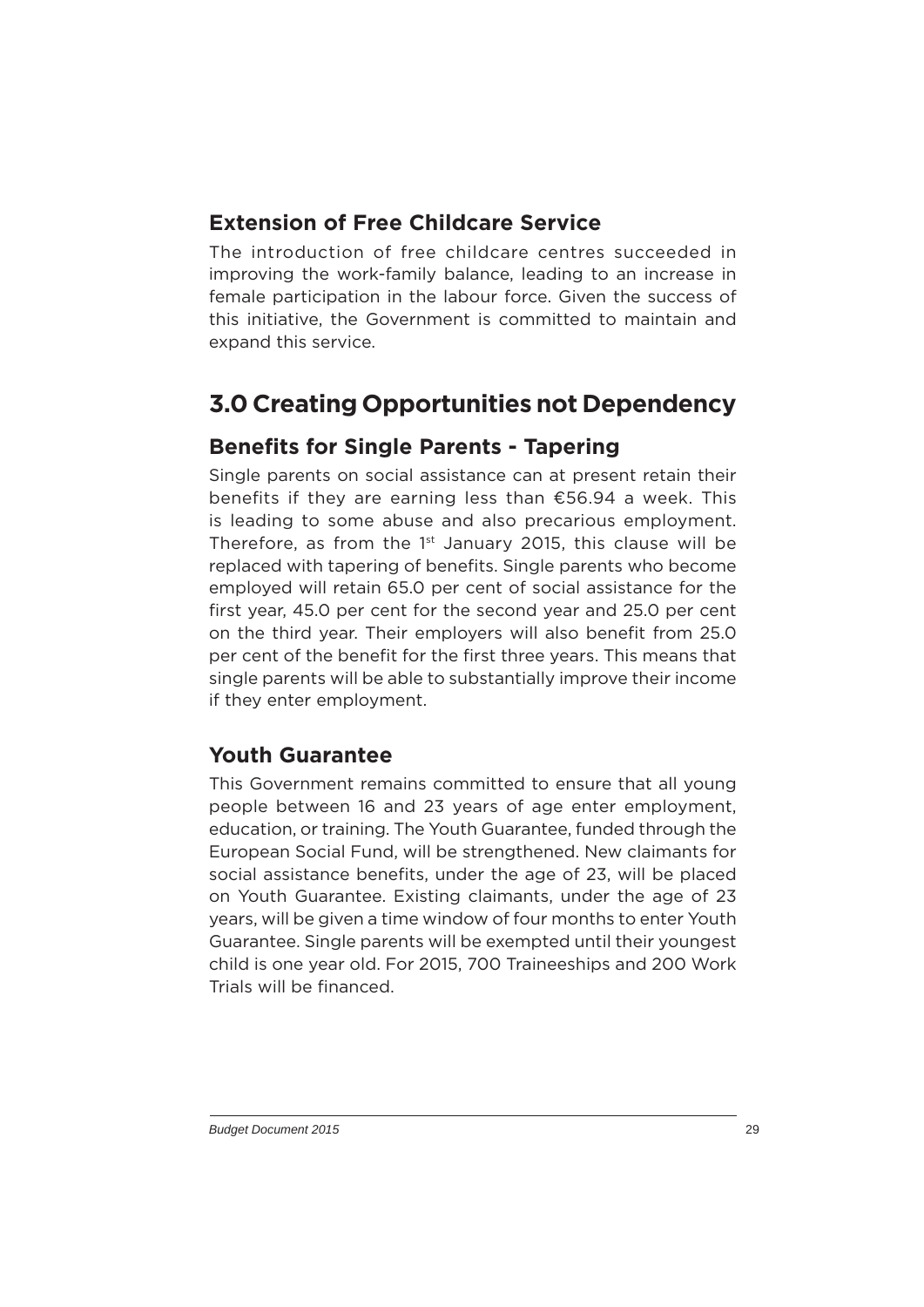### **Tapering of Social Benefits after Marriage**

From the start of next year, a person who is receiving social benefits and gets married, or forms a civil union, with a person in employment will no longer lose entitlement to social benefits immediately after the union. Instead, the social assistance will be reduced gradually over a period of three years.

# **Regularisation of Benefits Entitlement**

Those persons on social benefits will have up to February 2015 to regularise their position. Thereafter, in case of abuse, a penalty will apply.

# **4.0 Improving the Competitiveness of the Maltese Economy**

# **Reforming Eco-Contribution**

The Government, is committed to reform the eco-contribution mechanism so that local businesses compete on a level playing field with foreign ones. The first phase of the reform will entail eliminating eco-contribution on electronic and white goods classified as WEEE items, by September 2015.

#### **Seed Investment Programme**

Income tax law will be amended to provide tax credits equivalent to investment made in start-ups, up to a maximum of €250,000 per year.

# **Implementation of the Family Business Act**

The Family Business Act will be introduced next year. The act will provide a clear definition of what constitutes a family business and will facilitate and incentivise the transfer of business between members of the same family. A set of incentives linked to this act will be launched.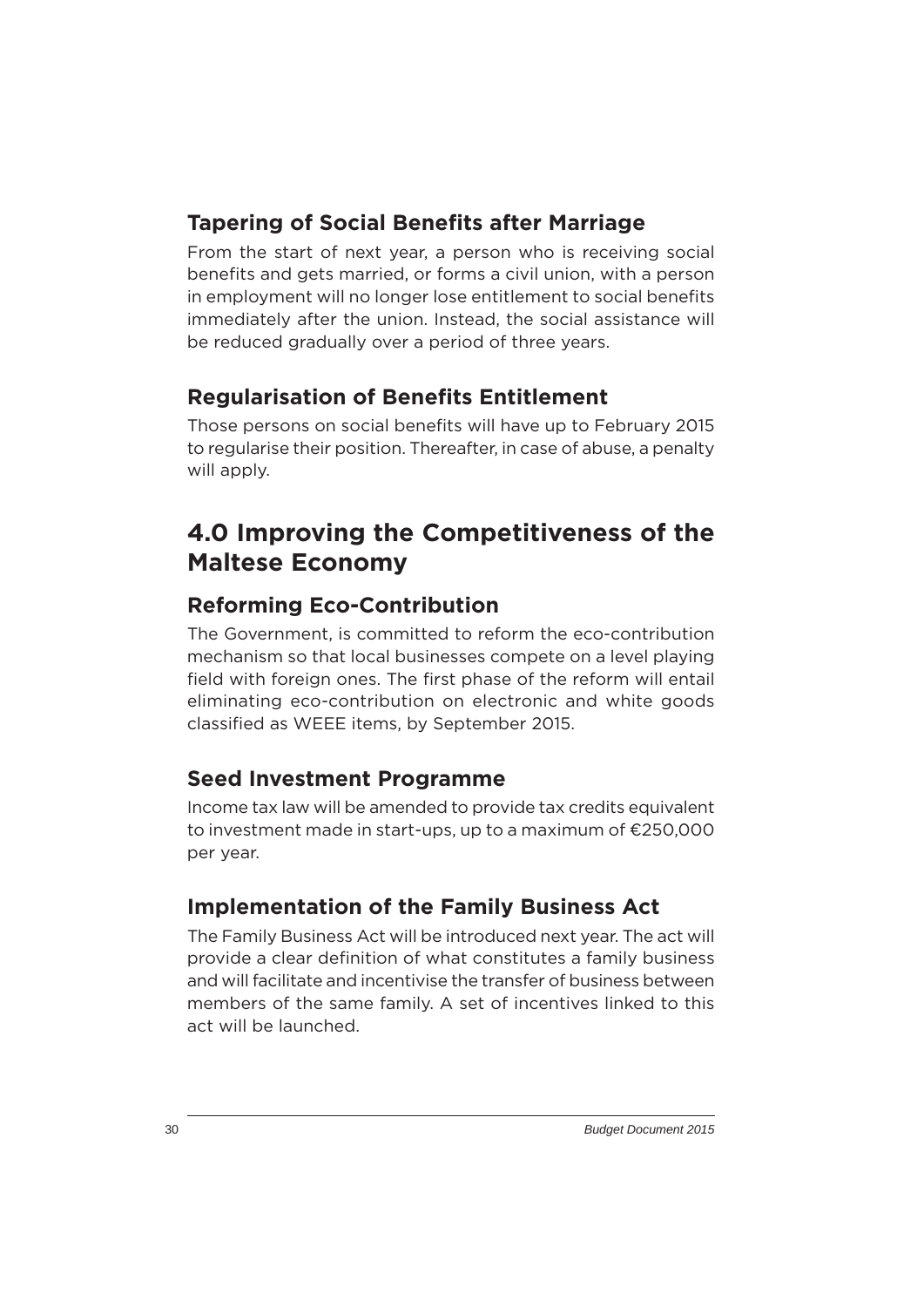# **Benefits for those who provide Employment and offer Training to their Employees**

The European Social Fund will be re-launched. Through this scheme, employers will be able to access the fund when they employ disadvantaged persons or provide training for their employees.

# **Data regarding the Labour Market**

Now that agreement has been reached regarding the legal notice regulating the exchange of student data, the Employment and Training Corporation (ETC) is expected to work on an Employability Index. The ETC will also be working on an Occupational Handbook.

#### **Work Programme**

This Government strongly believes in the role of the private sector in the Maltese economy. We will be introducing the concept of the Work Programme, an initiative very similar to that utilised in the United Kingdom. The private sector together with the ETC will be working together to help persons who have been unemployed or inactive for long periods to re-enter the labour market.

# **Changes to the ETC Register**

Through the use of new IT tools, a Virtual Labour Market will be created where employers and those seeking employment will have a virtual meeting place. Matching will no longer be done solely on the basis of individual preferences but will start to take into consideration individual skills and aptitudes.

# **Social Enterprise**

The Government will offer the possibility for those on the Community Work Scheme to participate in a social enterprise. This enterprise will be managed independently and will be giving services to schools and local councils.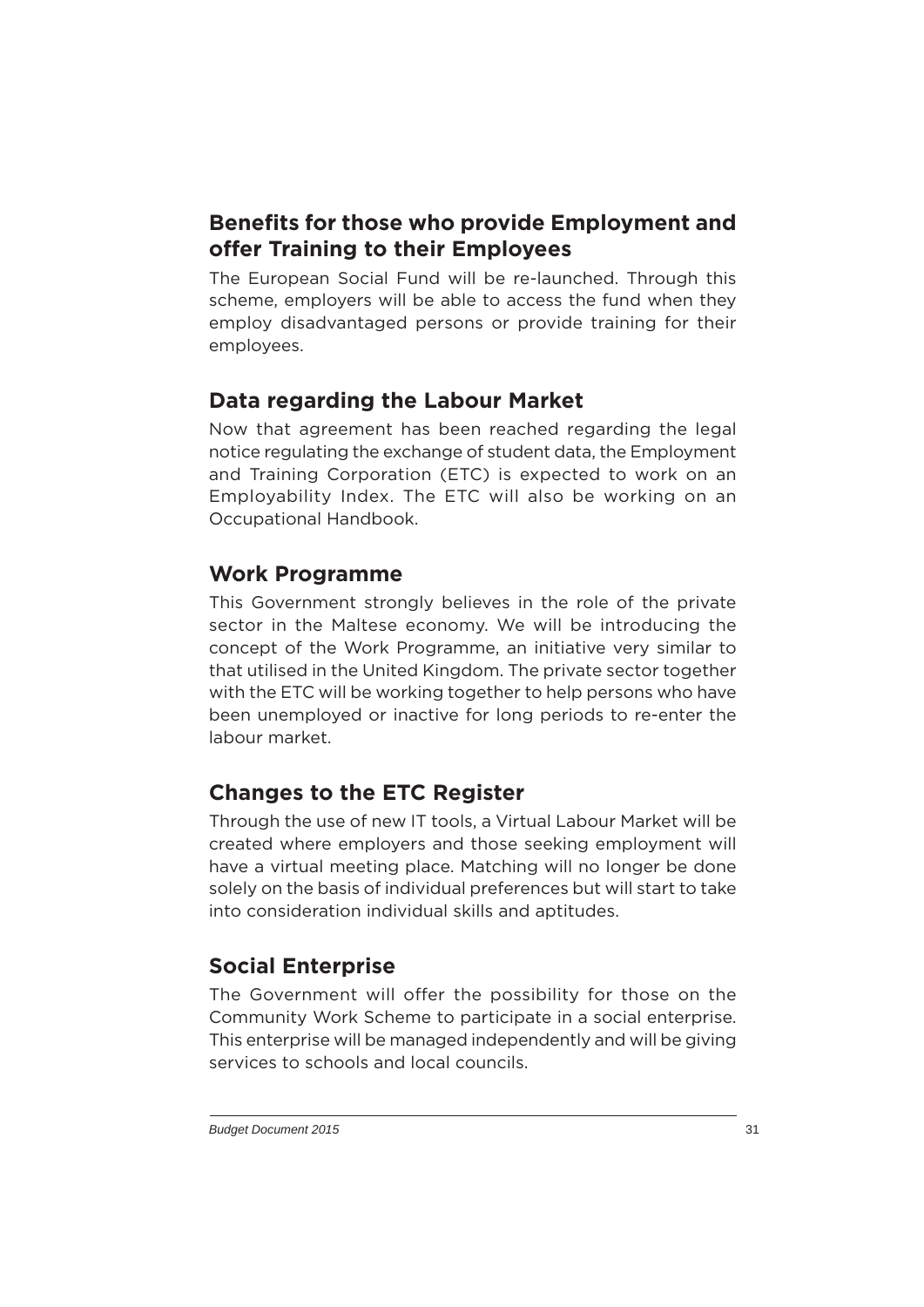#### **Skills Card – Construction Industry**

The Building Industry Consultative Council, in collaboration with MCAST and the ETC, is expected to submit a plan for the introduction of skill cards in the construction industry. The purpose of the skill card is to have skills of construction workers certified and recognised.

#### **Better Regulation of the Estate Agent Sector**

During the coming months, the Government will be issuing a White Paper to allow for consultation on regulating real estate agents and property agents and consultants.

#### **Special Unit for Local Businesses**

To ensure fair competition and a more level playing field, a special unit will be introduced on the same lines as that of the Border Agency in UK.

#### **United Nations Pension Programme**

The Government will launch a United Nations Pension Programme, which is a scheme designed to attract foreign pensioners retiring from international organisations, like the United Nations, to reside in Malta.

#### **Public-Private Initiatives - Projects Malta**

In 2014, the Government set up the company Projects Malta and, since it started operating in July, the company has been working on identifying a number of public-private initiatives. In the coming months, Project Malta will be launching a number of projects across various sectors, including health, commerce, tourism, and sports.

#### **PPP for Enlarging Sandy Beaches**

The Government will be introducing the concept of the Private Public Partnership, or PPP, in coastal, rural and urban works through a number of programmes and initiatives which will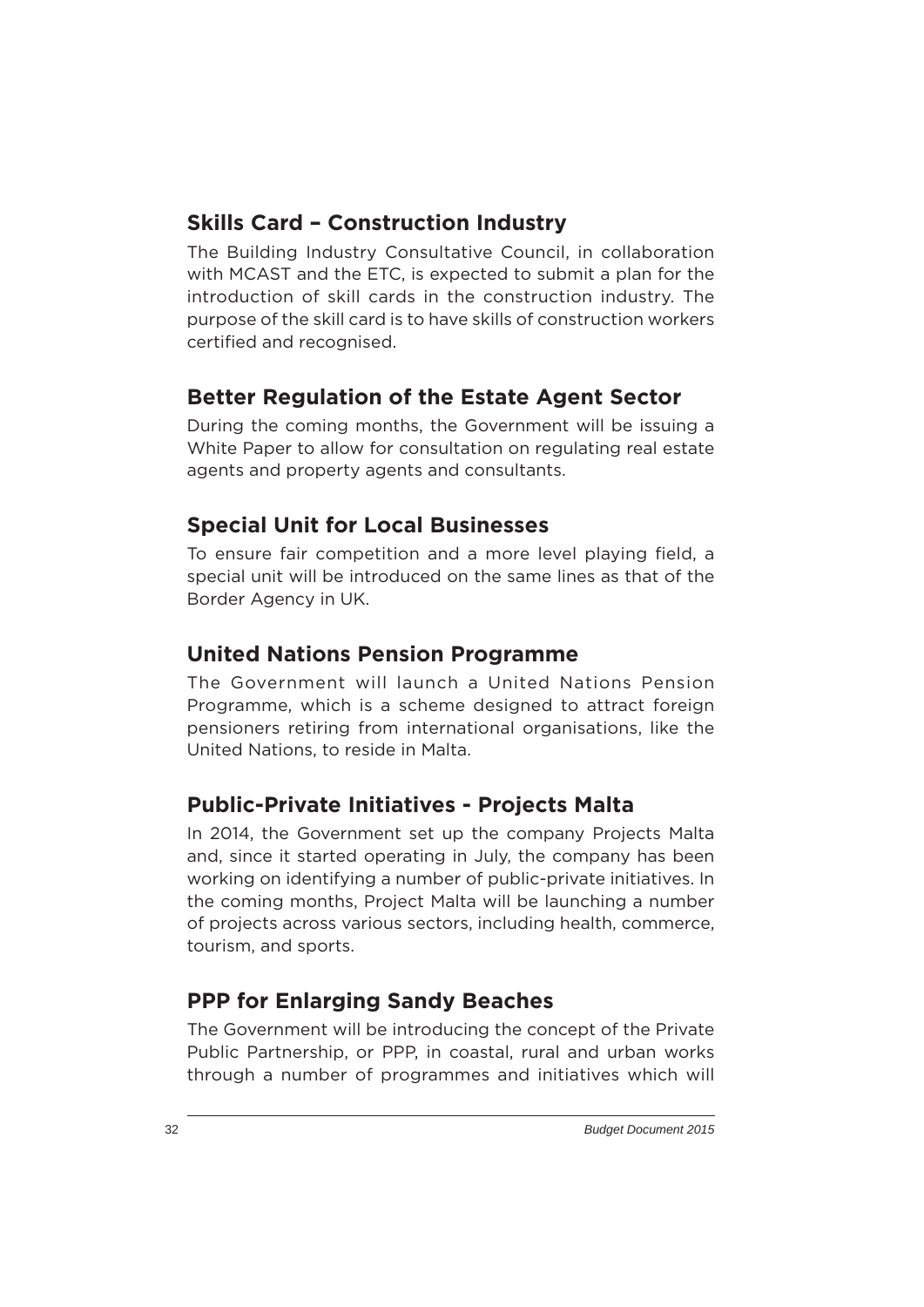include access for divers, creation of artificial reefs through scuttling of vessels, enlargement of sandy beaches and better access to rocky shores. There will also be additional work on aspects of country walks, work with environmental NGOs, and management of sites financed through ERDF, funds as well as upgrades of touristic zones. This development will be carried out in a sustainable manner which respects the environment.

#### **PPP for the Construction of a Breakwater between Valletta and Sliema**

Projects Malta, together with the private sector, is looking at the possibility of building a breakwater between Valletta and Sliema. Among other benefits, this will facilitate the development of yacht marinas in the area.

#### **PPP for a Hotel at Bighi**

The Ministry for Tourism has identified the tourism potential that Bighi can offer. Together with the National Centre for Science and the private sector, the Government is studying the possibilities of developing the area into a major Mediterranean tourist centre.

# **PPP for a Health Centre in Cospicua**

This administration continues to give priority to primary health care. A pilot project with the private sector is being launched to modernise the Cospicua Health Centre, while assuring the public that the service will remain free of charge.

# **Incentive for Cruise Liners Overnight Stays**

Through this budget, the Government will be launching a scheme whereby cruise liners can remain in Malta overnight. They will be able to open their casinos after obtaining approval from the Lotteries and Gaming Authority upon the payment of a fee. To safeguard Maltese casinos, these cruise liners will only be able to allow registered passengers to engage in such activities. In addition, and in order to promote Gozo, cruise liners which choose to remain overnight in Gozo will be exempted from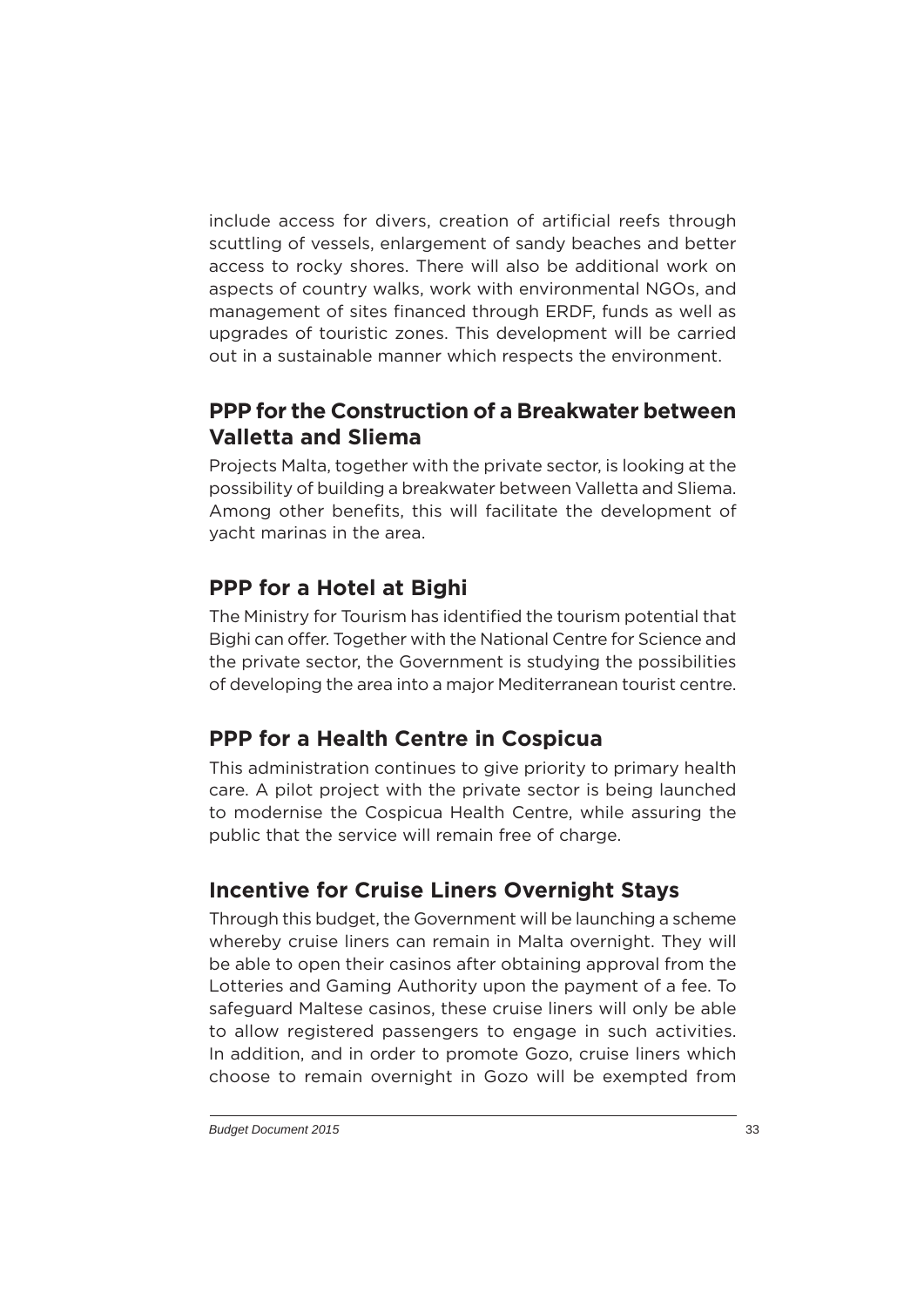paying the fee.

#### **Tax Refunds for Non-EU Residents**

A number of countries operate various schemes whereby visitors, coming from countries outside of the European Union (EU), can obtain a refund on VAT before leaving the country. During the next year, this Administration will be introducing similar systems in Malta.

#### **Cooperatives**

The Government is committed to promoting the use of the cooperative model so that there is a level playing field for cooperatives to operate without being at a disadvantage when compared with other enterprises. The Government will work closely with the Cooperative Board to revitalise cooperatives.

#### **Gaming Malta**

The LGA, which presently is the regulatory authority, will be converted to a Malta Gaming Authority. This is a new way of repositioning the Authority in the existing industry and that of the future. Furthermore, the Gaming Academy is expected to start operating during the first quarter of next year. Gaming Malta will also promote Malta as a primary jurisdiction where the gaming industry is concerned.

#### **Shop Opening Hours**

Following a process of extensive consultation carried out last year, regulations governing shops opening days and hours will be revised.

#### **Studies regarding Fibre Optic Cable Connection**

In order to improve the adaptability and the quality of the existing international telecommunications connectivity in Malta, the Malta Communication Authority will finalise an analysis of the technical, economic and financial feasibility of a new submarine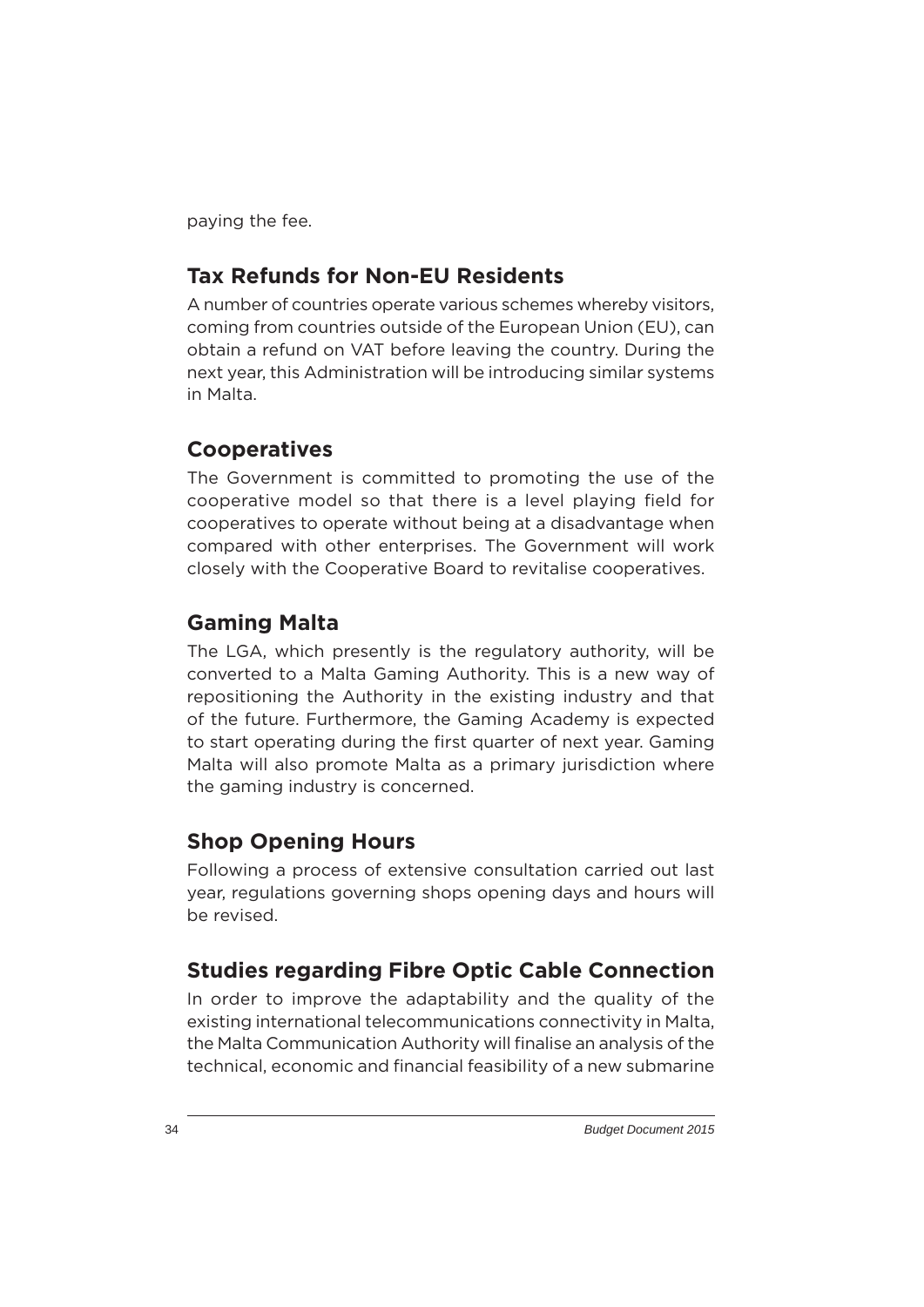cable between Malta and continental Europe.

# **"Sukuk" and Islamic Banking**

Following various meetings with representatives of the banking and financial sectors, the Government feels there is space for a new commercial activity in the form of "Islamic Banking". During the coming year, the necessary legislative changes will be made to attract and facilitate financial institutions involved in this sector to start operating in Malta.

#### **Trade Malta**

Projects Malta, together with Malta Enterprise and the Ministry for the Economy, will set up Trade Malta Ltd. The aim of this joint venture between the Government, the Chamber of Commerce, Enterprise and Industry will be to see that there is a collective effort to enable Maltese enterprises to better exploit international markets.

#### **The Valletta Monti**

The Government is working hard to relocate the Valletta 'Monti' to ensure that street hawkers are able to operate in a suitable setting.

# **Scheme for Shops in Valletta**

A scheme for retail outlets in Valletta will be set up, which includes the opportunity for owners to apply for the title of ground rent instead of a lease.

# **Conventions Malta**

The Government will set up a foundation that promotes and encourages foreign conventions and congresses to be held in Malta.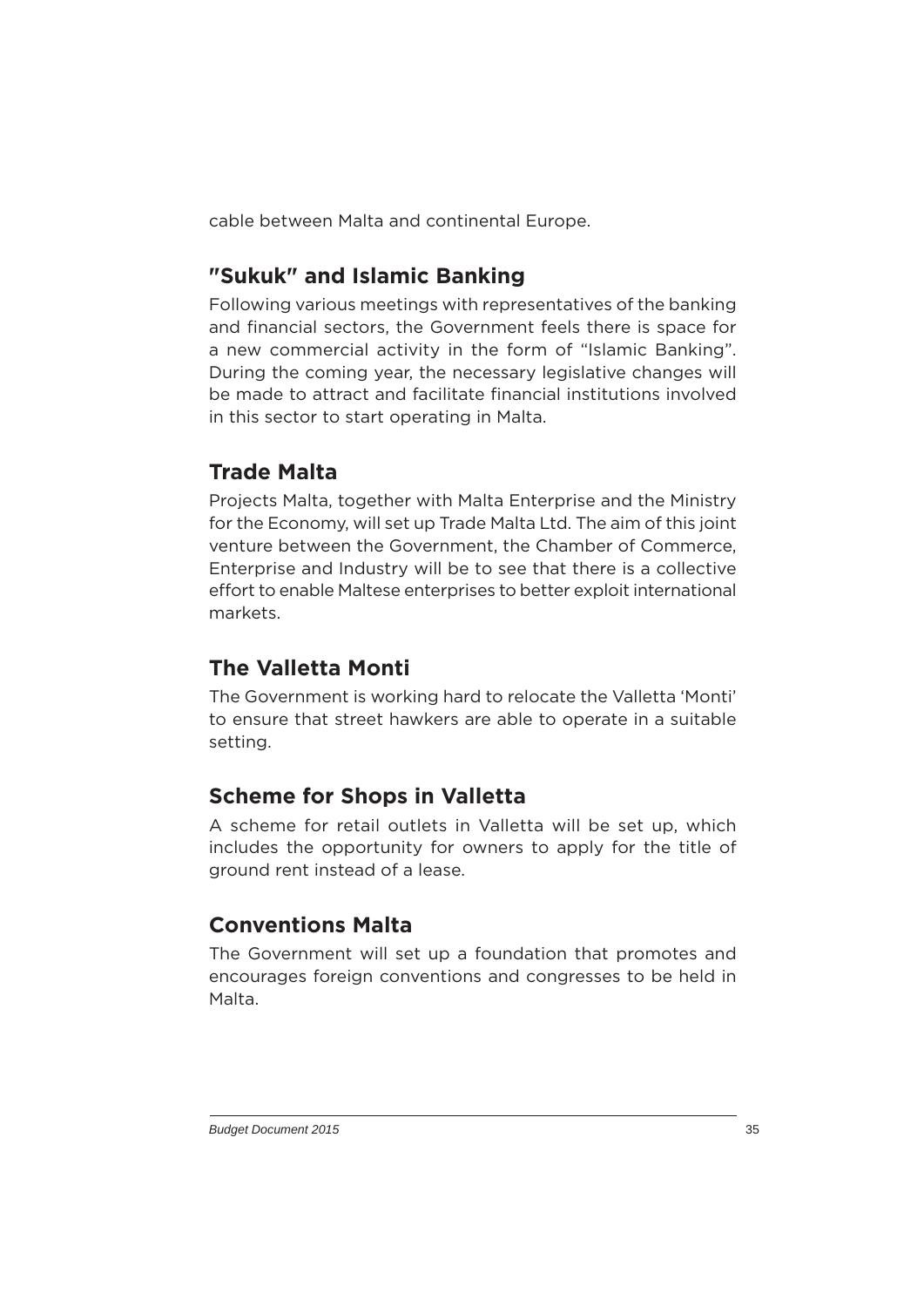#### **Incentives for the Film Industry**

The Government will introduce a set of incentives in connection with specialised courses for the local film industry.

#### **Wi-Fi State**

The Government is committed to make Malta and Gozo a Wi-Fi state. Currently there are 191 hot spots areas of free internet, these will be extended to cover more places.

# **Yachting Malta**

Through Public Private Partnership, the Government is confident it can boost the tourism sector by improving the touristic product and provide additional value to the existing product. To this end, Project Malta has started working to join with the private sector to strengthen the sport sailing sector.

#### **Marina Implementation**

Earlier this year, Transport Malta issued a call for tenders for the privatisation of the Sa Maison Marina. The call attracted five bids and the evaluation process is now well under way. Once completed, this yacht marina is expected to add around 250 new berths.

#### **National Agricultural Policy**

A National Agricultural Policy will be drawn up, providing a vision for this sector.

# **European Funds for Fisheries**

Funds from the 2007-2013 Programme will continue to be utilised during 2015. The projects and initiatives range from a new fish market to a campaign promoting the consumption of fish, as well as infrastructure improvements in ports used by fishermen.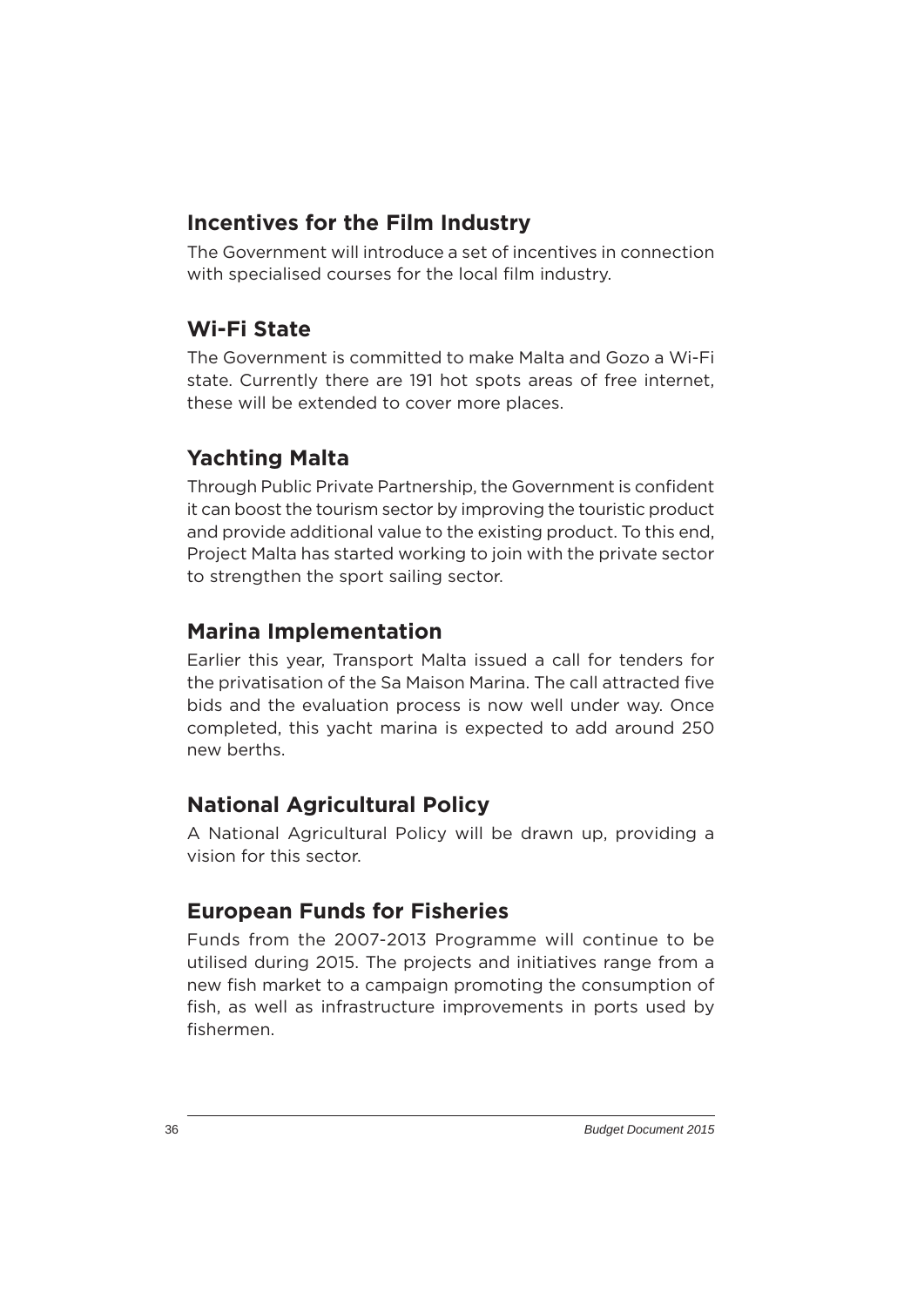### **National Quality Framework**

The Government will continue working to promote quality Maltese products by enforcing the national quality framework.

# **Strengthening the Land Department**

This Government will strengthen the Land Department with the objective of reducing the amount of time one has to wait for a decision from the said Department. By the end of the year, the Land Register will have launched an initiative which will allow the public to order site plans online and receive them by post.

# **Reform of Local Wardens**

Following consultations carried out this year, the Government will continue with reforms of the Regional Government and local warden system.

# **Reform in the Police Corps Organisation**

During next year, the Police Corps will be further strengthened through an internal reorganisation of the corps. A new Executive Head will be appointed as part of the reform. Now that the Police Academy Building is complete, it will function as a college with accredited courses.

# **National Centre for Interactive Science**

Work is under way for Villa Bighi in Kalkara to be converted into a National Centre for Interactive Science.

# **Arbitration Act**

The Government will submit a concrete plan, drawn up by a dedicated team of experts in the sector, to introduce amendments to the Arbitration Act. The Act will also introduce procedures and rules which allow international arbitration that will be completely separate and distinct from domestic arbitration, while offering a unique alternative to the rules of the Model Law for International Commercial Arbitration.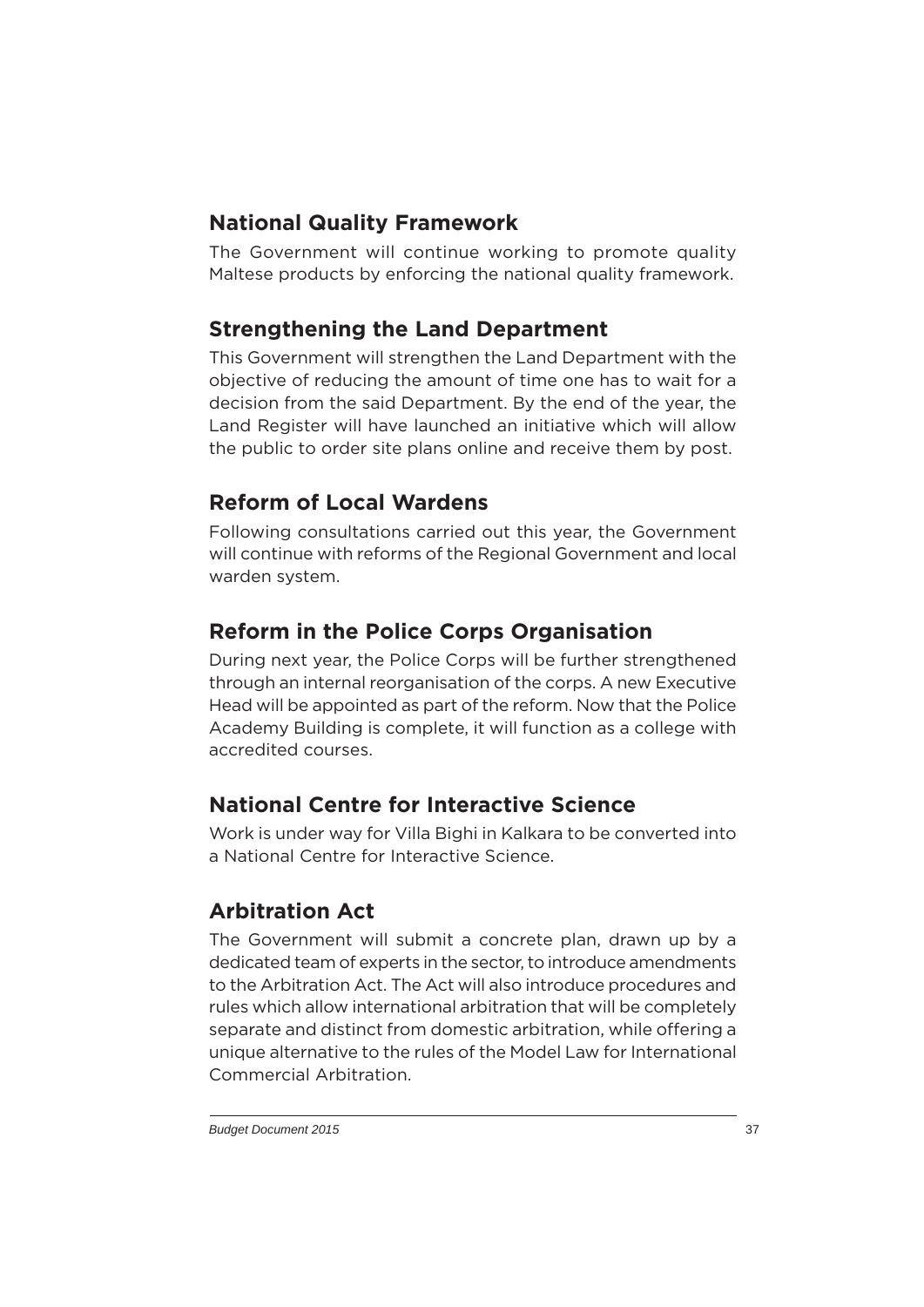#### **Sharing Responsibilities between the Councils, the Regions and the Central Government**

The size of our country, the diversity between localities, and the resources available are proof that services like roads, road illumination, waste, enforcement and others, are a community service. While ensuring that these services are still provided and financed by the Central Government, discussions are under way to find means of sharing these responsibilities between the Councils, the Regions and Central Government.

#### **New Methods for Strengthening Financial Assistance to Local Councils**

This Administration is working to find new methods for strengthening financial assistance to those Local Councils involved in organising activities which promote local history, culture and economy.

#### **Ideas Forum**

An Ideas Forum will be launched to receive proposals in connection with sustainable development so that in collaboration with the private sector, specific projects for re-generation will be undertaken.

#### **National Strategy for Electronic Payments**

Electronic payment systems are more secure and efficient when compared to cheques and cash payments. To this end, a Working Group will be set-up to make recommendations to Government of how to widen electronic payments.

# **5.0 Investing in Education and Vocational Studies**

#### **Increase in Stipends Related to Cost of Living**

The Government is committed to upgrade stipends with the cost of living. Therefore, in 2015 stipends will increase by the pro-rata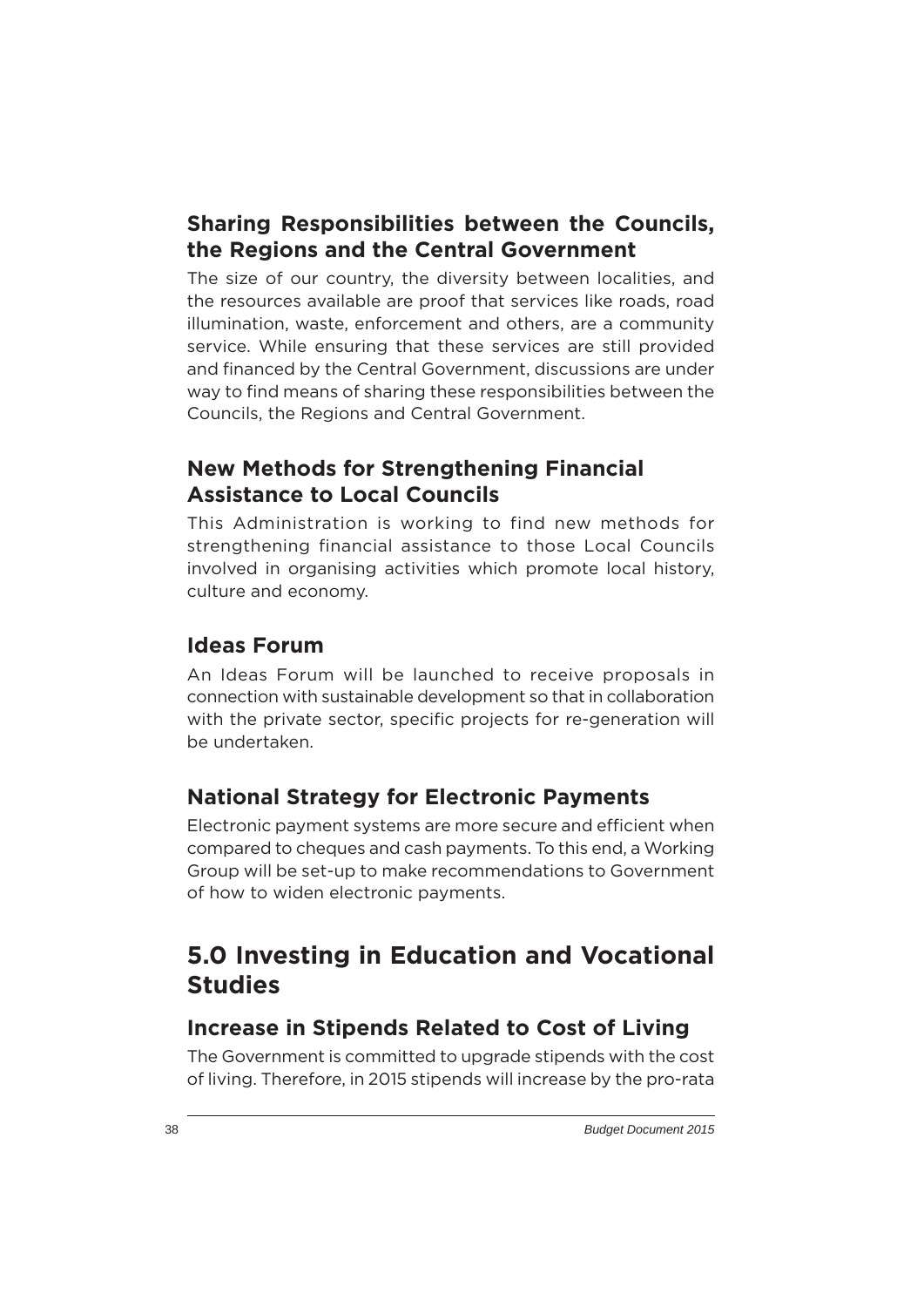amount of COLA and for the first time, these will be topped up by a one-time additional pro-rata bonus per week in view of the fact that students are solely dependent on COLA as the main source of increase to their student income.

# **Upgrading the Stipends and Grant Systems**

The Government will continue improving the student grant system, including the one-time grant at the beginning of the school year, stipends every four weeks, and the supplementary grant to students coming from low income families. In order to maximise the aid to each student, all student maintenance grant income will be tax exempt.

#### **A Tablet for Every Student – Implementing the Next Phase**

The implementation of the One Tablet Per Child initiative started in 2014 with the Pilot Project involving some 340 students in 20 State Church and Independent Schools. After March 2015, there will be a period of evaluation so that the resulting recommendations will be launched on a national level. Moreover, by October 2016, a tablet will be issued to every student starting from the 4th Year of Primary School in State, Church and Independent schools.

# **Reduction in VAT when Buying Digital Books**

This Government will be introducing a reduced VAT rate on e-books.

# **Construction and Modernisation of Schools**

The Government is continuing work on the Skola Sports project in Pembroke and the construction of new schools in Rabat, Malta, Naxxar and Rabat, Gozo. As from next year, work will start on building two new schools in Dingli and Kirkop.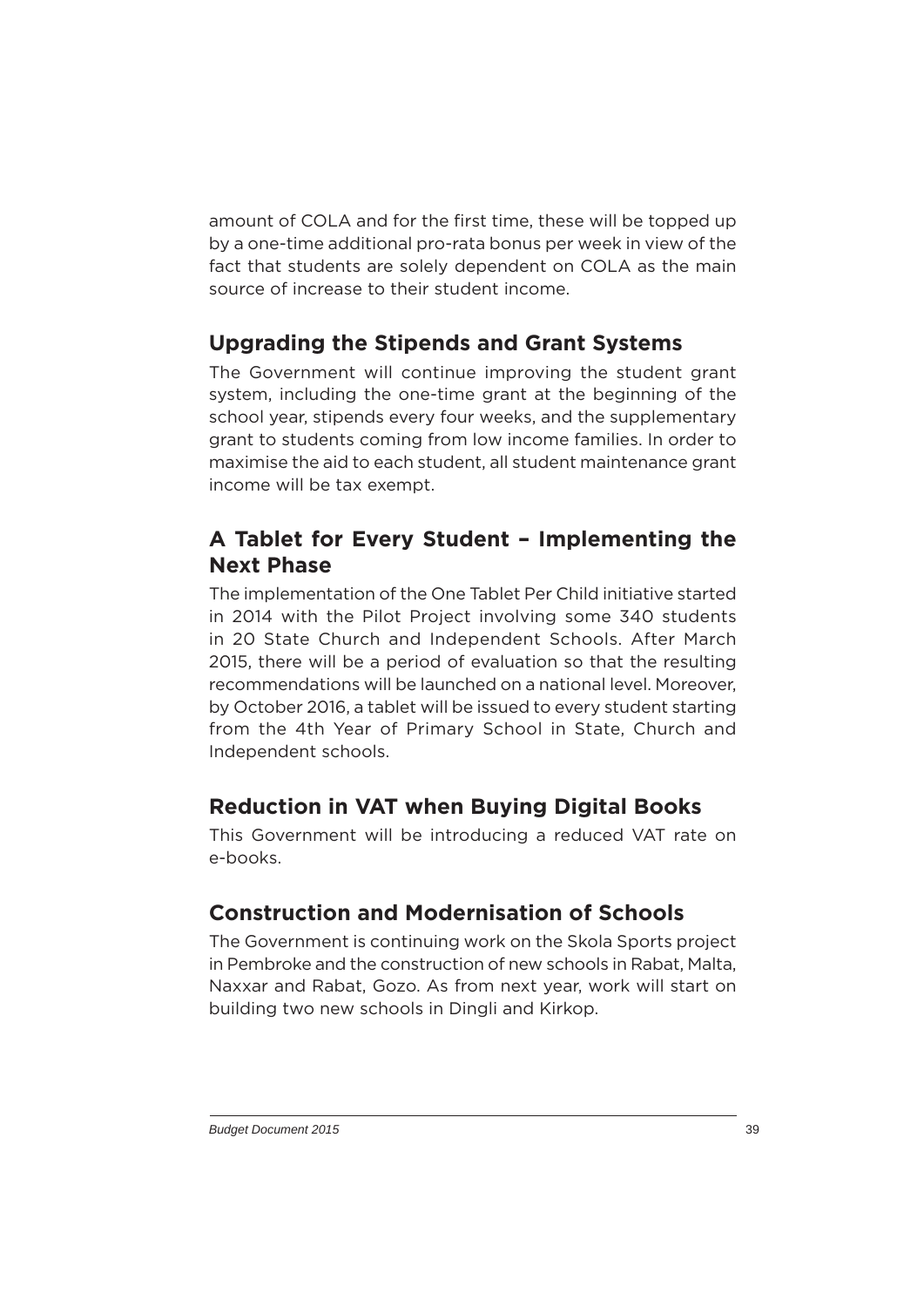#### **White Paper on School Opening Hours**

With the aim of reducing traffic congestion and within the framework of other measures to be announced in this budget, the Government will be launching a White Paper to initiate a process of consultation with regard to the transport of children and school opening hours.

#### **New Academic and Vocational Subjects**

The Ministry of Education will be launching a pilot project of five vocational subjects with local programmes which will form part of the examination for the Secondary School Certificate (SEC).

#### **Research in University**

For the year 2015, given that 80.0 per cent of research in Malta is carried out by the University of Malta, the University will be aiming to increase its research activity through funds provided both by the Government as well as the EU.

# **6.0 Enhancing the Environment**

# **Expression of Interest on Recycling Plastic Waste**

An expression of interest will be issued to introduce recycling of plastic waste.

#### **Green Recreation Areas**

A study will be undertaken to evaluate the possibility of creating greenbelts around building zones. Where possible, this initiative will be undertaken in collaboration with the private sector.

#### **Environmental Taxes**

The amount of feed used in fish farms has a negative environmental impact. Based on a polluter pays principle, a tax will be applied on these products.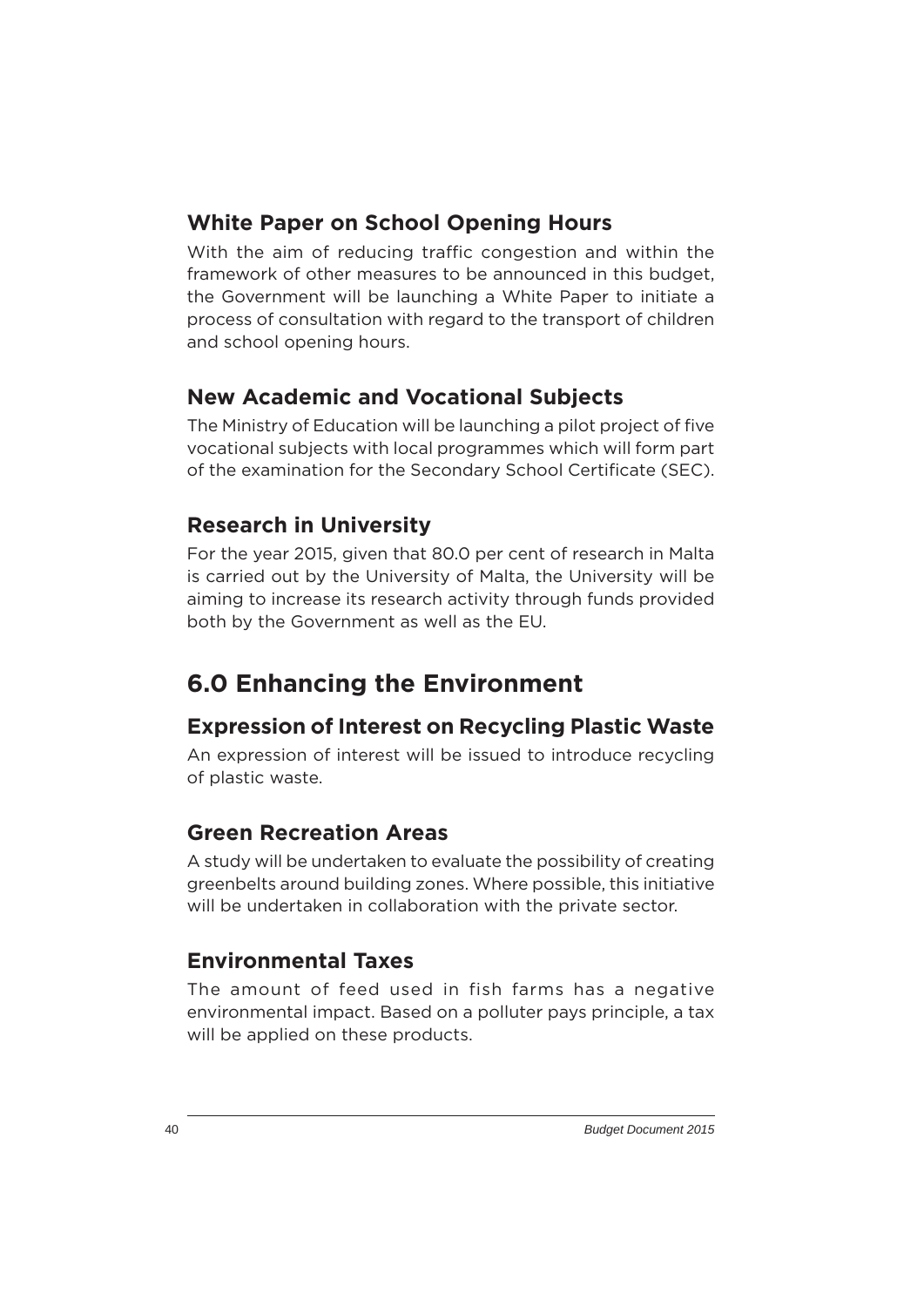# **Finalisation of the Separation of MEPA Responsibilities**

As from next year, the environmental protection function will be split from MEPA.

#### **Wasteserve**

Projects expected to be concluded next year include the Mechanical Biological Treatment Plant at Għallis, and the Waste Transfer Station in Gozo. An application will also be submitted to start preliminary work on the rehabilitation of the old landfill site at Wied Fulija.

# **Wied Blandun**

A study will be undertaken with the aim of rehabilitating Wied Blandun.

# **Green Public Procurement**

Work is also ongoing in the field of green public procurement so that the goods and services purchased by the Government will be of a high environmental standard.

# **Parks and Afforestation**

In 2015, there will be a national afforestation plan for Malta that will conform with the Government overall biodiversity strategy.

# **Animal Rights**

For next year, the Government is committed to continue implementing measures that strengthen animal rights. There will be the opening of an animal cemetery, and the launch of a national fund for animal protection. The renewal and installation of shelters for 'karozzini' horses will continue.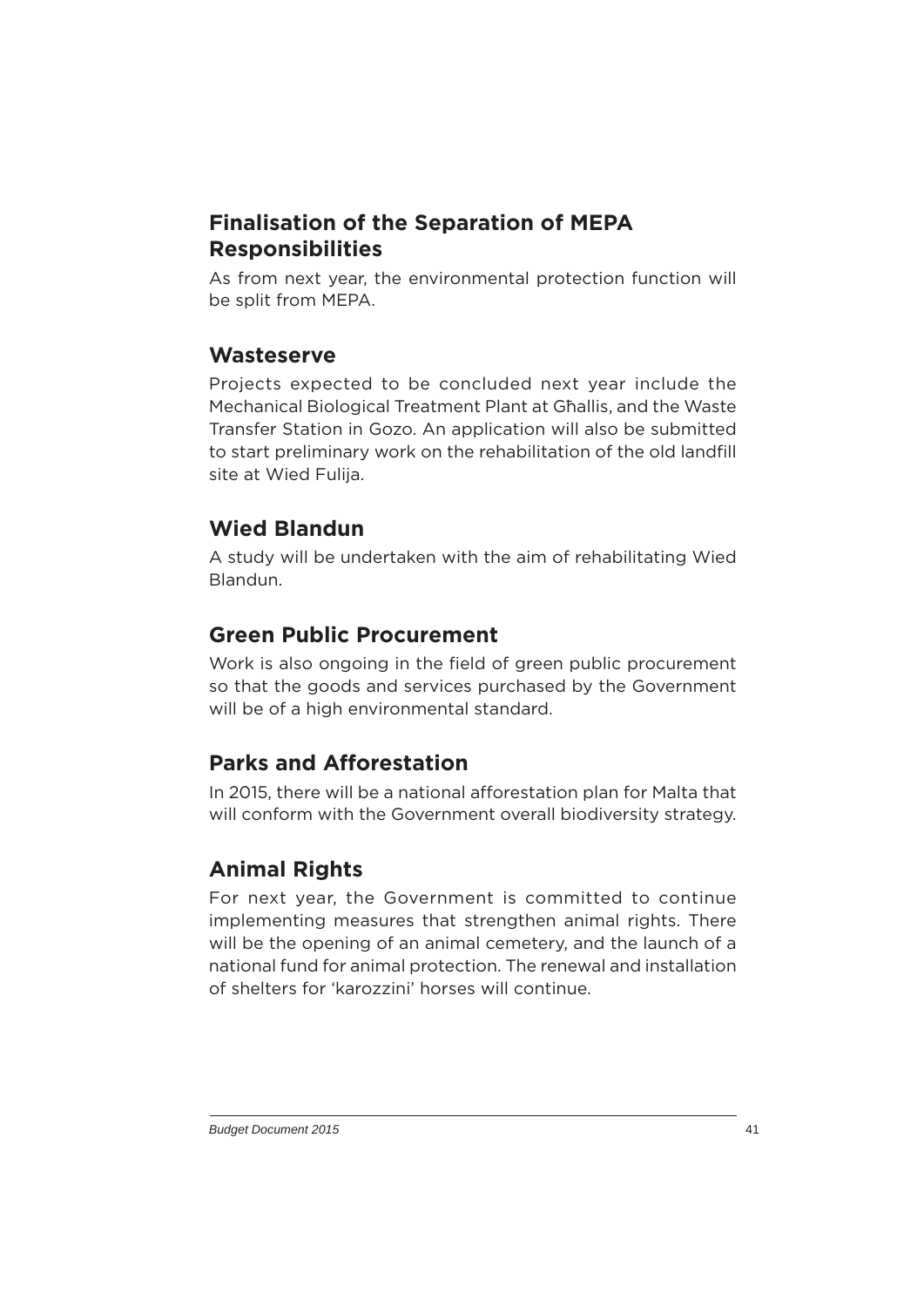# **7.0 Reforms in Priority Sectors**

# **Energy**

### **Reduction in Utility Rates for Industry**

As promised, in 2015, utility rates for the industry will be reduced.

# **Energy Audits for SMEs**

Presently, only large enterprises have the capacity to benefit from executing proper energy audits. The aim for 2015 is to extend these audits to SMEs.

# **Solar Farm Policy**

In collaboration with the Planning Authority, a solar farm policy will be announced to regulate sizeable installations of solar panels with the aim of minimising any negative impact on the environment.

# **Renewable Energy**

The Government will continue incentivising investment in renewable energy and efficiency improvement in the use of energy. The Malta Resources Authority will launch additional schemes for the installation of photovoltaic panels and solar water heaters, as well as initiatives to encourage efficient use of energy.

#### **Customer Service Charter for Enemalta**

The Government has requested Enemalta to conclude work on a Customer Service Charter which lists in a transparent way the rights and obligations of the clients of this company.

# **Health**

# **PPP in the Health Sector**

The Government has set up a company which entered into an arrangement with Orthopaedic Specialists at Mater Dei Hospital.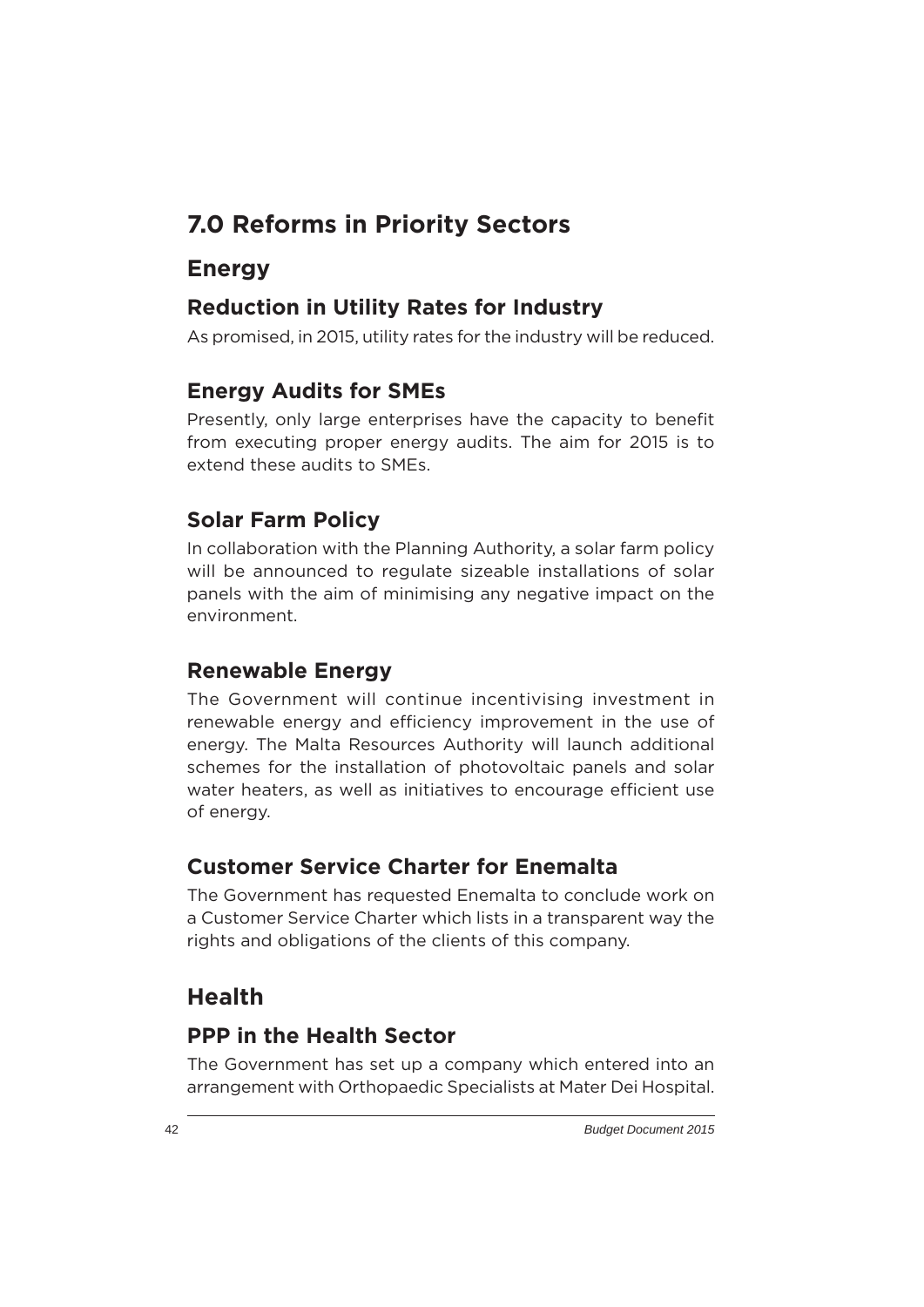The parties are committed to increase the number of operations carried out during their normal working day and continue with a number of operations in their spare time including weekends. The aim is to reduce the waiting list substantially. This pilot project aims to maximise the use of operating theatres as well as the equipment at Mater Dei Hospital.

#### **Screening for Cervical Cancer**

In line with the National Cancer Plan, the Government intends to introduce a scheme for cervical cancer screening during 2015. In this regard, the necessary investment in equipment and training by foreign experts was intensified to compliment the investment in the Oncology Centre.

#### **Measures against Ebola**

The Government has made all the necessary investment in Mater Dei hospital so that the hospital is in readiness in the event that a person arrives in Malta infected with Ebola. The Ministry for Health has also sought and received the full cooperation of other Ministers within the Government in order to compliment and support the services given by the hospital.

# **Changes to the POYC System**

The Pharmacy of Your Choice (POYC) system continued to increase the number of beneficiaries by 43,000 persons so that the total number of beneficiaries now exceeds 128,000. The POYC IT system has been further extended so that it now includes medicines issued on the pink and grey cards. For the year 2015, the Government plans to import new medicines for the treatment of diabetes and review the entitlement criteria for various medicines.

# **PPP for Work on the Old St Luke's Hospital**

Once the plans for St Luke's are completed, the Government will issue a call for expressions of interest so that this site is developed in a way that will benefit the needs of the Maltese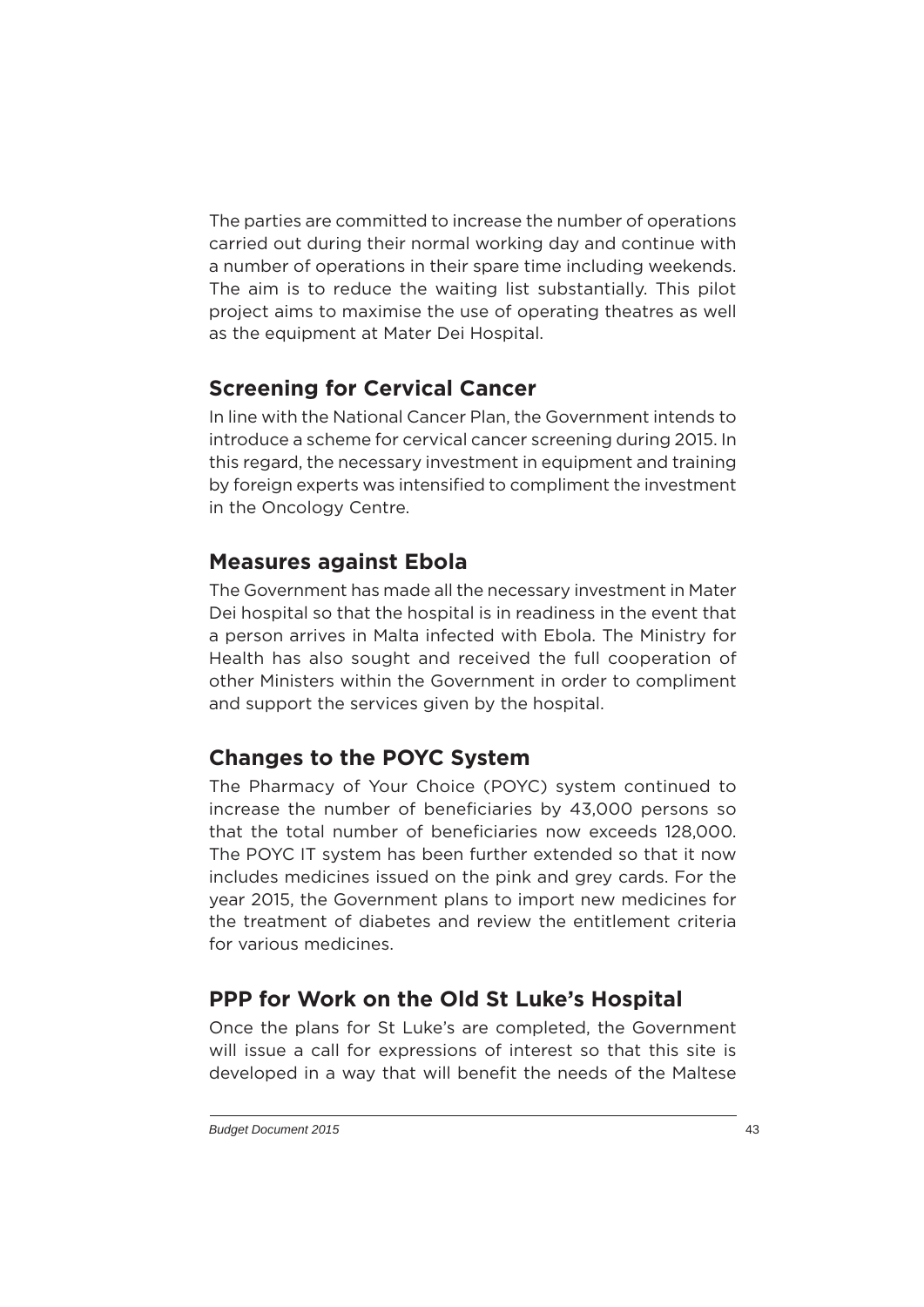and Gozitan people.

#### **Neuro Myelitis Optica Added to the Social Benefit Schedule**

Currently, persons who suffer from Neuro Myelitis Optica, which is a disease similar to ALS, are not covered medically and legally to become eligible for a Disability Pension. Therefore, as from next year, the Government will include this condition in the list of disabilities which may entitle a person to the Disability Pension.

#### **Launch of a White Paper on Organ Donation**

This Government is working on a White Paper which should lead to the first Act which regulates donation of organs in Malta. With the help of this Act, this Government intends to decrease the waiting list for transplants and also provide adequate security in this sector.

#### **Consultations on the National Diabetes Strategy**

The consultation on the National Diabetes Strategy will be completed during 2015, so that the services given to diabetic patients are placed on a sound and modern basis.

#### **Transport**

#### **Implementation of the New Public Transport System**

At the beginning of next year, the new operator will take over the public transport system. The new public transport system will see more routes introduced and an overall improvement in the service of public transport.

#### **Ex-Gratia Payment on Registration Tax**

The Government will continue fulfilling its pledge of refunding the tax paid on vehicle registration. Hence, as from 2015, those who registered a vehicle for personal use between the 1<sup>st</sup> May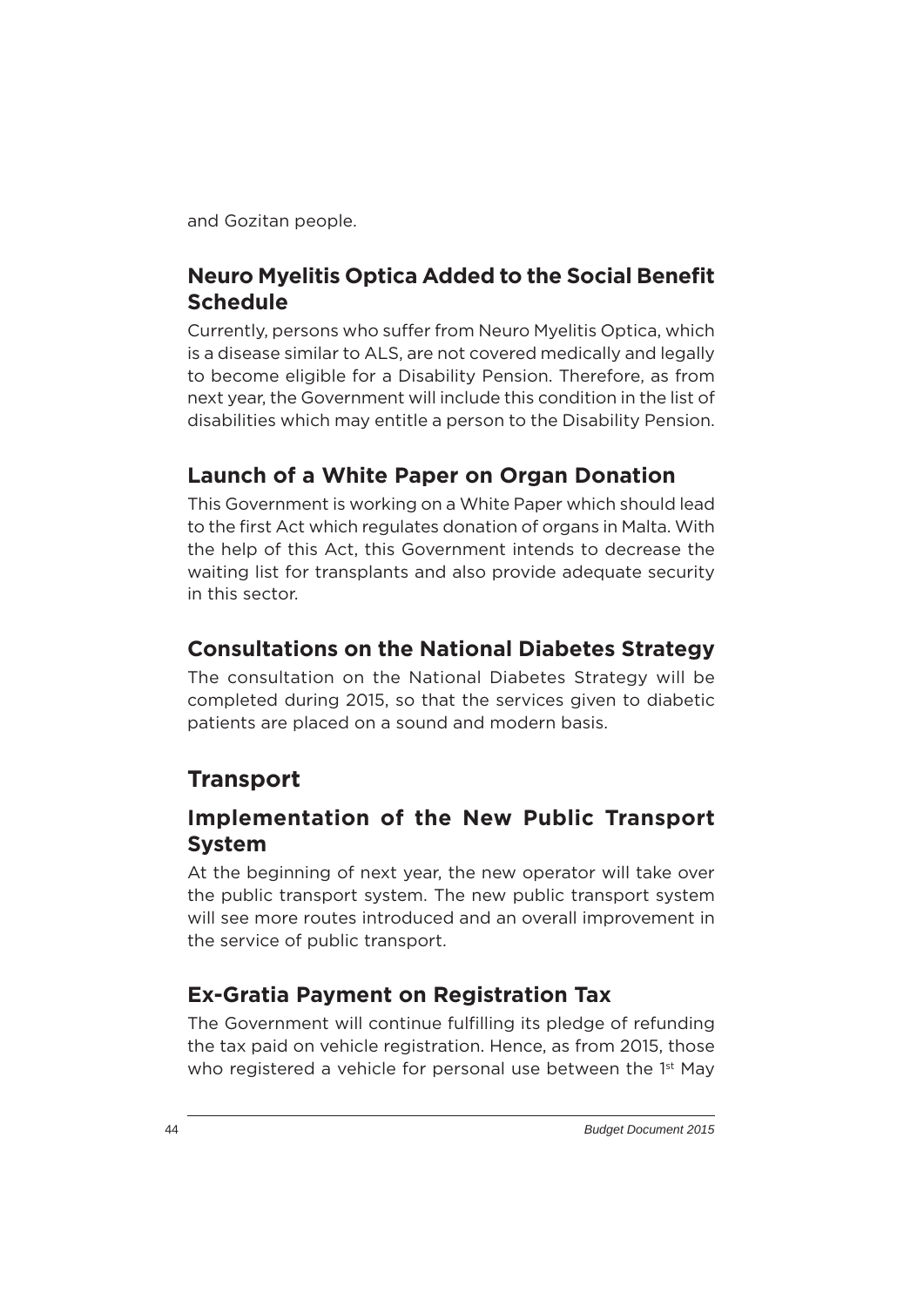and the 31st December 2004 will receive a refund. In this way, by next year, those who had registered a vehicle in 2004 would be reimbursed in full.

# **Elimination of Registration Tax on Vintage Motorcycles**

This Government will be eliminating the existing anomaly whereby no registration tax is paid on new motorcycles with a cylinder capacity of 250cc or less, while a registration tax of 11.0 per cent is payable on motorcycles considered 'old'. Therefore, the Government will going to remove the registration tax on motorcycles classified as 'vintage'.

#### **Reduction in Registration Tax on Quad Bikes**

In order to promote the use of vehicles with small engines that pollute less, the registration tax on ATVs or quad bikes will be reduced.

#### **Incentive for Parents to use School or Scheduled Transport**

The Government wants to incentivise the use of school and scheduled transport by parents whose children attend private schools. These parents will be eligible for a tax credit on part of transport charges, up to a maximum of €150 if they use school or scheduled transport.

#### **Pedelec Bicycles**

The Government will continue to incentivise the use of alternative transport. Another means of transport is the use of mechanised bicycles, better known as pedelec bicycles. As a first step, Government will grant a sum equivalent to 15.25 per cent of the cost of this category of bicycles during 2015.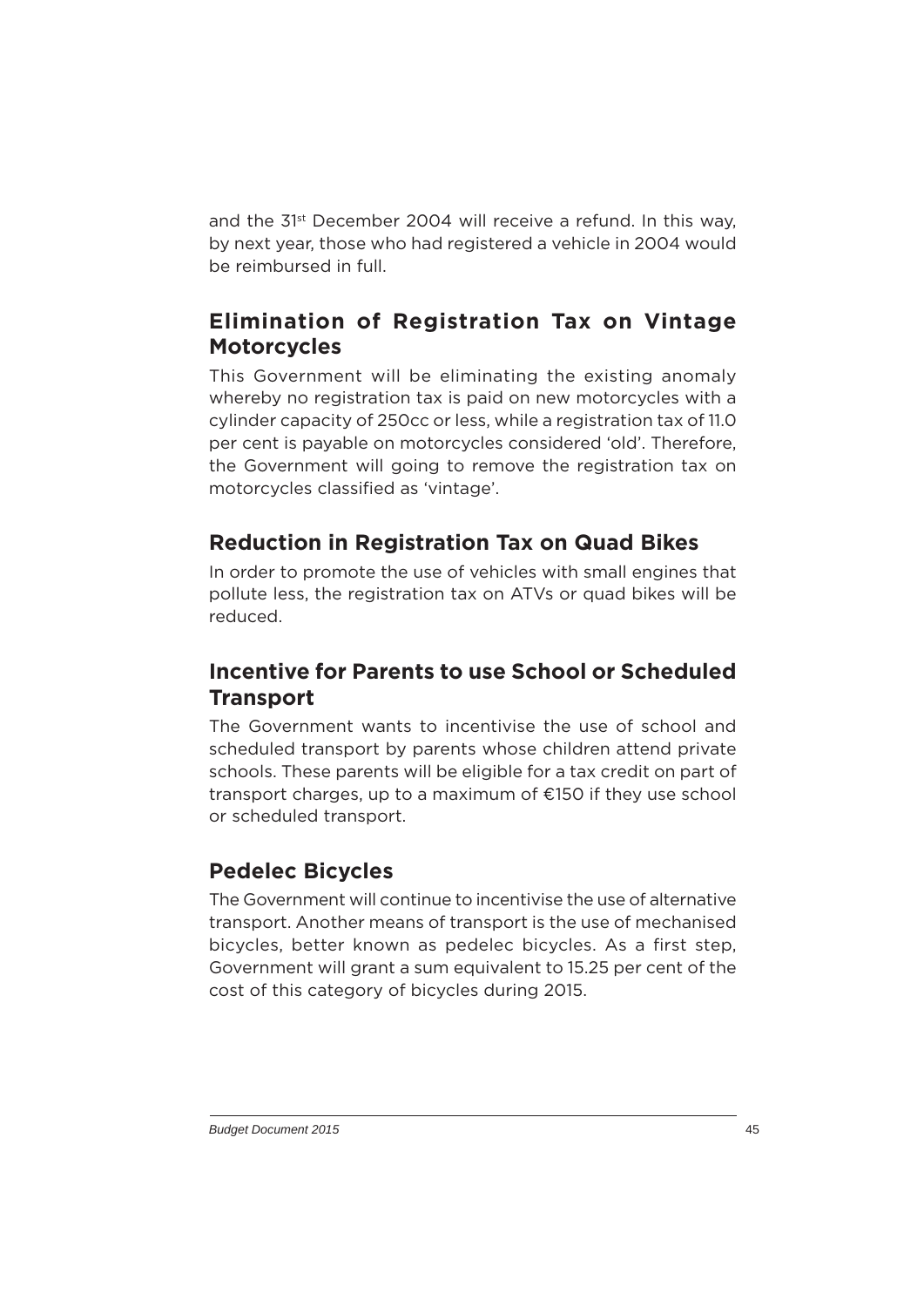# **Car Pooling**

The Government will be launching an incentive for people who are willing to start travelling together by opening bus lanes to those cars which are carrying three or more passengers.

#### **Traffic Management Systems using Cameras**

The Government will be investing in a system called the Intelligent Traffic Management System. Through strategically placed cameras and messages displayed on screens, drivers will be better guided on how to avoid traffic holdups. The system will also be able to adjust traffic lights automatically according to the volumes of traffic.

#### **Pilot Project to Promote Greater Use of Bicycles**

Another Government initiative is a pilot project intended to promote greater use of bicycles. Therefore, a number of bicycle racks will be installed around Valletta to promote 'green transport' in the City.

#### **Government Grants on Purchase of Environmentally-Friendly Vehicles**

For next year, the scheme for scrapping old and polluting vehicles will continue. Other schemes relating to Autogas and electric vehicles will also be renewed.

#### **Permits for Construction Equipment**

Traffic congestion can arise due to vehicles or equipment used for construction such as cranes and scaffolding, which although needed, can generate traffic problems by causing lengthy road closures. To address this issue, the Government will be revising the rates paid on cranes and other equipment used for construction in order to incentivise users to use such equipment for the minimum possible time. These revisions, which will come into effect on 1<sup>st</sup> January 2015, will also ensure that all local councils charge uniform rates.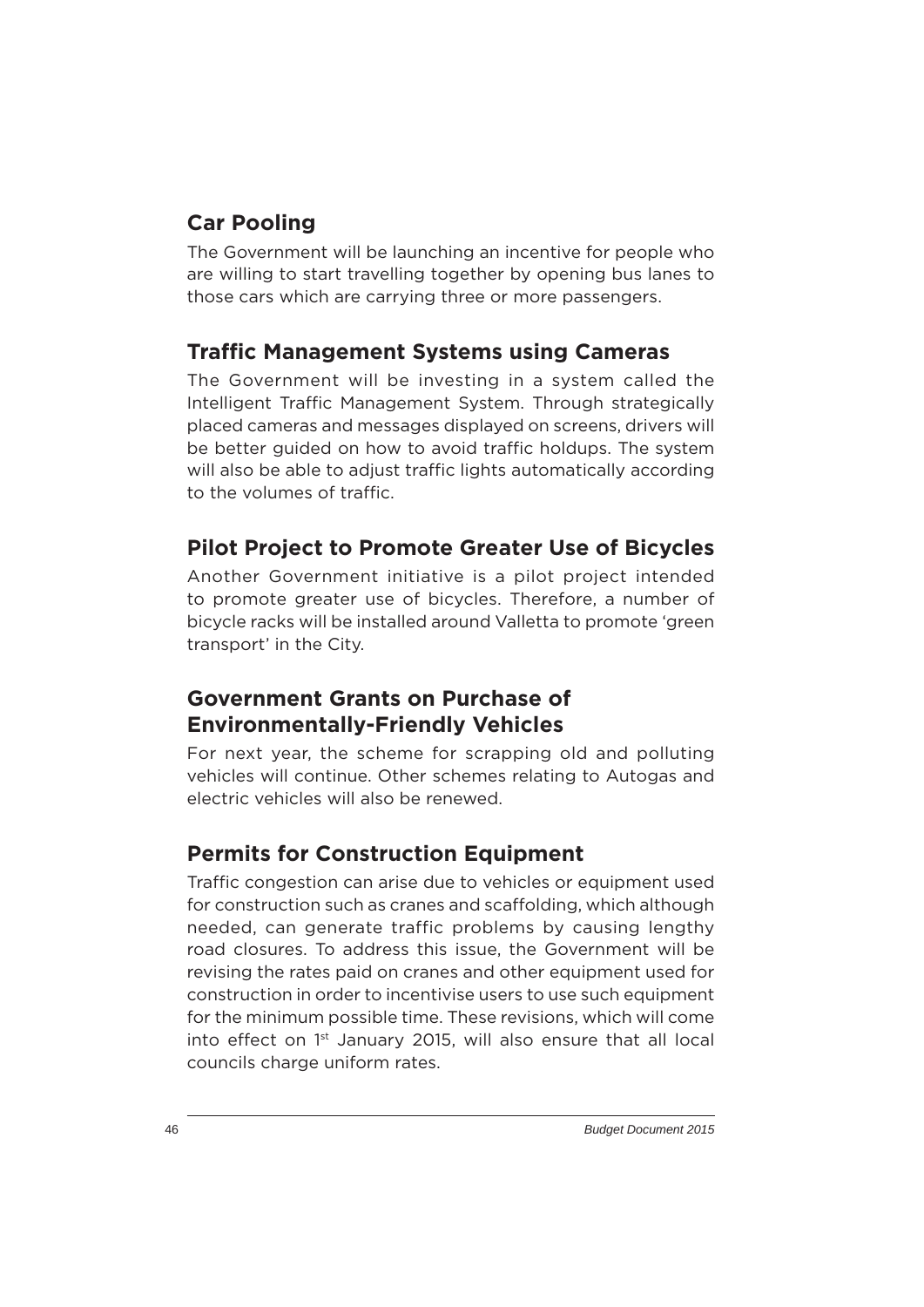# **Infrastructure**

# **National Flood Relief Project (NFRP)**

It is expected that by mid-2015, work will be completed on the project for flood relief which starts from Wied Incita in Attard and Mosta, and ends at Ta' Xbiex. Work will also commence on culverts and other works in the Marsa area. Furthermore, the Government plans to establish premises in Mosta for coordinating the operations of the team responsible for the management of the National Flood Relief Project.

#### **Development of a National Water Management Plan**

A National Water Management Plan is being developed in consultation with stakeholders. The aim is to have this plan ready and adopted by next year.

# **Setting Up of a PPP to Direct Underground and Sea Transport in Valletta**

Projects Malta is studying the feasibility of alternative forms of transport including sea transport and underground tunnels which will help to solve part of the existing traffic problem.

# **A PPP to Construct Parking Facilities in the Vittoriosa and Cospicua Areas**

Another project is the construction of a parking facility that caters for around 370 cars at Santa Margherita, Cospicua. The project also includes sporting and commercial facilities.

# **Infrastructural Projects: The Kappara Flyover**

The Government is investing in building the Kappara Flyover. This project will also invest in improving various roads in the area which will be serving as alternative routes when work on the junction is initiated.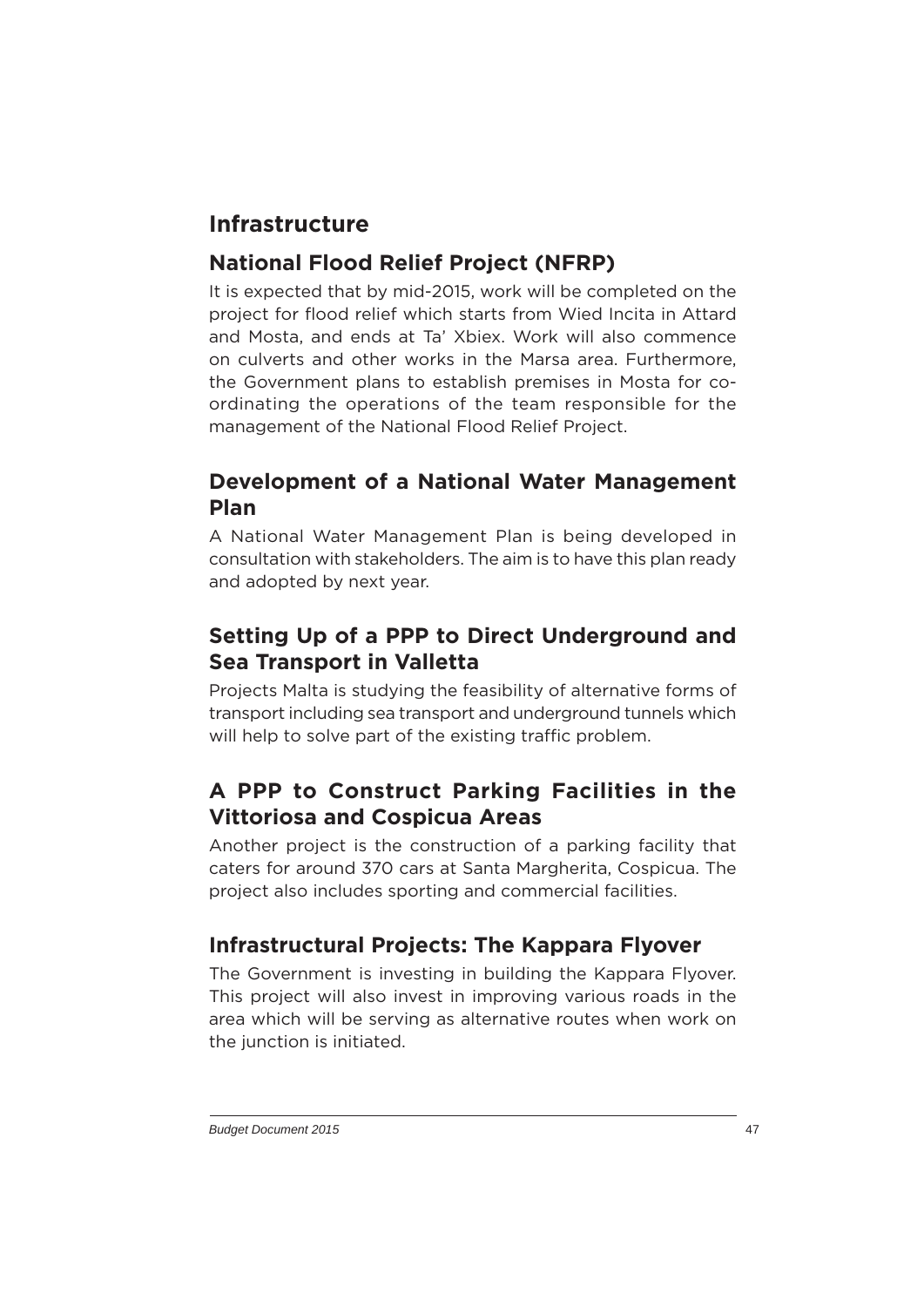#### **Schreiber Ground**

Schreiber ground will be transformed into a community complex inclusive of underground parking, commercial space and sports facilities.

#### **Pilot Projects in Particular Valleys**

The Government intends to apply for EU funding for the implementation of a number of pilot projects, in particular valleys, during 2015. It is planning to continue the programme of works on valleys at Ta' Slampa in Wied il-Qlejgħa, ir-Rabat, Wied il-Ġnejna, l-Imġarr, Wied Ħarq Ħamiem, Pembroke and, Wied Mofru and Wied il-Fiddien at Rabat. Furthermore, the rock passage at Wied iż-Żurrieq will be rebuilt, while repairs on a number of coastal structures will be completed.

#### **Renovation of Castille and Other Public Locations**

In 2015, the Government is planning to finalise the City Gate and New Parliament projects.

# **Change of use of a number of Halls and Rooms in the Grand Master's Palace in Valletta**

The Government, together with the Parliamentary Secretary for the 2017 Presidency, will begin to alter the uses of a number of halls and rooms in the Grand Master's Palace in Valletta in preparation to the EU Presidency.

#### **Parking in Valletta**

Parking in Valletta is also a priority and, therefore, part of the Valletta Ditch will be utilised as a parking area.

#### **Master Plan for Beltissebħ and Kordin**

The Government is working on the preparation of a Master Plan for Beltissebħ, in particular the area planned for demolition, to allow the construction of a new building for various users, amongst them the Departments of Finance. It is also working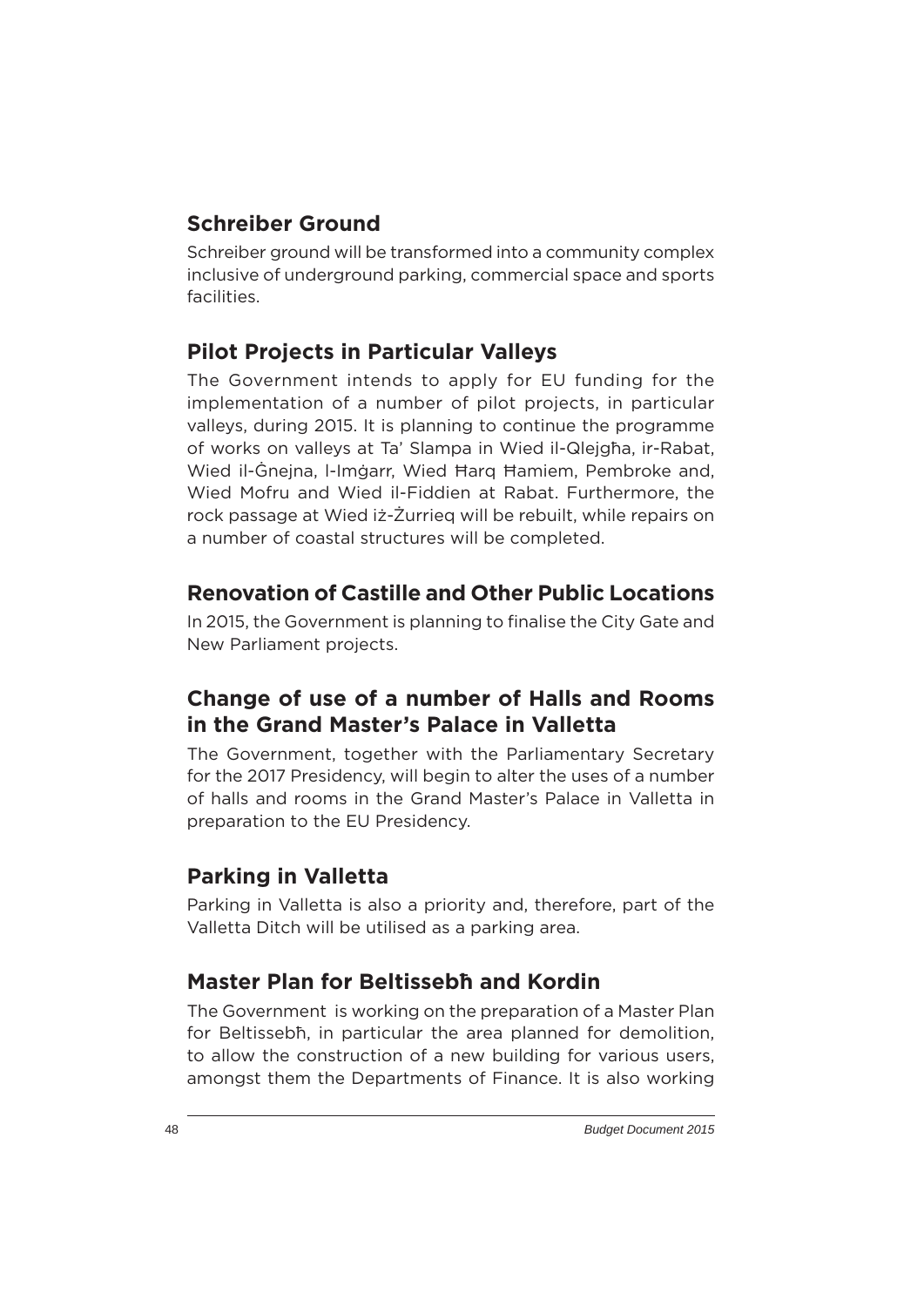with various entities on the preparation of a master Plan for the development of the land known as the 'Schreiber Ground' in Kordin.

#### **Studies on Facilitating Public Pedestrian Access to Valletta**

Various methods for facilitating public pedestrian access to Valletta are being studied. These include the opening of existing passages in Valletta and Floriana.

# **Restoration of Wignacourt Tower and the Wignacourt Fountain**

Work will commence on the restoration of the Wignacourt Tower near Sarria and the Wignacourt Fountain found in San Filippu Garden.

# **Works in Valletta**

In Valletta, paving works have been carried out in Ordinance Street while a series of bronze monuments have been restored. In 2015, work is planned for Mikiel Anton Vassalli Street, Treasury Street, and Strait Street. Furthermore, work on the restoration of the Triton Fountain will be completed by early 2017. Work will also start on the embellishment and rehabilitation in the area around the Triton Fountain and Castile Square.

#### **Works in Cottonera**

In Cottonera, embellishment works at Xatt ir-Riżq were completed and work is under way to open underground passages to the public. During the coming weeks, restoration and embellishment work will commence on the church of Santa Tereża in Cospicua. In addition, the extensive damage to the War Memorial in Senglea will be repaired, and the present fibreglass monument will be replaced by a bronze one.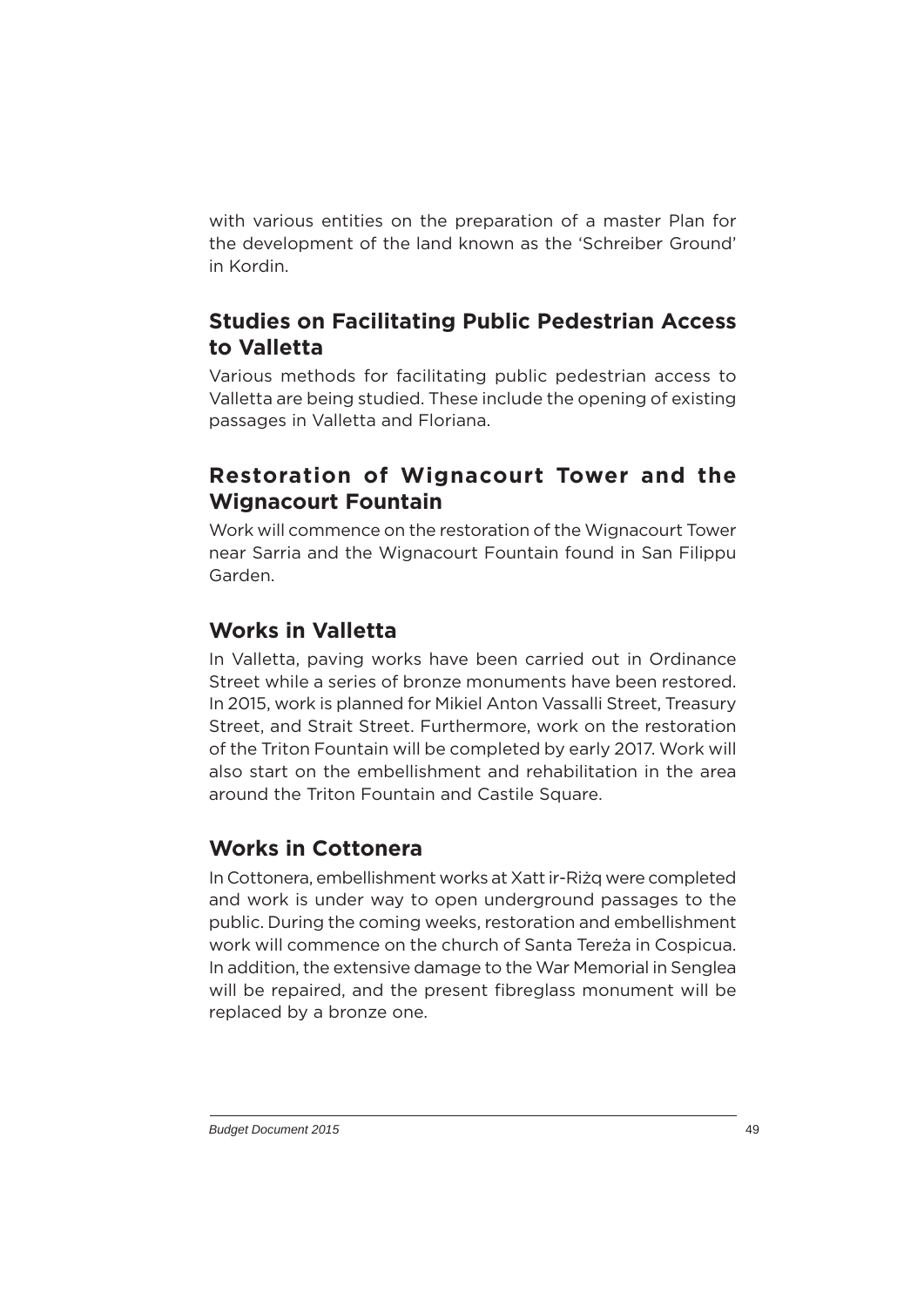#### **Works in Imdina**

In Imdina, work on the renewal of paving will be carried out near the Cathedral, and the management of the ditch will continue. A plan is being drawn up to explore various cultural routes in the city as well as measures to mitigate the impact of tourism on the residents. Work has started for Imdina to be recognised by UNESCO as a World Heritage site.

#### **The Microwave Link Project and Construction of the New Armed Forces Maritime Headquarters**

The microwave link project and the construction of the new Armed Forces Maritime Headquarters will be completed.

#### **Enlargement of the Corrective Facility for Youths at Imtaħleb**

Next year, work should also start on the enlargement of the corrective facility for youths at Imtaħleb.

#### **Kennedy Grove and a New Park at Ħaż-Żabbar**

New children's play equipment and garden furniture will be installed at Kennedy Grove. New public pathways will also be developed at Żabbar Grove.

# **Judicial and Constitutional Reforms**

#### **Implementation of a Judicial System Reform**

The year 2015 will be an exciting year in the justice sector where, after continuing to give new rights both to arrested persons as well as victims in the penal sector, the Ministry for Justice, Culture and Local Government will start to implement reforms in the civil sector.

# **Constitutional Convention**

In 2015, this Government is committed to continue the process of the Constitutional Convention. Hence, the Government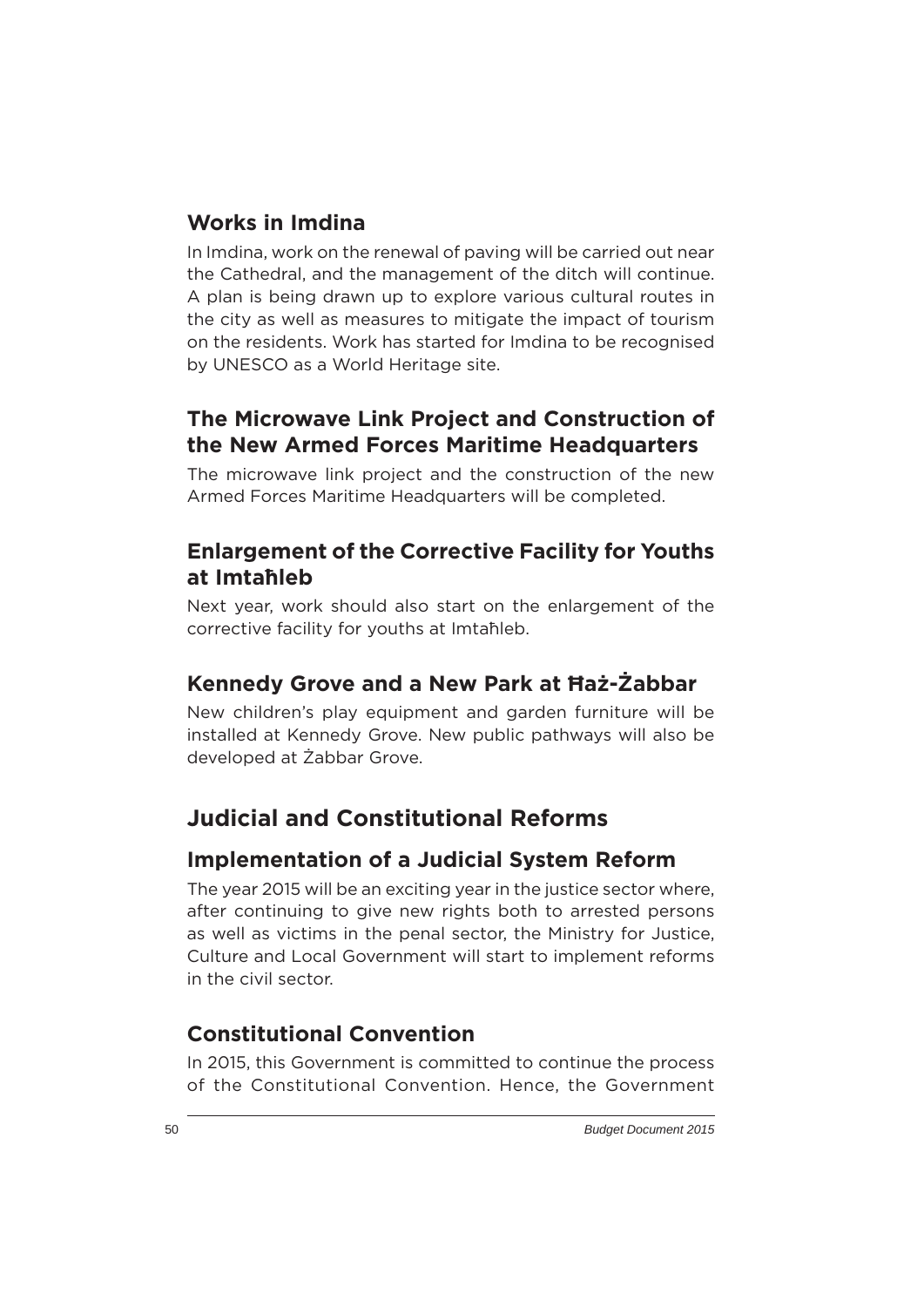will move onto the next phase by initiating a consultation process with the relevant stakeholders in order to obtain their recommendations on changes which they would like to be included in the Constitution.

# **Unit on Major Crimes**

The final report on the Holistic Justice Reform recommended the freezing of all assets belonging to persons accused or convicted of major crimes. In order for this unit to have the necessary strength and autonomy, the Government is considering the possibility of converting the present unit into one operated between the Government and the private sector.

#### **Legal Assistance Agency**

New structures, such as the Drugs Court and the Legal Aid Agency, will also be set-up.

# **Administrative Autonomy for the Maltese Parliament**

Legal and administrative steps will be taken to strengthen the operational framework of the Maltese Parliament.

# **8.0 Gozo**

#### **Studies for the construction of an airstrip in Gozo**

This Government intends to boost to the physical accessibility of Gozo. Studies are underway regarding a project for a rural airfield in Gozo.

#### **Tender for a Cruise Liner Terminal as well as a Marina in Gozo**

Following the conclusion of the Request for Proposals, the Government will be evaluating the proposal submitted by the selected consortium.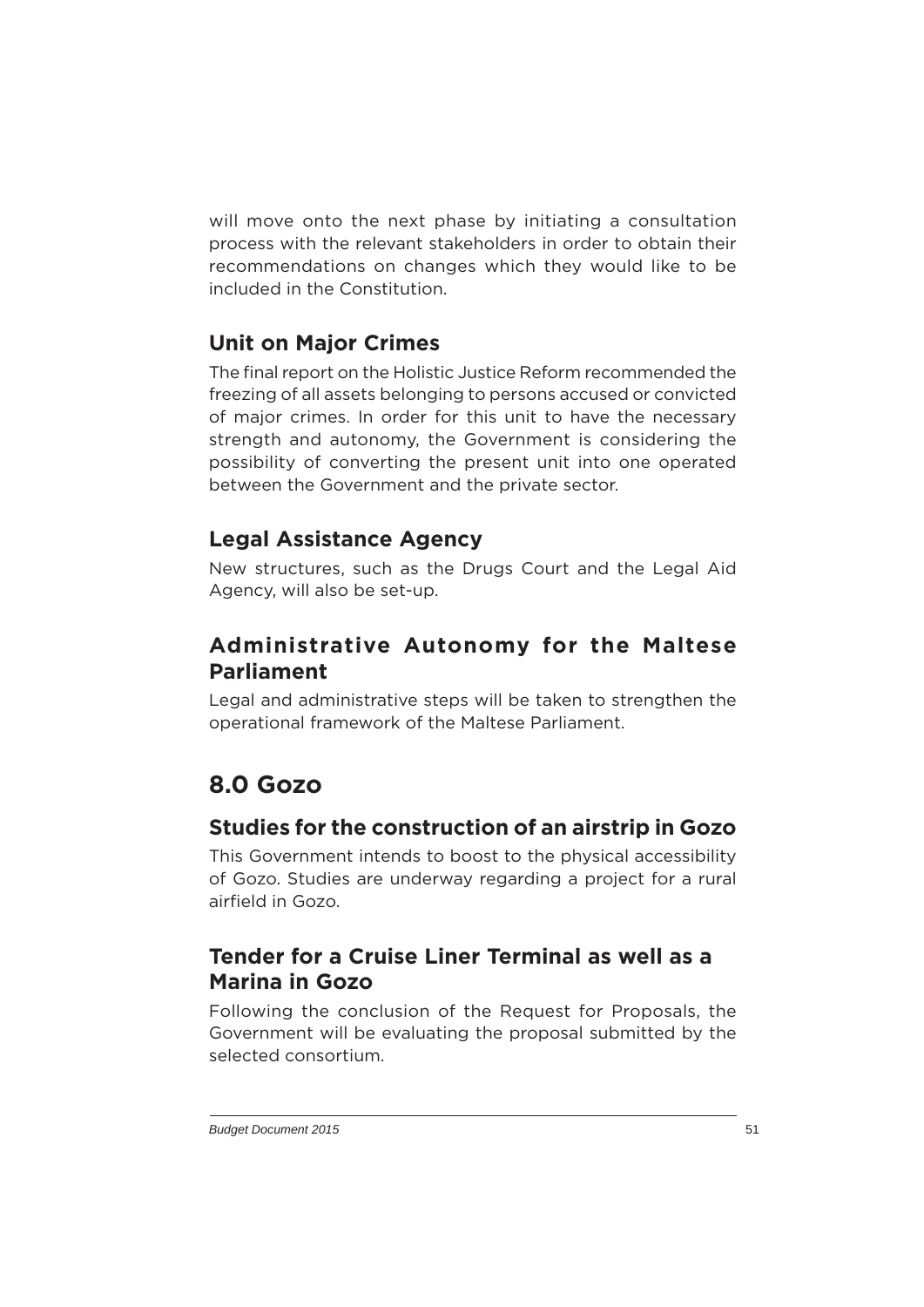### **Cruise Liner Mooring Buoy in Gozo**

The present buoy in Xlendi is not suitable to the use of the industry. A new one will be constructed to moor off Xlendi, which will provide adequate facility where cruise liners can moor to disembark quality tourists in Gozo.

#### **Programme for Employment in Gozo**

Gozo will be given priority in the employment sector through a renewal of the Employment Aid Programme with an investment of an additional two million Euros.

#### **Implementation of a Study on a Fibre Optic Link to Gozo**

A study of the technical and financial feasibility of a submarine fibre optic cable between Malta and Gozo will be completed in the coming months.

#### **Digital Hub in Gozo**

Work will continue on the setting up of a Digital Hub.

#### **Development of the Former MDP site in Gozo**

Preparations will be undertaken to develop the former MDP site in Xewkija to attract investment and continue to create high quality employment.

#### **Setting Up of an SME Park in Gozo**

The Xewkija Industrial Zone will be expanded through the creation of space for an SME Park.

#### **MEUSAC will again Open a Representative Office in Gozo**

MEUSAC will open its representative office in Gozo. This will serve as a first contact point with individual, enterprises, NGOs and local councils.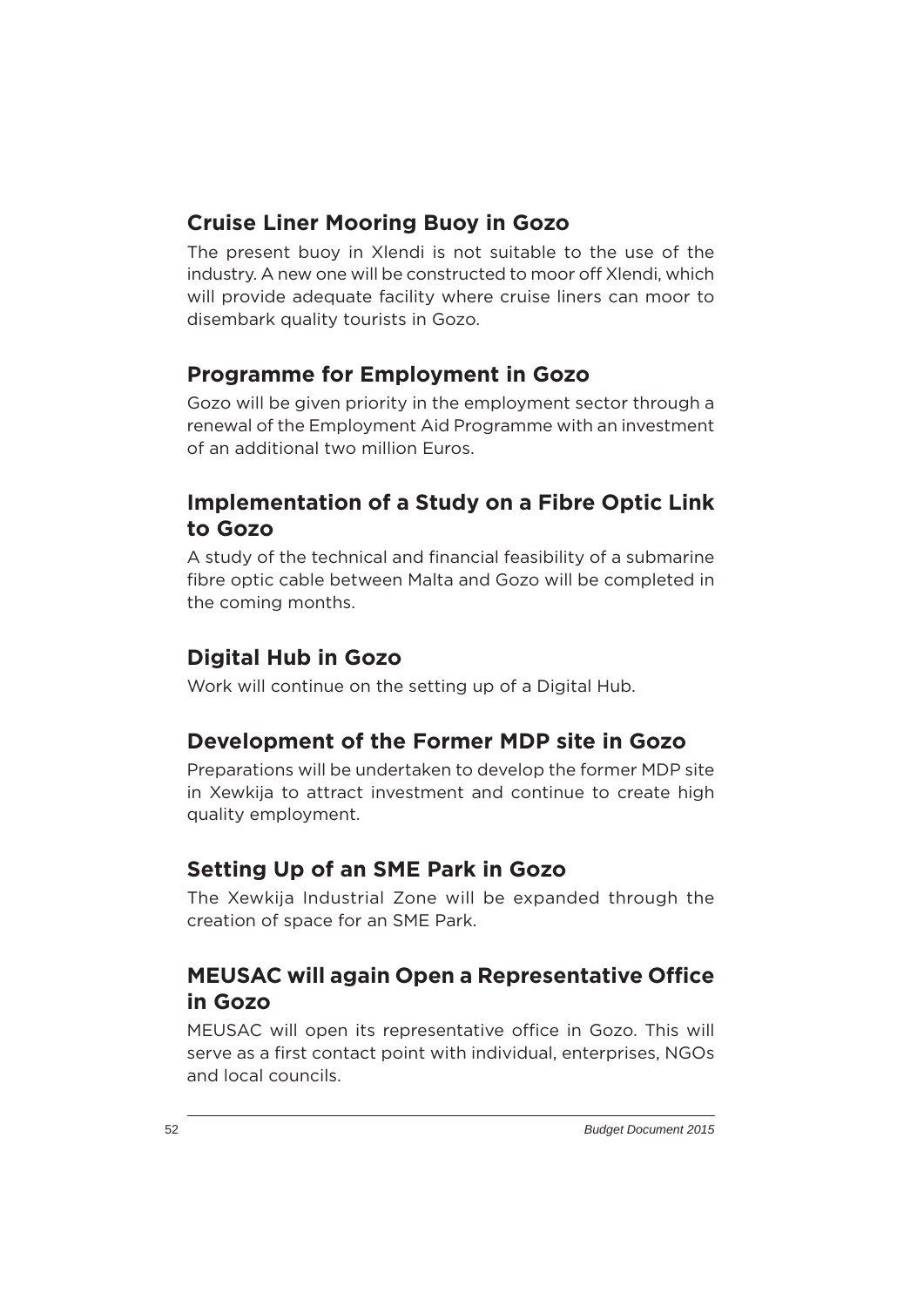# **Embellishment Work in Marsalforn and Xlendi**

Embellishment work will continue in Marsalforn and Xlendi and various squares in Gozo, among them those at Għajnsielem, Xagħra and also Xewkija.

# **New Public Bay in Gozo**

As part of its plan to improve the touristic product, work will start on a plan which, together with the private sector, will see the necessary investment in the creation of a new public bays that will ensure the respect the natural environment.

#### **Embellishment Programme under way in the Cittadella.**

This historic jewel at the centre of our island is being given the attention it deserves and restoration work should be completed by the middle of 2015, bringing Cittadella to its former glory.

#### **New Court of Law in Gozo**

A public consultation is under way with the aim of launching the project of a new Court of law to be built in Gozo, which will eventually replace the current building located in the Cittadella.

# **Medical Hub in Gozo**

Work will continue in connection with the development of the medical hub in Gozo.

# **Home for the Elderly in Gozo**

Following the issuing of MEPA permits, preparations will start so that the home for the elderly in Gozo will be set up and operated in the best way. This home, providing space for around seventy rooms, will ensure the dignity of Gozitan senior citizens.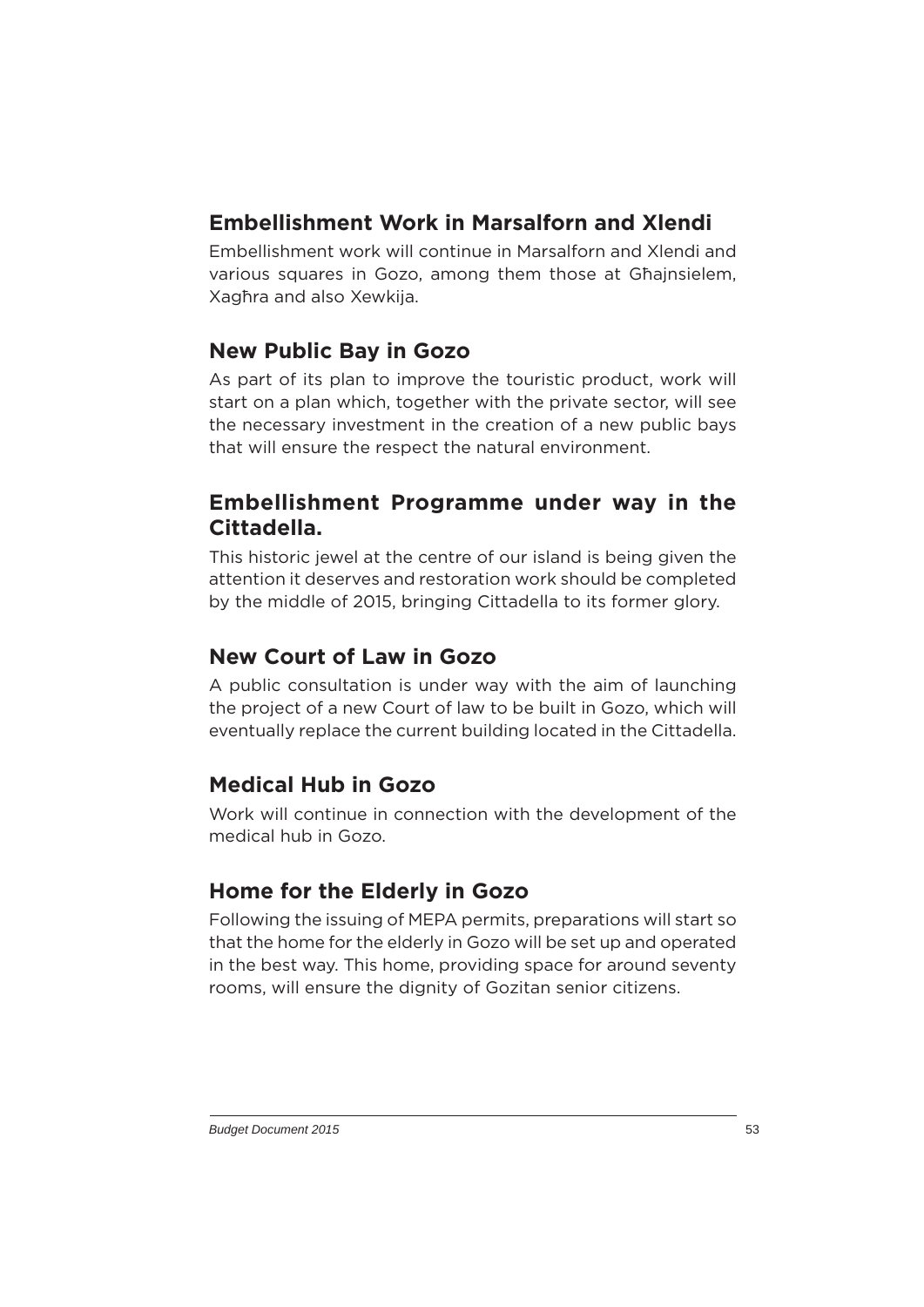# **9.0 Promoting Sport and Culture**

#### **Commonwealth Summit**

In November of next year, Malta will host the Commonwealth Heads of Government Meeting (CHOGM). This is an important event which is expected to raise our country's profile. Next year will also see the Convention of Maltese Living Abroad.

# **Preparations for the EU Presidency**

The Government structures will be further strengthened to continue to fulfil their role as the central focal point for the preparations for Malta's Presidency of the EU Council.

# **Youth Village in former Umberto Colosso School**

Major investment is being made in the former Umberto Colosso school, as this school will be converted to a Youth Village. This centre will welcome all the services offered by the Agenzija Żgħażagħ as well as a number of other services for youths.

# **Project V18**

The restructuring programme of the Maltese Arts Council will be implemented. There will also be an increase in financial allocations to public cultural entities so that they will be able to continue working on new cultural projects. The Government will launch a new programme for musical training through the Musical Academy within the National Philharmonic Orchestra of Malta. Together with the Malta Arts Council, Government will set up a financial programme to assist in the exportation of creative work and for artistic mobility. Work is also ongoing on infrastructural programmes among them the development of creative clusters. Studies on the development of the Malta International Contemporary Arts Space (MiCAS), the Carnival Village, and the Valletta Market are in an advanced stage.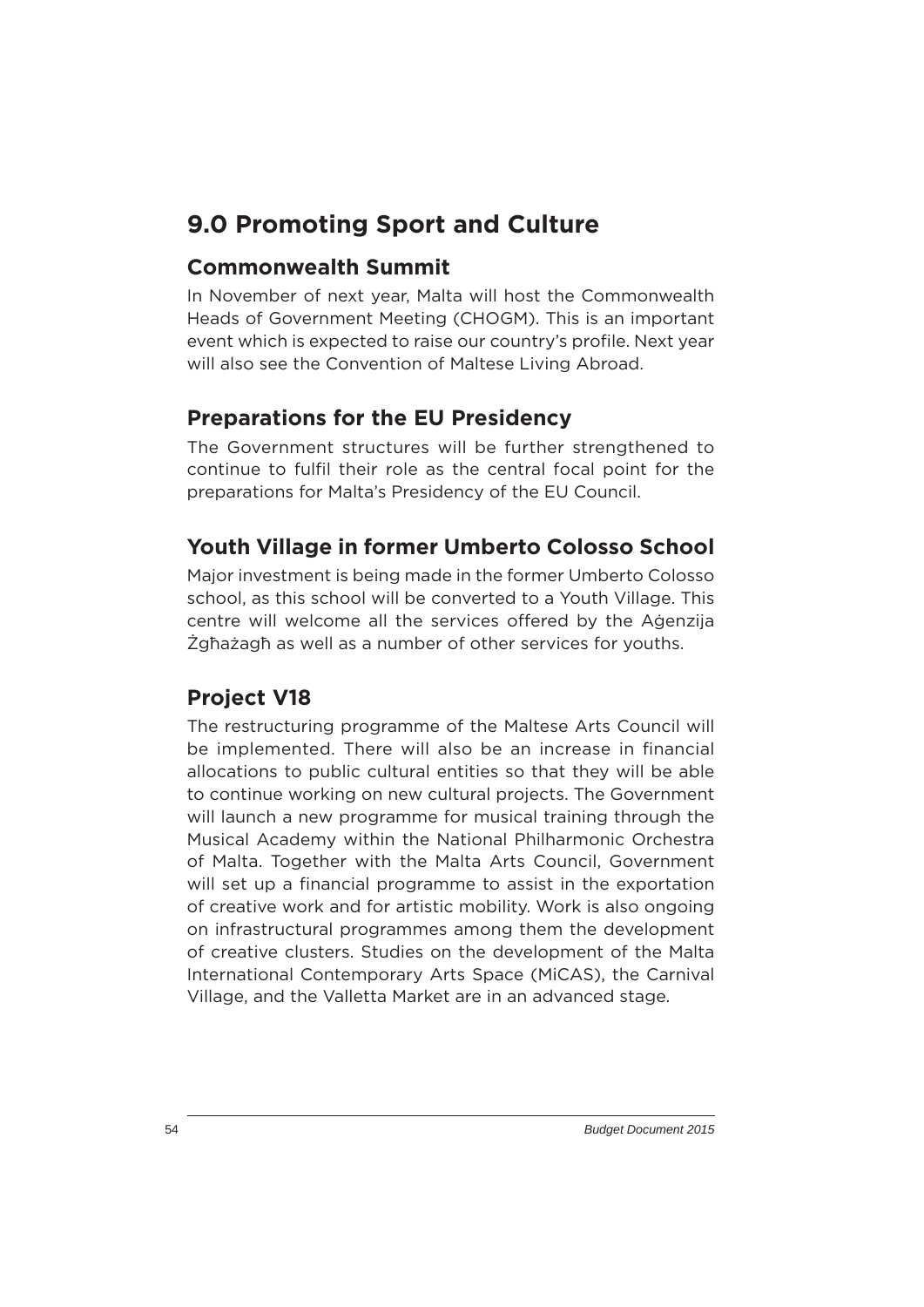# **PSO for Cultural Programmes on Private TV Stations**

A new financing programme will be set up so that private television stations can strengthen their cultural content.

#### **The Valletta Market**

Following a call for proposals for the development and regeneration of the old Market in Merchants Street, work on the Old Market will start about the middle of next year.

#### **Training for Administrators Working in the Local Sport Sector**

The Government, through the Maltese Council for Sports and with the assistance of European funds, will be investing in the training of administrators working in the local sport sector.

# **Income Tax Rebate Extended from Football Players to Water Polo Players**

Following the measure announced in the Budget for 2014 of giving a tax rebate to professional football players, this scheme is being extended to include water polo players.

#### **PPP for the Marsa Racecourse**

An expression of interest will be issued for private investors to join in the management of Marsa Racecourse.

#### **Expression of Interest for a Motorsport Racetrack**

An expression of interest will be issued to identify private investors interested in developing and managing a motorsport racetrack.

# **Implementation of a Shooting Range**

The Government will be working with the private sector and with associations in this sector to develop a shooting range capable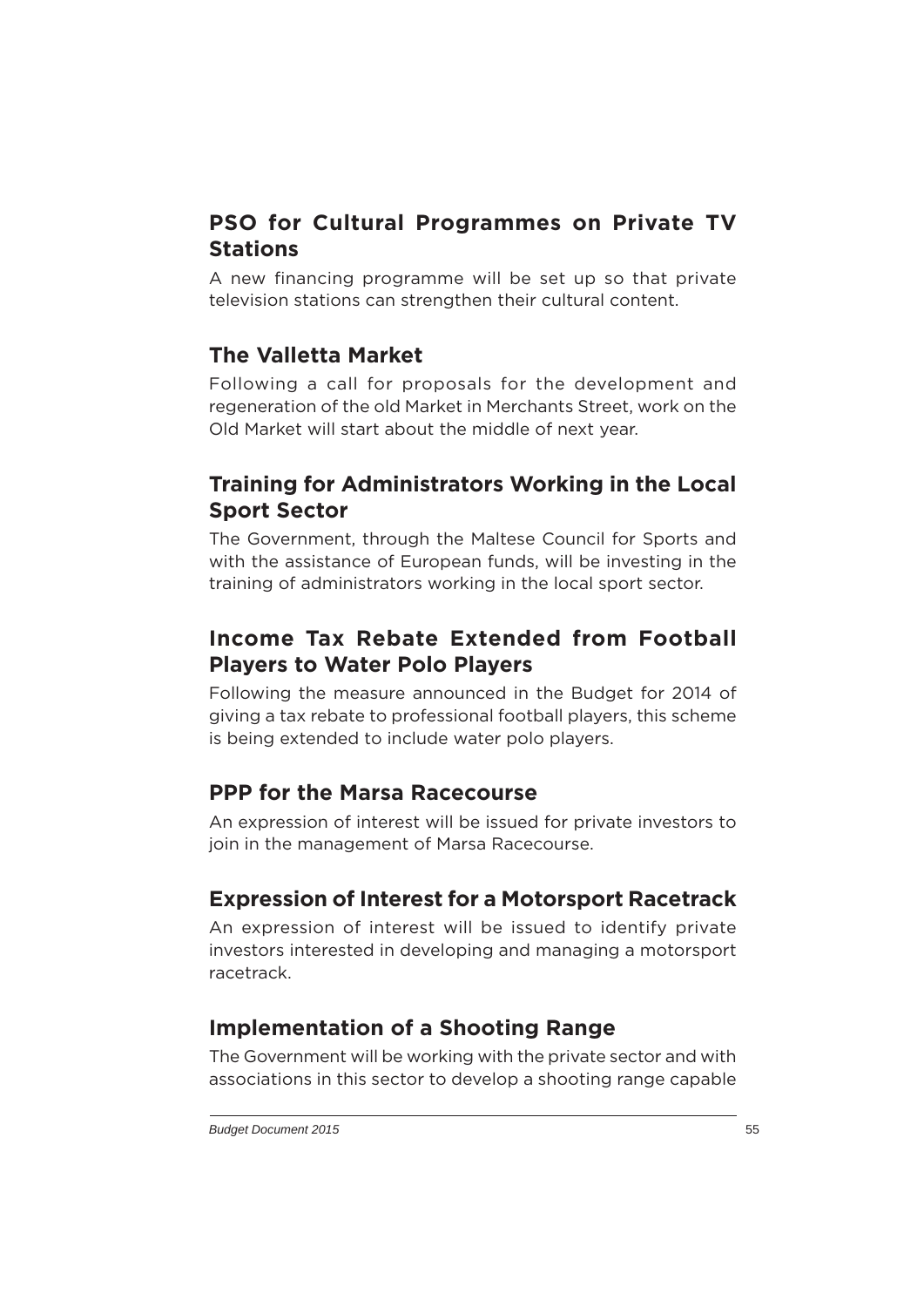of hosting international events.

# **10.0 Creating a Fair and Just Society**

# **Buying-Back National Insurance Contributions**

A number of persons born between 1950 and 1956, and who are currently employment but by the time they reach their retirement age would not have made enough contributions to reach the National minimum pension, will now be given the opportunity to pay back a maximum of five years of contributions so that they will qualify for a minimum pensions once they retire.

#### **Compensation for Paid National Insurance Contributions**

Presently, there are a substantial number of people who worked for a number of years paid their contributions for the period in which they were working, but they received nothing back because they do not qualify for the minimum pension. Therefore, as of next year, the Government will launch a scheme whereby these people will be given a yearly lump sum of money. This means that persons born between 1941 to 1953, will receive an annual fixed amount of  $E100$  if they had paid contributions for one year or more, but less than 5 years and  $\epsilon$ 200 if they had paid contributions for five years or more.

# **Revision of the Method of Funding Maternity Leave**

A special fund will be set up, to which all private enterprises will contribute according to the number of employees. This fund will finance maternity leave. By doing so, maternity leave in the private sector will not be paid directly by their respective employers but instead will be paid through this fund. This measure should further help employment in the private sector more gender neutral.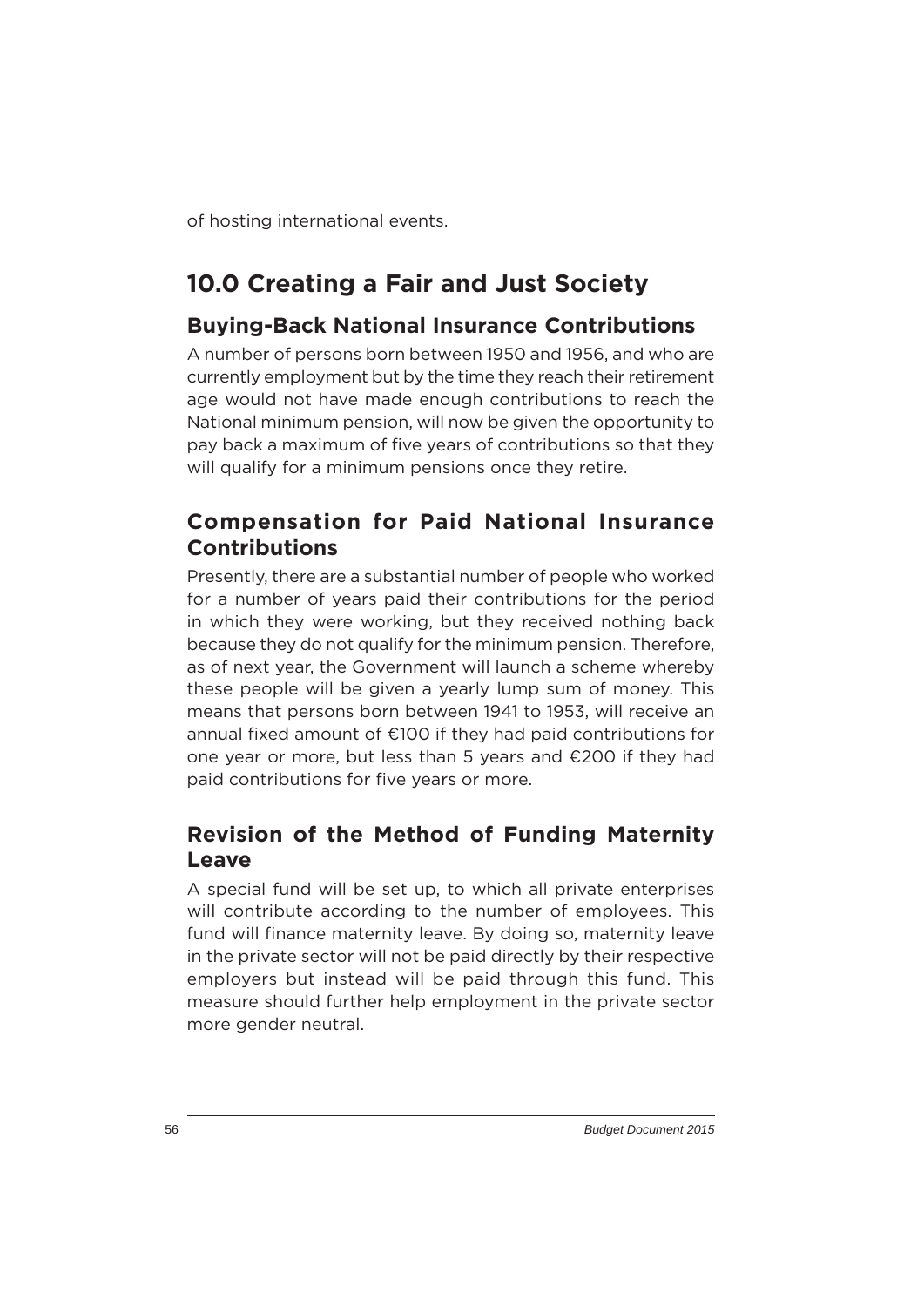# **Raising the Maternity Leave Benefit Rate**

At present, women in employment benefit from the Maternity Leave Benefit, which covers from the 15th to the 18th week of their maternity leave. As from the 1<sup>st</sup> of January 2015 onwards, the rate of this benefit will be increased and paid at a rate equivalent to the National Minimum Wage.

# **Raising the Maternity Leave for Self-Employed**

Women in self-employment will have their maternity benefit rate increased to the minimum wage for their 14 weeks of maternity leave.

# **Leave Benefit Due in Cases of Adoption of Children**

This Government firmly believes in family-friendly policies. Therefore, it will be extending the leave benefit given in cases of adoption of children to reflect that in the case of maternity leave.

# **Agreements with Third Party Countries regarding Adoptions of Children**

With regards to adoption from third party countries, the Government will work to extend the agreements currently in place with Albania and Slovakia to other countries.

# **Eliminating Pensions Anomalies**

This Government will eliminate pensions anomalies including those in service pensions and pensions of ex-Drydocks workers.

# **Donations to Malta Community Chest Fund**

Companies donating not less than €2,000 to Malta Community Chest Fund, will get 50.0 per cent of the amount of donation deducted from their 2015 taxable income.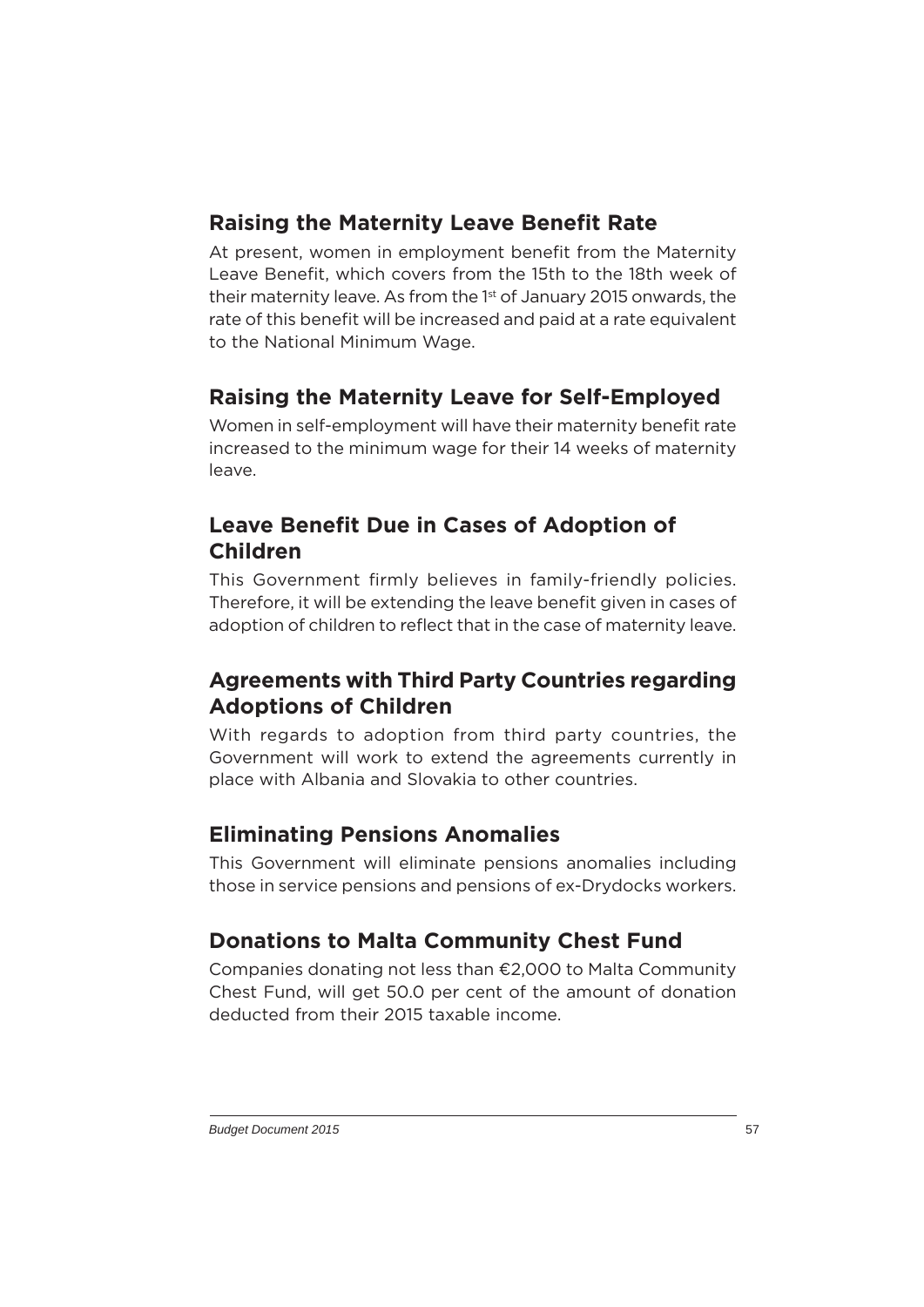# **Finding a Solution for the Maltacom Employees Foundation**

The Government is working with the Maltacom Employees Foundation to address the financial problems of this foundation, and to put the said foundation in a sustainable financial position.

# **Pensions after 25 Years of Service for CPD Employees**

Following a number of meetings with the Association, which represents CPD employees, and also consultations within Government, a process has been launched through which every CPD employee will be able to benefit from a retirement pension on reaching 25 years of service.

# **Revision of Employment Legislation**

The process of revising and updating the employment legislation will continue so that the workers' rights will be improved and, where necessary, clarified. This will be done in partnership with the social partners through focussed discussion within the Industrial Relations board.

# **New Regulations within the Public Service to Address Precarious Employment**

As from next year, the Government will take another important step in addressing precarious employment by stipulating that wages of employees working for contractors on Government contracts will be paid at the same basic rate as that paid by Government in the absence of contractors.

# **Strategy Against Poverty and Social Exclusion**

The recommendations resulting from the strategy against poverty and social exclusion will be implemented over the next ten years.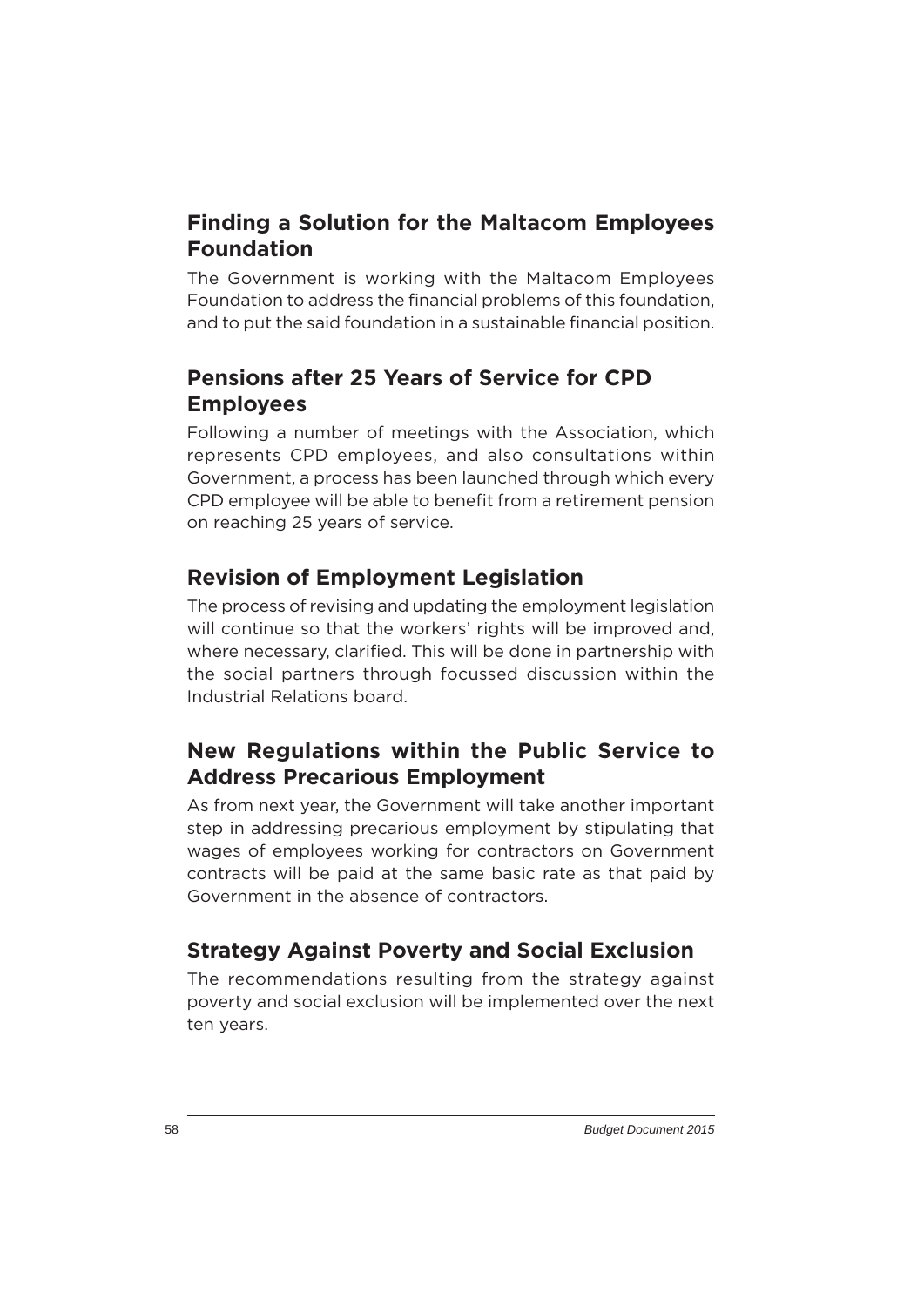# **Home for Disabled Persons**

The Government will commence the development of the first 10 residential homes in the community for disabled persons. Furthermore, it will also improve respite services in specialised residential centres or with families ready to provide this service on a basis similar to that of fostering. In addition, the services provided by the day care centres will also be extended.

# **Disabled Person in the Labour Market**

This budget will introduce fiscal incentives for employers employing disabled persons. More specifically, an employer who employs a disabled person will be exempt from paying social security contributions for such employee, and he can also be eligible to claim a tax deduction on profits equivalent to the disabled person's wage. The maximum credit cannot exceed €4,500 for each disabled employee.

# **Full Disability Pension**

The Government is committed to upgrade social benefits for disabled persons. Therefore, this Government will make it easier for disabled persons in employment earning more than a minimum wage to get the full disability pension.

# **Fiscal Incentives for Trusts and Foundations set up to Help Disabled Persons**

A number of fiscal incentives for Trusts and Foundations will be introduced, with the aim of helping disabled persons. Some of these incentives will include exemption of capital gains taxes well as the elimination of stamp duty on documents and transfer of residential property which is the residence of the parents and is transferred to the Trust or Foundation initially for disabled children, and which is then inherited by siblings or heirs on the decease of the disabled person.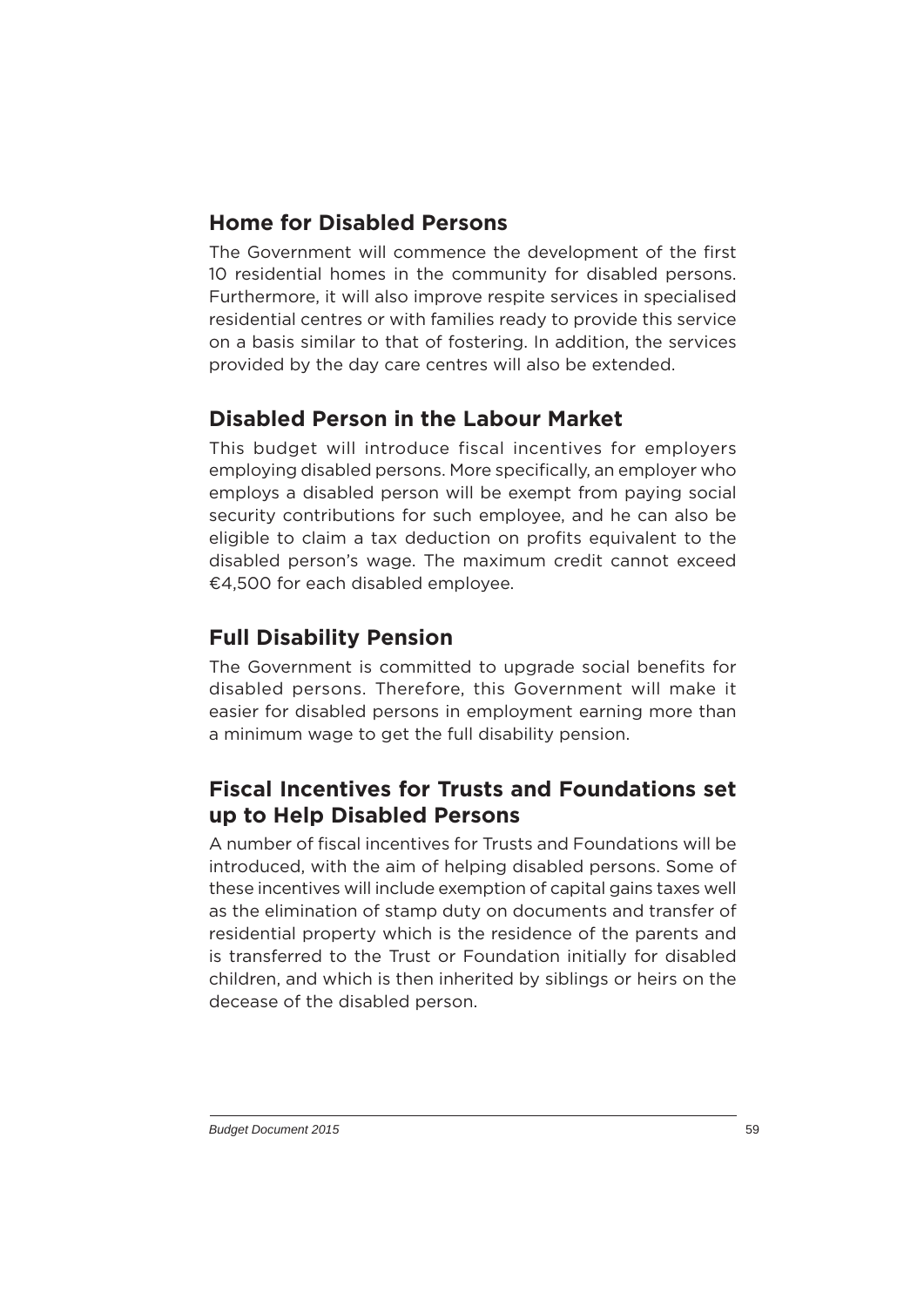### **Immigrants who are Minors will not be kept in Detention Centres**

It is the Government's declared policy that immigrants who are minors, whether they are accompanied or whether they have travelled alone, will not be put in detention centres on their arrival in Malta.

#### **Compensation for Employees of Disciplined Corps who Suffer a Disability caused through Work**

As pledged by the Government, next year employees of Disciplined Corps will be granted compensation if they suffer from a disability caused through work.

# **Reform of Drug Laws**

Over the summer, this Government launched a full consultation on the reforms of present drug laws. In addition, it intends to intensify the war on drug traffickers through the setting up of an Asset Management Bureau that will focus on the confiscation of assets acquired through 'dirty' criminal money.

# **Consultation on Co-Habitation**

Work on the drafting of a bill regarding co-habitation is ongoing.

# **Social Dialogue**

For next year, Government will be improving and strengthening access to information through amendments to the Freedom of Information Act. This will facilitate access to documents for Government, while the presence of this Act online will make it easier for the public to request and have access to documents.

# **Setting Up of a Commission for Human Rights and Equality**

At the beginning of this year, the Government launched a preliminary public consultation with the aim of setting up a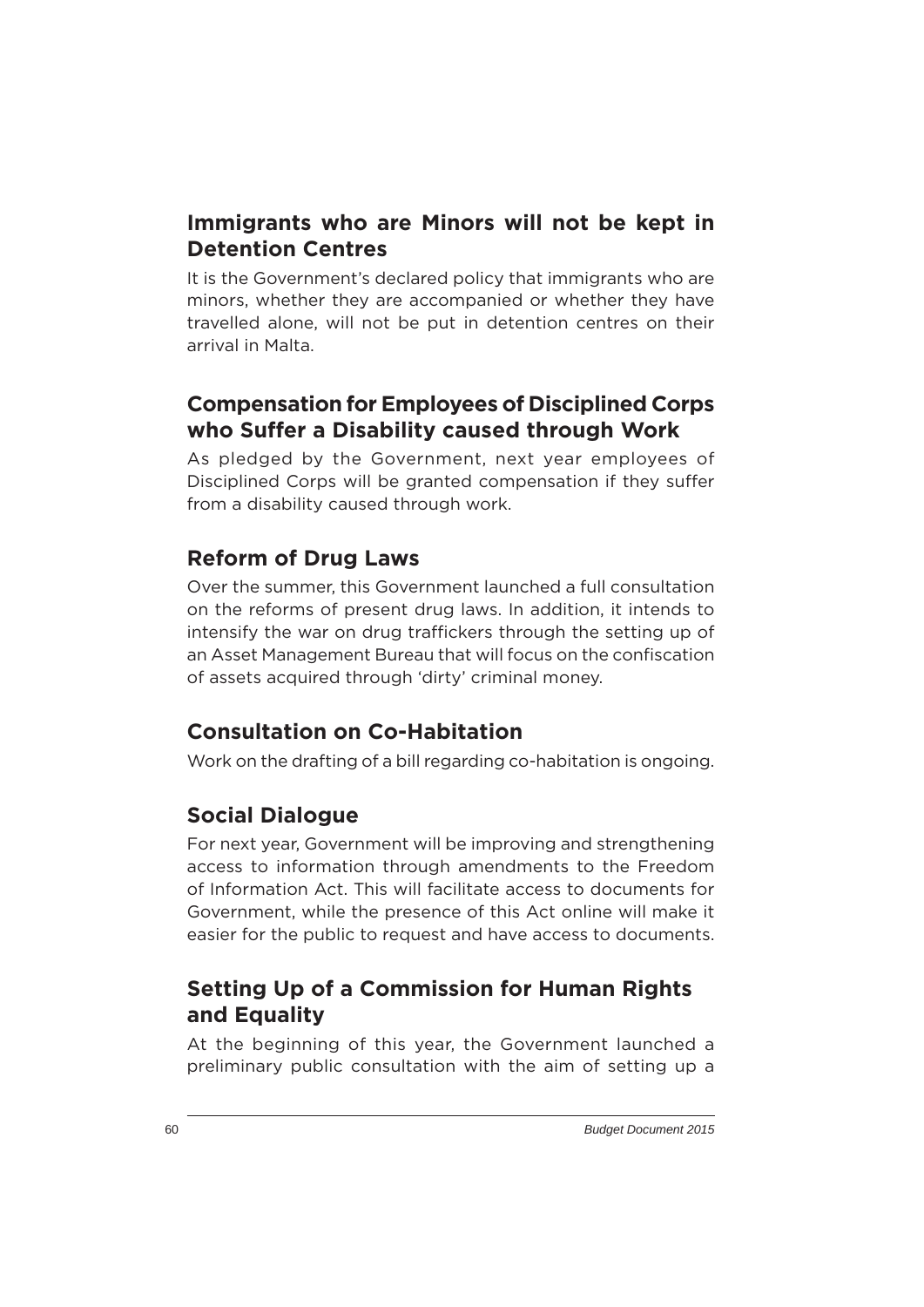Commission for Human Rights and Equality. This commission will replace the existing Commission for the Promotion of Equality (NCPE).

# **White Paper to serve as a basis for setting up the Commission for Human Rights and Equality**

The Government will be launching a White Paper to serve as a basis for setting up the Commission for Human Rights and Equality.

# **Directorate for Integration also to be set up**

A Directorate for Integration will also be set up to develop strategies and programmes that reach Government targets with regard to civil liberties, equality, anti-discrimination and integration of immigrants.

# **National Organisation for Voluntary Work**

A new site for voluntary organisations will be undertaken. This project will improve the efficiency of the Commissioner; reduce bureaucracy in accordance with government policy of creating greater transparency where, through an NGO Hub, voluntary organisations will be better served.

# **11.0 Dealing with Tax Evasion and Improving Tax Efficiency**

# **Final Withholding Tax**

With effect from the 1<sup>st</sup> January 2015, the 35.0 per cent Capital Gain Tax will be replaced by an 8.0 per cent Final Withholding Tax (FWT), applicable to traders and non-traders alike. However, in case of non-traders, property acquired before 2004, the applicable FWT rate will be 10.0 per cent, while for property acquired less than 5 year period before the transfer of title, the FWT rate will be 5.0 per cent. This change will improve revenue tax as well as reduce the bureaucratic procedure.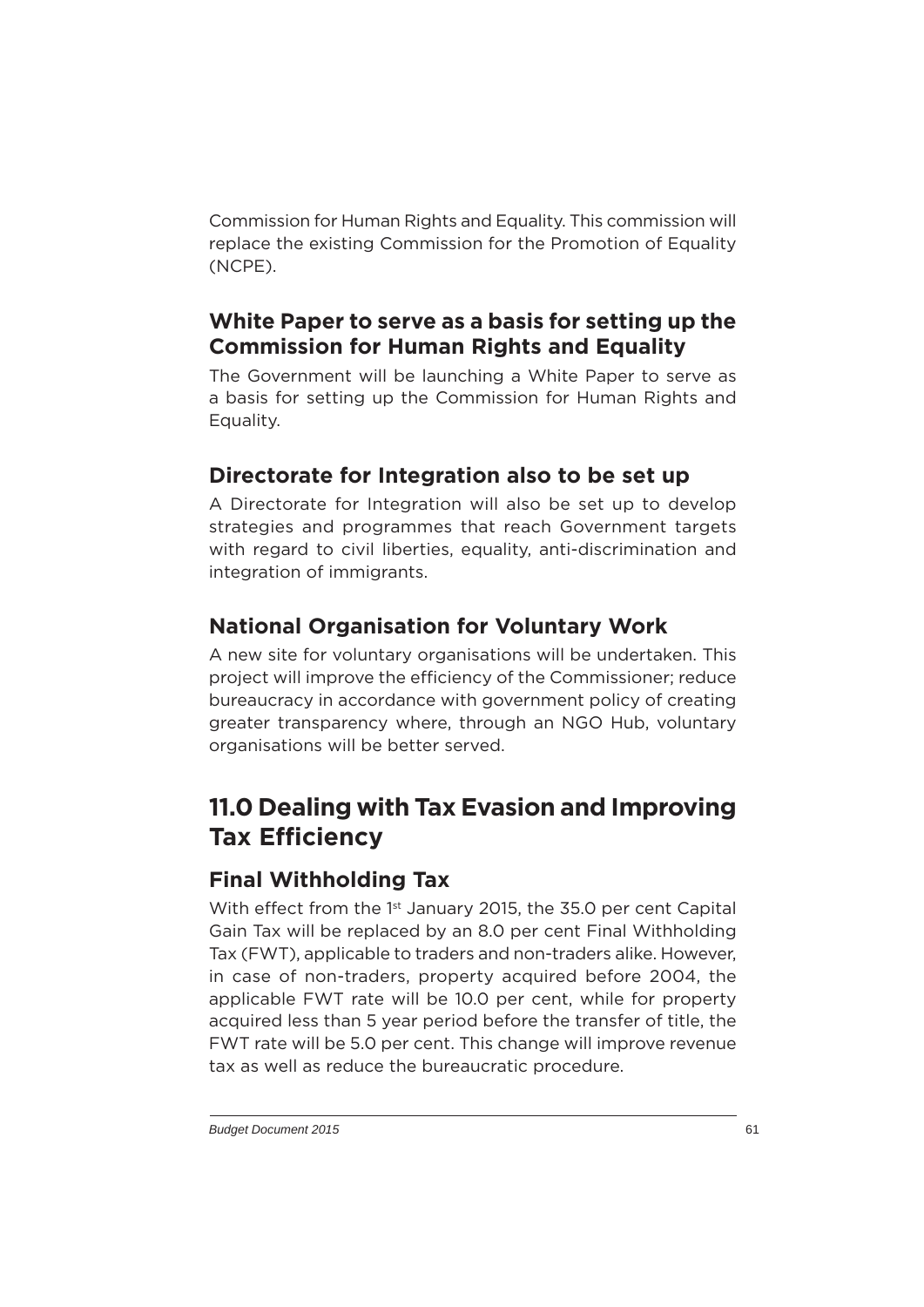### **Reducing Tax Evasion**

The Government is committed to continue reducing tax evasion. As from next year, whoever carries out any type of commercial activity has to be registered with the VAT Department, irrespective of the amount of sales per year. Those who do not exceed a certain amount of sales per year will not be obliged to submit a return to the Department but will still be obliged to register. A pilot project will be launched through which the Tax Department will be able to gather, analyse data and utilise such data for investigative purposes.

# **A Study on Limiting the Amount of Cash in Transactions**

In conformity with EU Regulations, there is a need to limit the amount of cash in a single transaction. A study will be undertaken to address this.

# **12.0 Family and Housing**

# **Child Supplement**

To address poverty and social exclusion, the Government will be introducing a Child Supplement of €400 for every child until the third child, and €200 from the fourth child onwards, to families whose household income is less than €11,900. The supplement will be tied to school attendance, regular medical check-ups and the child's participation in sport and cultural activities, with the aim of improving the children's education and psychosocial health. It is estimated that 22,000 children in 9,000 families will benefit from this measure.

# **Exemption on Purchase of First Property**

The last budget introduced a one-time concession for those individuals who had never owned immovable property and who purchased property as a residence during 2014. This measure will now be extended to 30<sup>th</sup> June 2015.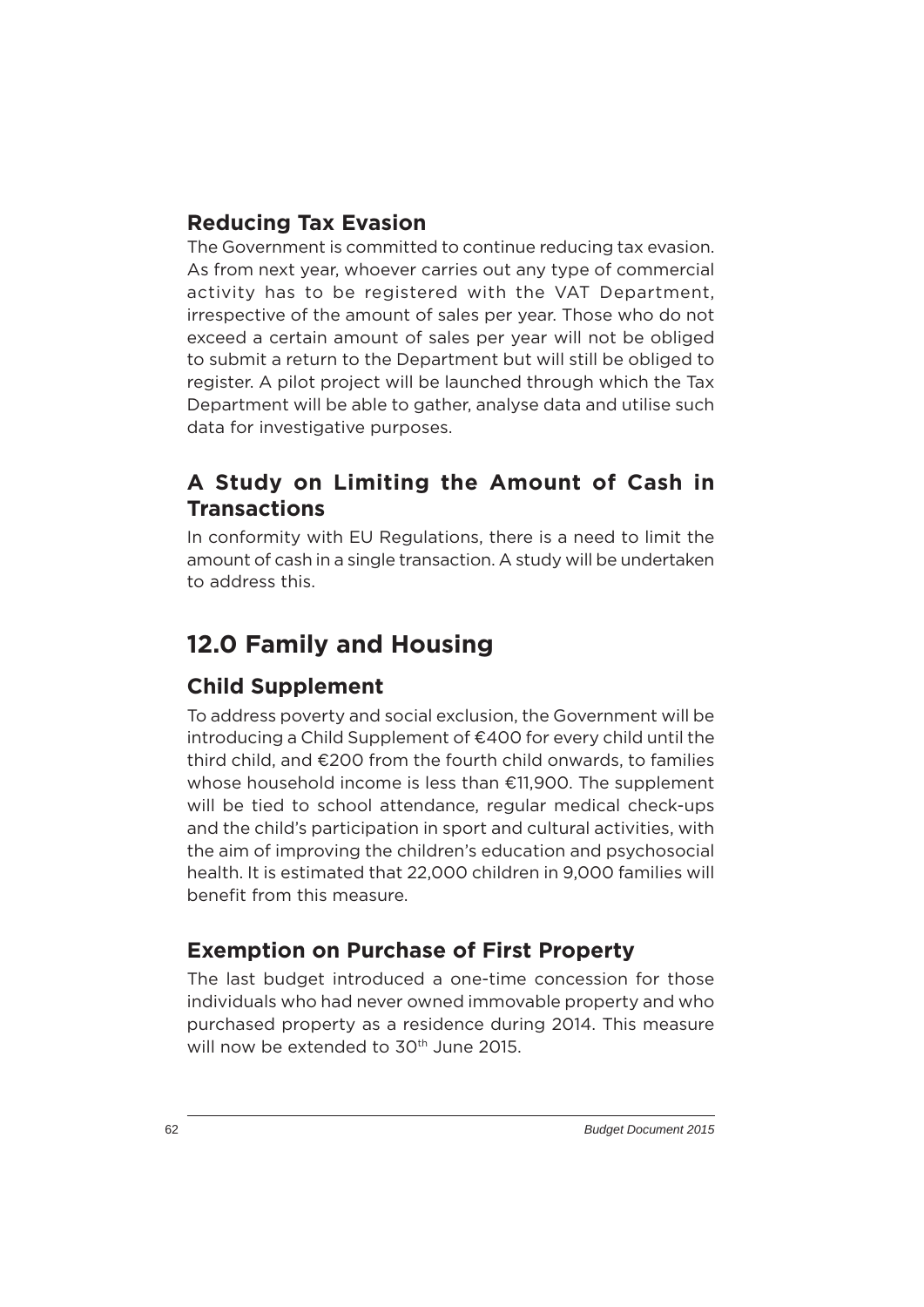#### **Lower Prices for Gas, Petrol and Diesel**

Price of gas will remain stable at €18 until April 2015. Price of unleaded petrol will go down by €0.02 and that of diesel will go down by €0.01 as from 1<sup>st</sup> January 2015.

#### **Tax Exemption on property divided between Co-Owners**

In cases of contracts for the division of immovable property where the owner acquires a share which has the same value as when it was undivided, no tax will be payable. This measure will give owners the chance to divide their property between them without having to pay excessive taxes. Co-owners will have the facility of not selling their share.

# **Exemption from Capital Gains Tax**

The Budget will introduce a tax exemption on capital gains and stamp duty on property, whose transfer of title occurred from one of the owners to the other, and was acquired by two individuals with the aim of residing in it or building their main residence there on.

# **Choice of Main Residence for Tax Purposes**

The Government will continue to simplify and strengthen the tax system in order to reduce abuse of the tax exemption in the context of the sale of property which was their main residence for more than three years. For this aim, a system will be introduced where individuals would be required to state their main residence according to transparent rules and conditions.

# **Programme for Garages in Housing Estates**

The Housing Authority will give tenants of Government-owned garages the opportunity to purchase the garage or garage space they are already occupying.